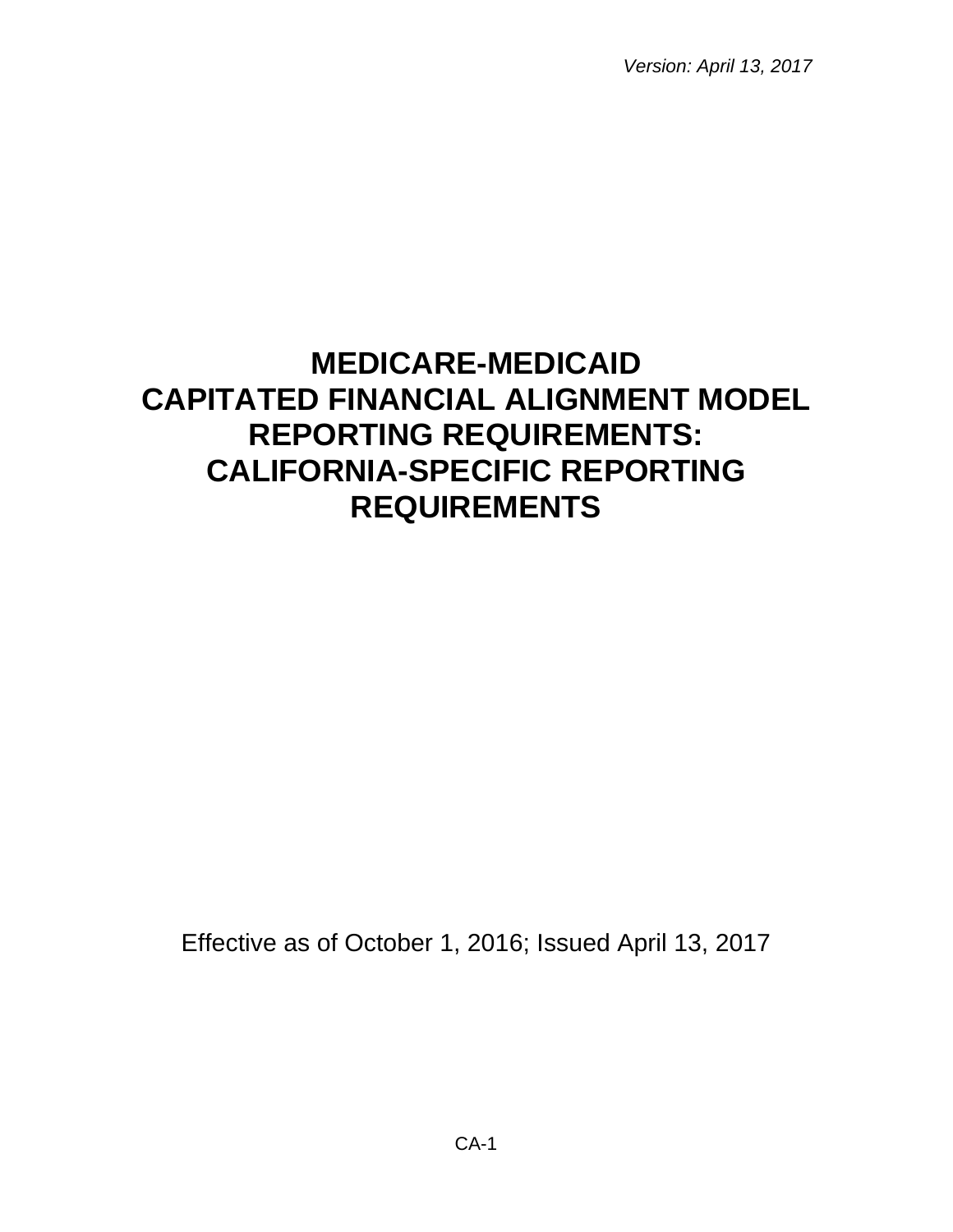# **Table of Contents**

| California-Specific Reporting Requirements Appendix CA-3                              |
|---------------------------------------------------------------------------------------|
|                                                                                       |
| Definitions ……………………………………………………………………………………………CA-3                                   |
| Variations from the Core Reporting Requirements DocumentCA-5                          |
| Reporting on HRAs and ICPs Completed Prior To First Effective Enrollment              |
| Guidance on HRAs and ICPs for Members with a Break in Coverage  CA-7                  |
|                                                                                       |
| Reporting on Disenrolled and Retro-disenrolled MembersCA-9                            |
|                                                                                       |
| $CA-11$                                                                               |
| <b>California's Implementation, Ongoing, and Continuous Reporting</b><br><b>CA-12</b> |
|                                                                                       |
|                                                                                       |
|                                                                                       |
|                                                                                       |
| Section CAIII. Organizational Structure and StaffingCA-61                             |
|                                                                                       |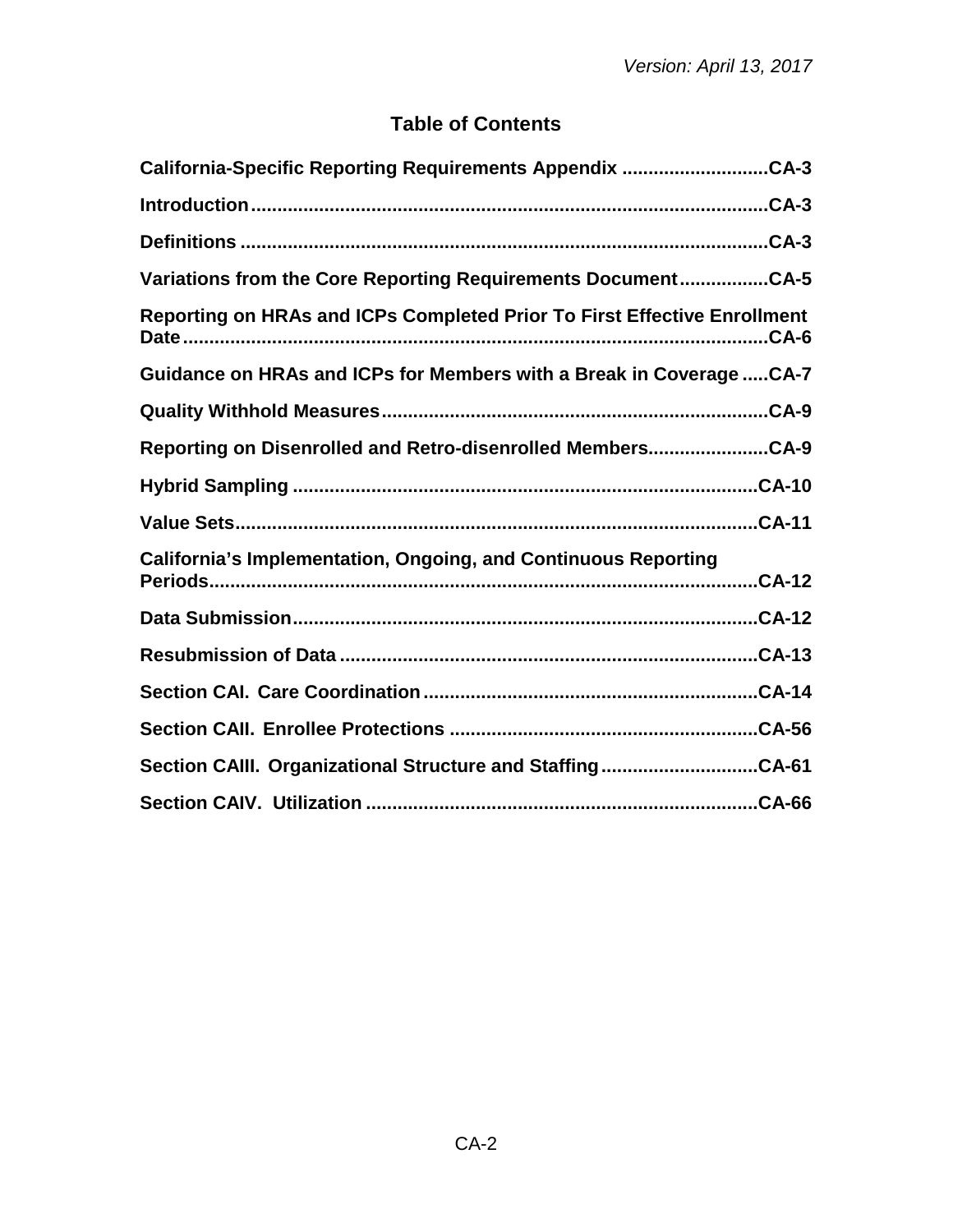## **California-Specific Reporting Requirements Appendix**

#### <span id="page-2-1"></span><span id="page-2-0"></span>*Introduction*

The measures in this appendix are required reporting for all MMPs in the Cal MediConnect Demonstration. CMS reserves the right to update the measures in this appendix for subsequent demonstration years. These state-specific measures directly supplement the Medicare-Medicaid Capitated Financial Alignment Model: Core Reporting Requirements, which can be found at the following web address:

[http://www.cms.gov/Medicare-Medicaid-Coordination/Medicare-and-Medicaid-](http://www.cms.gov/Medicare-Medicaid-Coordination/Medicare-and-Medicaid-Coordination/Medicare-Medicaid-Coordination-Office/FinancialAlignmentInitiative/InformationandGuidanceforPlans.html)[Coordination/Medicare-Medicaid-Coordination-](http://www.cms.gov/Medicare-Medicaid-Coordination/Medicare-and-Medicaid-Coordination/Medicare-Medicaid-Coordination-Office/FinancialAlignmentInitiative/InformationandGuidanceforPlans.html)[Office/FinancialAlignmentInitiative/InformationandGuidanceforPlans.html](http://www.cms.gov/Medicare-Medicaid-Coordination/Medicare-and-Medicaid-Coordination/Medicare-Medicaid-Coordination-Office/FinancialAlignmentInitiative/InformationandGuidanceforPlans.html)

MMPs should refer to the core document for additional details regarding Demonstration-wide definitions, reporting phases and timelines, and sampling methodology.

The core and state-specific measures supplement existing Part C and Part D reporting requirements, as well as measures that MMPs report via other vehicles or venues, such as HEDIS®[1](#page-2-3) and HOS. CMS and the states will also track key utilization measures, which are not included in this document, using encounter and claims data. The quantitative measures are part of broader oversight, monitoring, and performance improvement processes that include several other components and data sources not described in this document.

For the measures contained within the California state-specific appendix, MMPs will be required to submit data at the contract level. However, there are some measures (CA1.8 – CA1.10; CA4.2) that will be reported at the county level. Additional information regarding the Data Submission process is provided on page CA-12.

MMPs should contact the CA Help Desk at [CAHelpDesk@norc.org](mailto:CAHelpDesk@norc.org) with any questions about the California state-specific appendix or the data submission process.

#### <span id="page-2-2"></span>*Definitions*

Calendar Quarter: All quarterly measures are reported on calendar quarters. The four calendar quarters of each calendar year will be as follows:  $1/1 - 3/31$ ,  $4/1 -$ 6/30, 7/1 – 9/30, 10/1 – 12/31.

<span id="page-2-3"></span><sup>&</sup>lt;sup>1</sup> HEDIS<sup>®</sup> is a registered trademark of the National Committee for Quality Assurance (NCQA).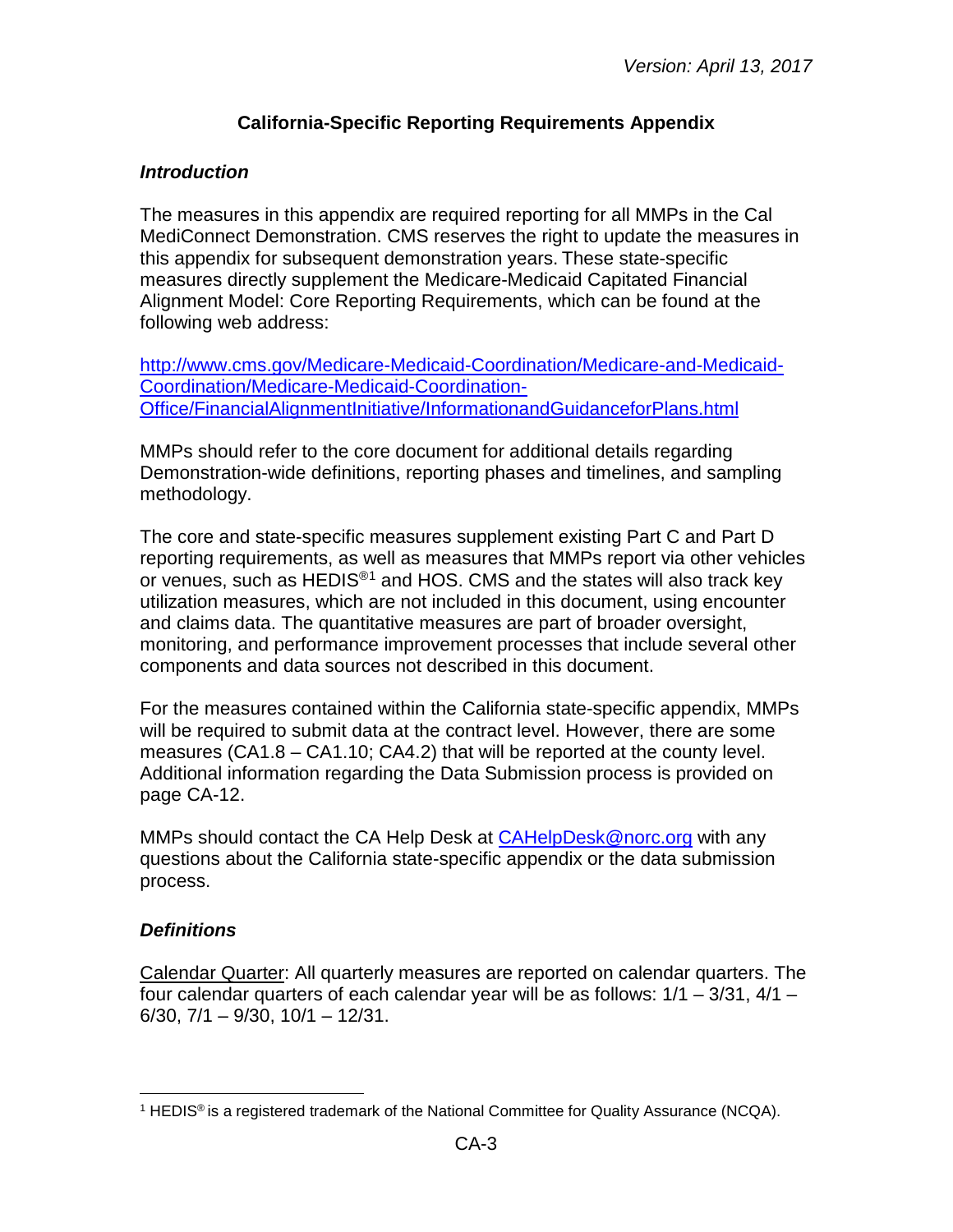Calendar Year: All annual measures are reported on a calendar year basis. For MMPs with a first effective enrollment date of April 1, 2014, data for annual CY 2014 measures will be reported for the time period beginning April 1, 2014 and ending December 31, 2014. For MMPs with a first effective enrollment date of July 1, 2014, data for annual CY 2014 measures will be reported for the time period beginning July 1, 2014 and ending December 31, 2014. For MMPs with a first effective enrollment date of July 1, 2015, data for annual CY 2015 measures will be reported for the time period beginning July 1, 2015 and ending December 31, 2015.

Case Management, Information and Payrolling System II (CMIPS II): A system that tracks case information and processes payments for the California Department of Social Services In-Home Supportive Services Program, enabling nearly 400,000 qualified aged, blind, and disabled individuals in California to remain in their own homes and avoid institutionalization.

In-Home Supportive Services (IHSS): Pursuant to Article 7 of the California Welfare and Institutions Code (WIC) (commencing with Section 12300) of Chapter 3, and WIC Sections 14132.95, 14132.952, and 14132.956, IHSS is a California program that provides in-home care for people who cannot safely remain in their own homes without assistance. To qualify for IHSS, an Enrollee must be aged, blind, or disabled and, in most cases, have income below the level to qualify for the Supplemental Security Income/State Supplementary Program. IHSS includes the Community First Choice Option (CFCO), Personal Care Services Program (PCSP), and IHSS-Plus Option (IPO).

Implementation Period: The period of time starting with the first effective enrollment date until the end of the first full quarter following the third wave of passive enrollment (therefore, all plans would have an implementation period of at least 6 months). For MMPs adding a county in 2015, the implementation period continues for a full quarter following the first effective date of enrollment.

For example, for an MMP that began both opt-in and passive enrollment on April 1, 2014, the implementation period would start on April 1, 2014 and end on September 30, 2014. For an MMP that began opt-in enrollment on April 1, 2014 and began passive enrollment on May 1, 2014, the implementation period would start on April 1, 2014 and end on December 31, 2014. For an MMP that began opt-in enrollment on April 1, 2014 and began passive enrollment on July 1, 2014, the implementation period would start on April 1, 2014 and end on December 31, 2014. For an MMP that began both opt-in and passive enrollment on July 1, 2014, the implementation period would start on July 1, 2014 and end on December 31, 2014. For an MMP beginning both opt-in and passive enrollment on January 1, 2015, the implementation period would start on January 1, 2015 and end on June 30, 2015. For an MMP beginning opt-in enrollment on July 1, 2015 and beginning passive enrollment on August 1, 2015, the implementation period would start on July 1, 2015 and end on December 31, 2015. For any MMP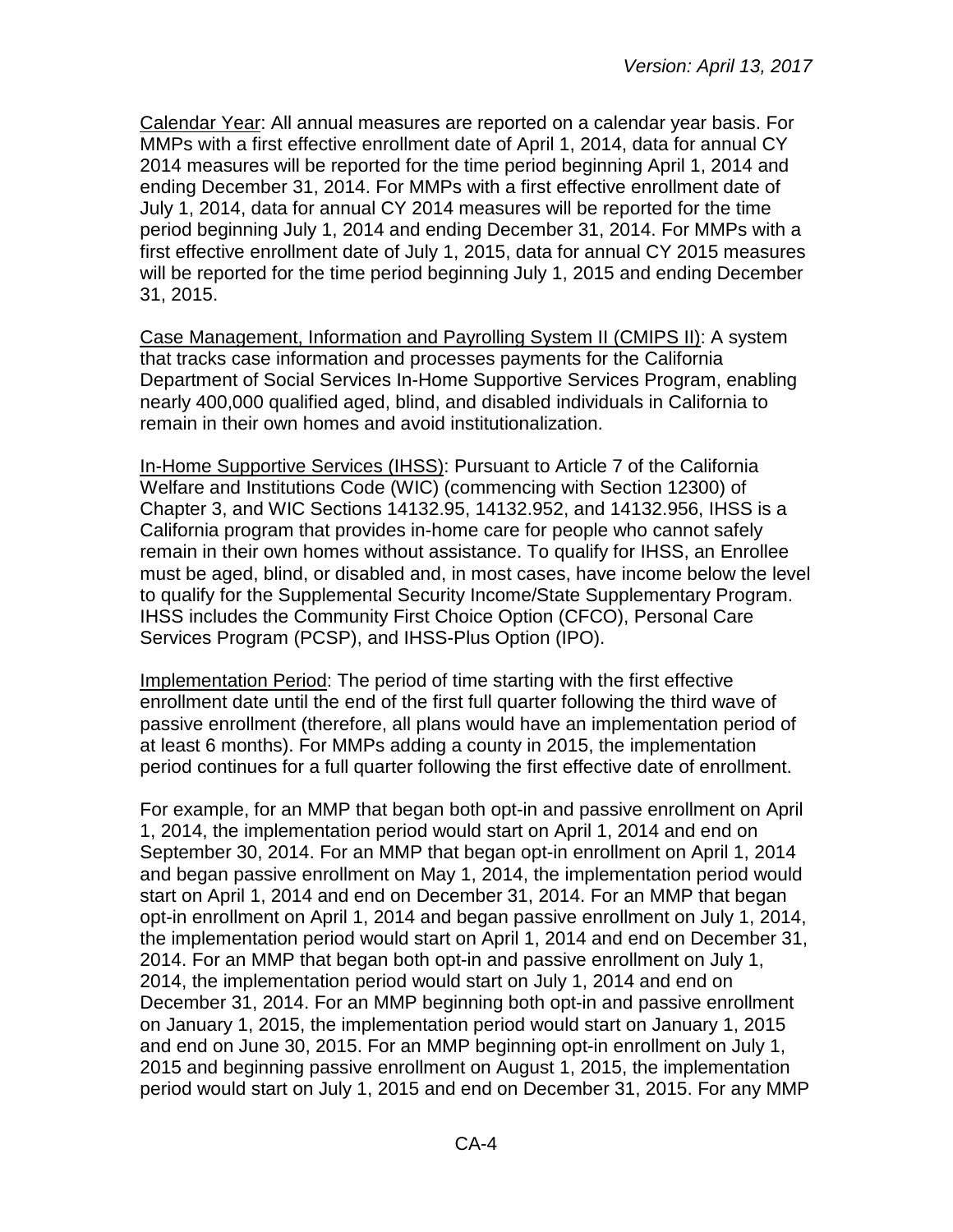that begins passive enrollment in a new county in 2015, the implementation period for that MMP would extend for a full quarter following the first wave of passive enrollment for that county.

For MMPs with less than 3 waves of passive enrollment, the implementation period will end September 30, 2014.

Individualized Care Plan (ICP or Care Plan): The plan of care developed by an Enrollee and/or an Enrollee's Interdisciplinary Care Team or health plan.

Long Term Services and Supports (LTSS): A wide variety of services and supports that help people with disabilities meet their daily needs for assistance and improve the quality of their lives. Examples include assistance with bathing, dressing and other basic activities of daily life and self-care, as well as support for everyday tasks such as laundry, shopping, and transportation. LTSS are provided over an extended period, predominantly in homes and communities, but also in facility-based settings such as nursing facilities. As described in the California Welfare and Institutions Code (WIC) Section 14186.1, Medi-Cal covered LTSS includes all of the following:

- 1) In-Home Supportive Services (IHSS) provided pursuant to Article 7 of California WIC (commencing with Section 12300) of Chapter 3, and WIC Sections 14132.95, 14132.952, and 14132.956;
- 2) Community-Based Adult Services (CBAS);
- 3) Multipurpose Senior Services Program (MSSP) services; and
- 4) Skilled nursing facility services and subacute care services.

Primary Care Provider (PCP): A person responsible for supervising, coordinating, and providing initial and primary care to patients; for initiating referrals; and for maintaining the continuity of patient care. A PCP may be a physician or nonphysician medical practitioner.

Unmet Need: Documented unmet need is a recipient's total hours for Non-Protective Supervision In-Home Supportive Services (IHSS) that are in excess of the statutory maximum.

## <span id="page-4-0"></span>*Variations from the Core Reporting Requirements Document*

## Core Measure 9.2 – Nursing Facility (NF) Diversion

The following section provides additional guidance about identifying individuals enrolled in the MMP as "nursing home certifiable," or meeting the nursing facility level of care (NF LOC), for the purposes of reporting Core 9.2.

Within Core 9.2, "nursing home certifiable" members are defined as "members living in the community, but requiring an institutional level of care" (see the Core Reporting Requirements for more information). Please reference Title 22, CCR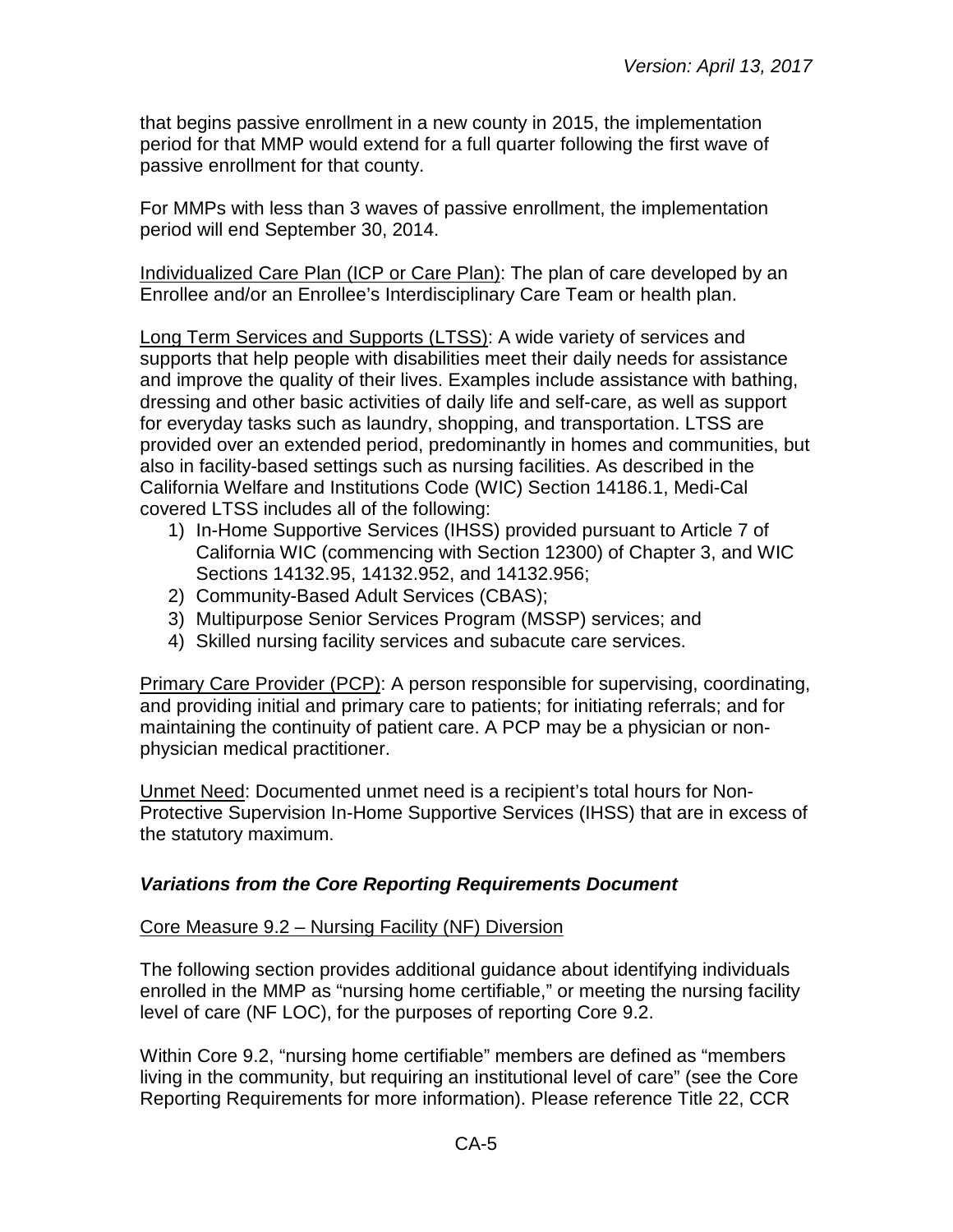Division 3, sections 51173.1, 51120, 51124, 51124.5, 51125.6, 51334 and 51335 of the CA Code of Regulations for additional information and definitions as it relates to this measure.

The Medicaid 834 eligibility file provided to MMPs by the state on a daily and monthly basis contains variables indicating an individual's status with regard to meeting the NF LOC. The relevant variables are as follows:

- Variable 3.8. Institutional Indicator (Y): Identifies actual institutional placement (i.e., anyone residing in a SNF for 90 or more consecutive days).
- Variable 3.7. CCI Exclusion Indicator (M, N): Indicates that a member lives in the community and meets the NF LOC for CBAS and MSSP only.
- Eligibility status code 2K, Loop 2300 REF 01 under 'CE' (Note: Status code 2K could be found in any of the following fields - SPEC1-AID, SPEC2-AID, SPEC3-AID): Indicates that a member lives in the community and meets the NF LOC for IHSS only.

In addition to these variables in the 834 file, MMPs should use claims data to ensure the member qualifies as nursing home certifiable, (i.e., is living in the community or has resided in a NF for fewer than 100 days). This may include individuals who have resided in a NF for 90 – 99 days and have thus triggered the long-term care (LTC) indicator, but still fall below the 100 day threshold for the purposes of Core 9.2.

It is possible that some individuals who have never been assessed for LTSS (e.g., community well or individuals stratified as HCBS low) will indeed be nursing home certifiable and this status will be unknown to the MMP. This is a limitation of this measure. Provided that MMPs comply with the requirements for assessment and care planning under the Demonstration, no further action by the MMP to identify these individuals is necessary.

## <span id="page-5-0"></span>*Reporting on HRAs and ICPs Completed Prior To First Effective Enrollment Date*

For MMPs that have requested and obtained CMS approval to do so, Health Risk Assessments (HRAs) may be completed up to 20 days prior to the individual's coverage effective date for individuals who are passively enrolled. Early HRA outreach for opt-in members is permitted for all participating MMPs.

For purposes of reporting data on initial HRAs (Core 2.1, Core 2.2, CA1.1, CA1.2, CA1.3, and CA1.4), MMPs should report any HRAs completed prior to the first effective enrollment date as if they were completed on the first effective enrollment date. For example, if a member's first effective enrollment date was June 1 and the HRA for that member was completed on May 25, the MMP should report the HRA as if it was completed on June 1.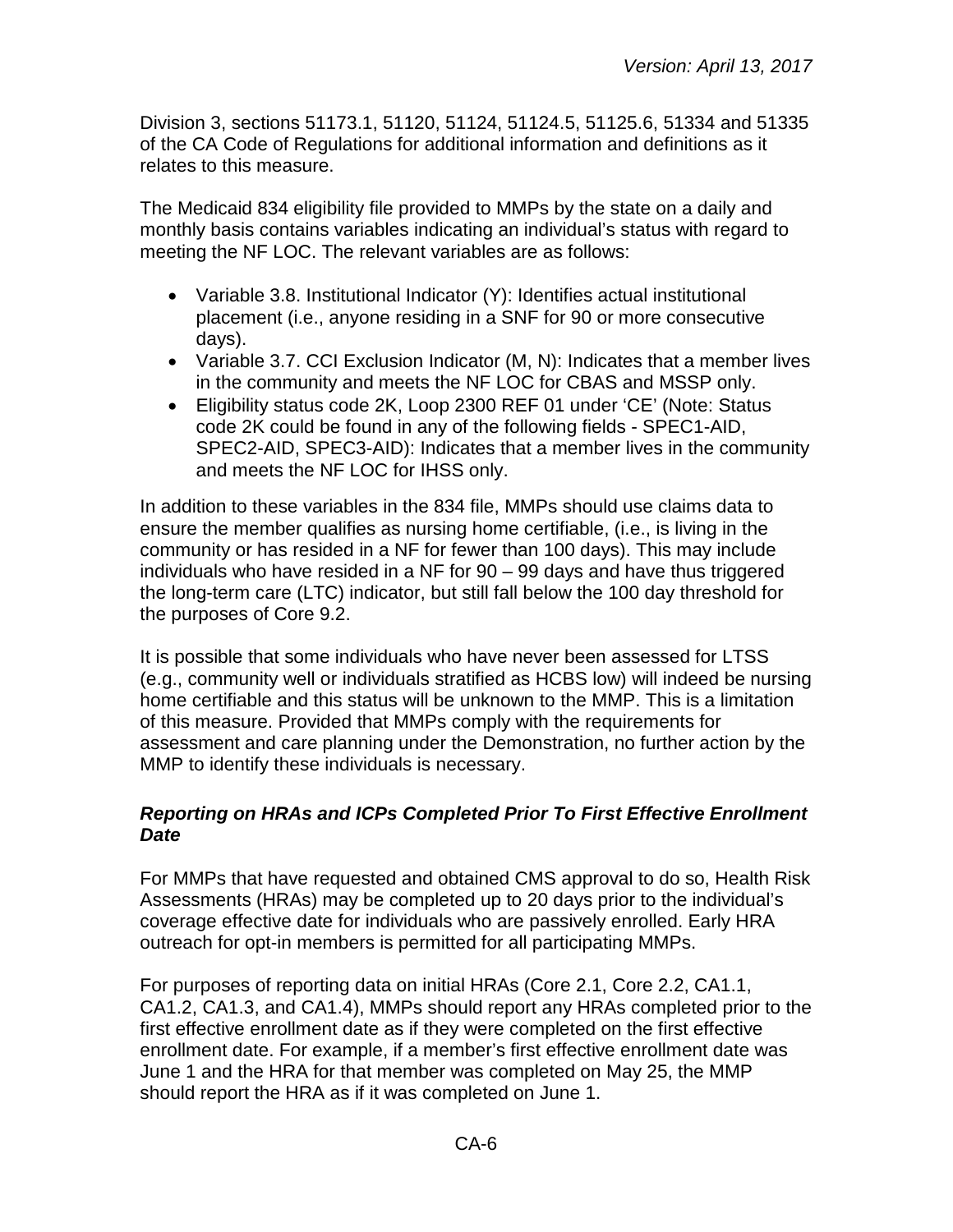MMPs should refer to the Core reporting requirements for detailed specifications for reporting Core 2.1 and Core 2.2 and to the state-specific reporting requirements for specifications on reporting CA1.1, CA1.2, CA1.3, and CA1.4. For example, Core 2.1 should only include members whose 90th day of enrollment occurred during the reporting period. Members enrolled into the MMP on January 1, 2015, would reach their 90th day (3 full months) on March 31, 2015. Therefore, these members would be reported in the data submission for the March monthly reporting period, even if their HRA was marked as complete on the first effective enrollment date (i.e., January 1).

MMPs must comply with contractually specified timelines regarding completion of Individualized Care Plans (ICPs) following the HRA. In the event that an ICP is also finalized prior to the first effective enrollment date, MMPs should report completion of the ICP for CA1.1, CA1.2, CA1.3, and CA1.4 as if the HRA were completed on the member's first effective enrollment date. For example, using an effective enrollment date of June 1, if the HRA is completed on May 25 and the ICP is completed on May 27 (a difference of 2 days), the MMP should report the HRA as if it were completed on June 1 and the ICP as if it were completed on June 3 (again, a difference of 2 days). If the HRA is completed prior to the effective date of coverage, but the ICP is not, the MMP should still report the ICP as if the HRA was completed on the first effective enrollment date. For example, using an effective enrollment date of June 1, if the HRA is completed on May 25 and the ICP is completed on June 24 (a difference of 30 days), the MMP should report the HRA as if it was completed on June 1 and the ICP as if it was completed on July 1 (again, a difference of 30 days).

## <span id="page-6-0"></span>*Guidance on HRAs and ICPs for Members with a Break in Coverage*

#### **Health Risk Assessments**

If an MMP already completed a Health Risk Assessment (HRA) for a member that was previously enrolled, the MMP is not necessarily required to conduct a new HRA if the member rejoins the same MMP within one year of his/her most recent HRA. Instead, the MMP can:

- 1. Perform any risk stratification, claims data review, or other analyses as required by the three-way contract to detect any changes in the member's condition since the HRA was conducted; and
- 2. Ask the member (or his/her authorized representative) if there has been a change in the member's health status or needs since the HRA was conducted.

The MMP must document any risk stratification, claims data review, or other analyses that are performed to detect any changes in the member's condition. The MMP must also document its outreach attempts and the discussion(s) with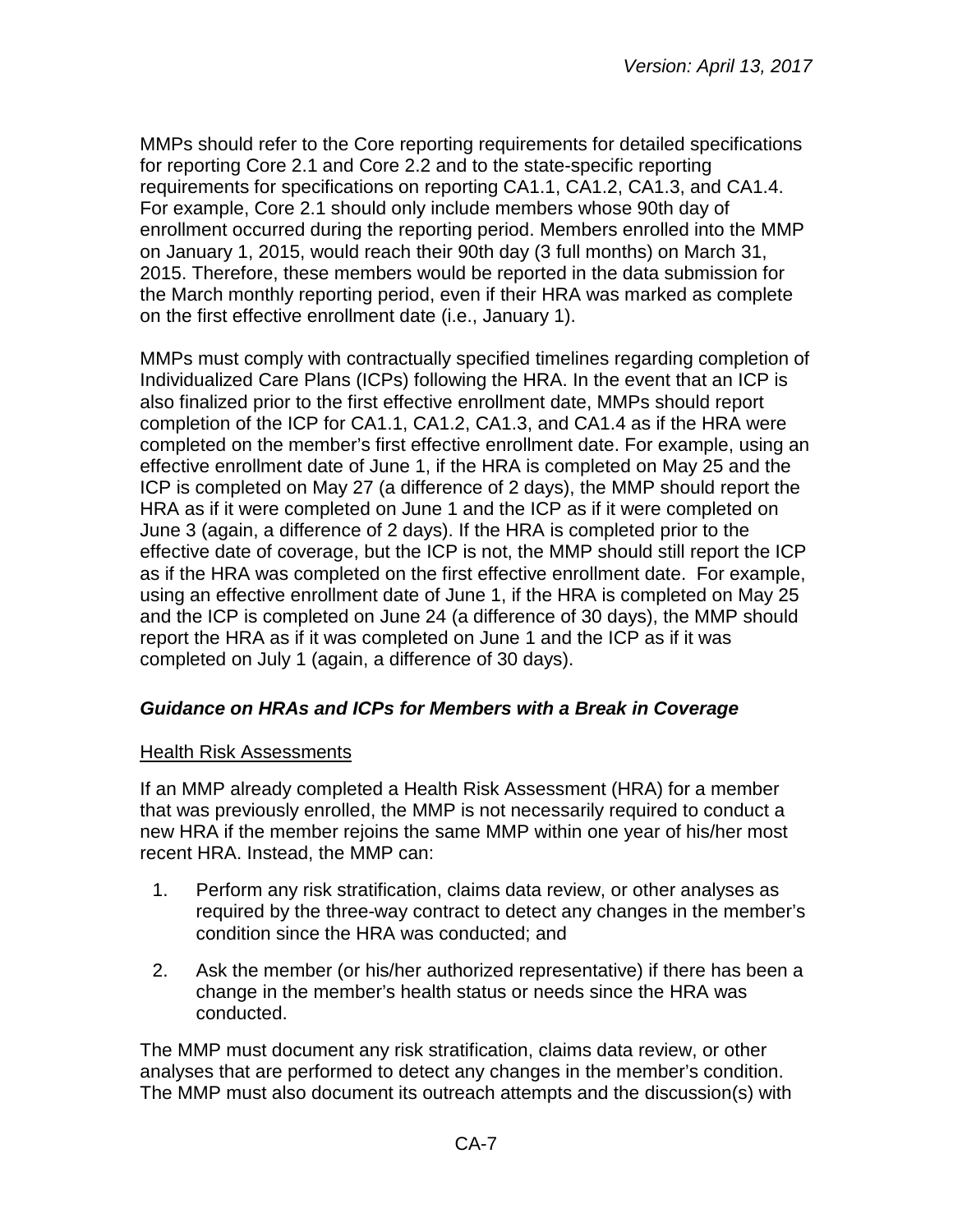the member (or his/her authorized representative) to determine if there was a change in the member's health status or needs.

If a change is identified, the MMP must conduct a new HRA within the timeframe prescribed by the contract. If there are no changes, the MMP is not required to conduct a new HRA unless requested by the member (or his/her authorized representative). Please note, if the MMP prefers to conduct HRAs on all reenrollees regardless of status, it may continue to do so.

Once the MMP has conducted a new HRA as needed or confirmed that the prior HRA is still accurate, the MMP can mark the HRA as complete for the member's current enrollment. The MMP would then report that completion according to the specifications for Core 2.1 and Core 2.2 (and all applicable state-specific measures). When reporting these measures, the MMP should count the number of enrollment days from the member's most recent enrollment effective date, and should report the HRA based on the date the prior HRA was either confirmed to be accurate or a new HRA was completed.

If the MMP is unable to reach a re-enrolled member to determine if there was a change in health status, then the MMP may report that member as unable to be reached so long as the MMP made the requisite number of outreach attempts. If a re-enrolled member refuses to discuss his/her health status with the MMP, then the MMP may report that member as unwilling to participate in the HRA.

If the MMP did not complete an HRA for the re-enrolled member during his/her prior enrollment period, or if it has been more than one year since the member's HRA was completed, the MMP is required to conduct a HRA for the member within the timeframe prescribed by the contract. The MMP must make the requisite number of attempts to reach the member (at minimum) after his/her most recent enrollment effective date, even if the MMP reported that the member was unable to be reached during his/her prior enrollment. Similarly, members that refused the HRA during their prior enrollment must be asked again to participate (i.e., the MMP may not carry over a refusal from one enrollment period to the next).

#### Individualized Care Plans

If the MMP conducts a new HRA for the re-enrolled member, the MMP must revise the Individualized Care Plan (ICP) accordingly within the timeframe prescribed by the contract. Once the ICP is revised, the MMP may mark the ICP as complete for the member's current enrollment. If the MMP determines that the prior HRA is still accurate and, therefore, no updates are required to the previously completed ICP, the MMP may mark the ICP as complete for the current enrollment at the same time that the HRA is marked complete. The MMP would then follow the applicable state-specific measure specifications for reporting the completion. Please note, for purposes of reporting, the ICP for the re-enrolled member should be classified as an *initial* ICP.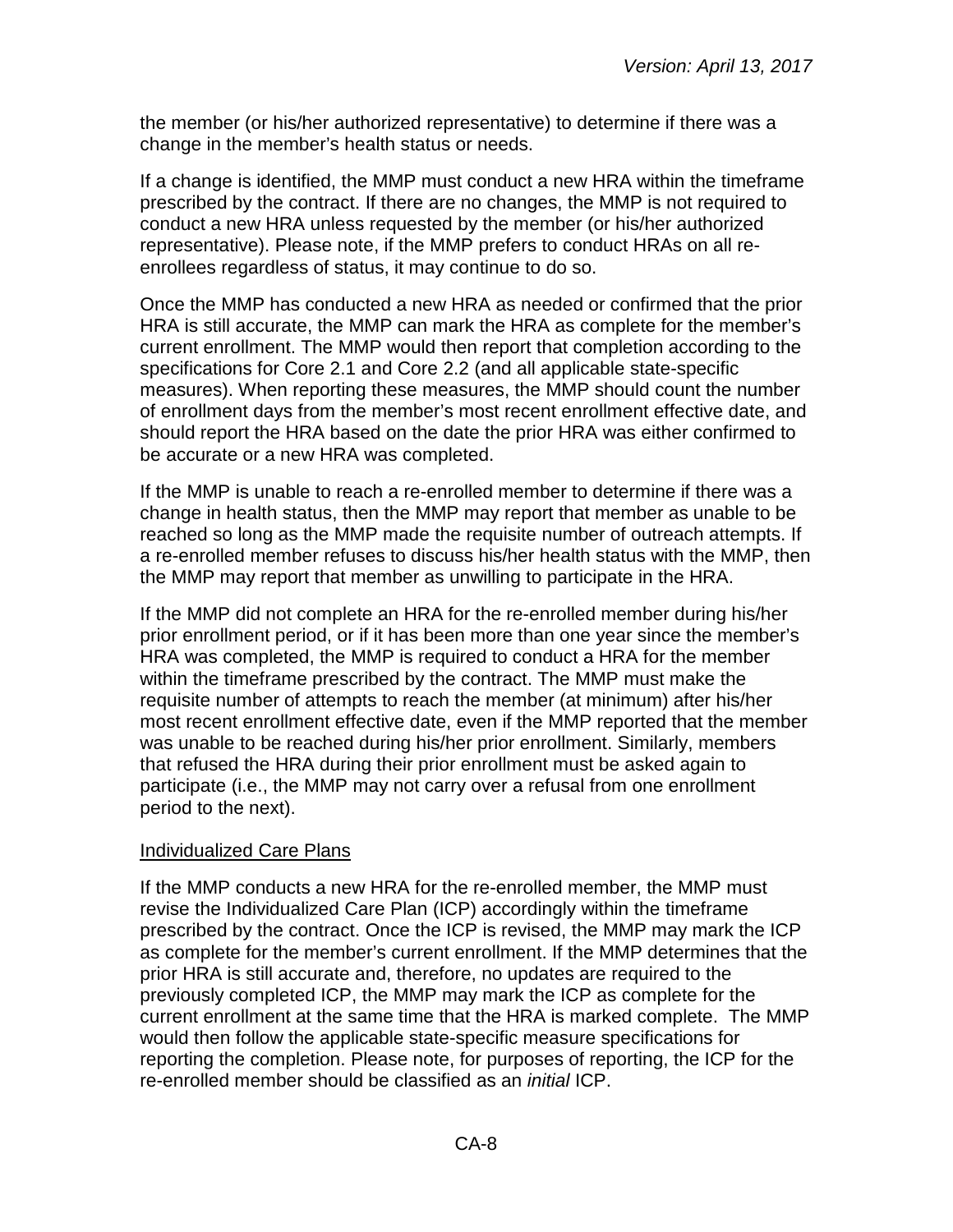If the MMP did not complete an ICP for the re-enrolled member during his/her prior enrollment period, or if it has been more than one year since the member's ICP was completed, the MMP is required to complete an ICP for the member within the timeframe prescribed by the contract. The MMP must also follow the above guidance regarding reaching out to members that previously refused to participate or were not reached.

#### Annual Reassessments and ICP Updates

The MMP must follow contract requirements regarding the completion of annual reassessments and updates to ICPs. If the MMP determined that a HRA/ICP from a member's prior enrollment was accurate and marked that HRA/ICP as complete for the member's current enrollment, the MMP should count continuously from the date that the HRA/ICP was completed in the prior enrollment period to determine the due date for the annual reassessment and ICP update. For example, when reporting Core 2.3, the MMP should count 365 days from the date when the HRA was actually completed, even if that date was during the member's prior enrollment period.

#### <span id="page-8-0"></span>*Quality Withhold Measures*

CMS and the state will establish a set of quality withhold measures, and MMPs will be required to meet established thresholds. Throughout this document, statespecific quality withhold measures are marked with the following symbol for Demonstration Year 1: (i) and the following symbol for Demonstration Years 2 and 3: (ii). For more information about the state-specific quality withhold measures for Demonstration Year 1, refer to the Quality Withhold Technical Notes (DY 1): California Specific Measures at [http://www.cms.gov/Medicare-](http://www.cms.gov/Medicare-Medicaid-Coordination/Medicare-and-Medicaid-Coordination/Medicare-Medicaid-Coordination-Office/FinancialAlignmentInitiative/InformationandGuidanceforPlans.html)[Medicaid-Coordination/Medicare-and-Medicaid-Coordination/Medicare-Medicaid-](http://www.cms.gov/Medicare-Medicaid-Coordination/Medicare-and-Medicaid-Coordination/Medicare-Medicaid-Coordination-Office/FinancialAlignmentInitiative/InformationandGuidanceforPlans.html)[Coordination-Office/FinancialAlignmentInitiative/InformationandGuidanceforPlans.html.](http://www.cms.gov/Medicare-Medicaid-Coordination/Medicare-and-Medicaid-Coordination/Medicare-Medicaid-Coordination-Office/FinancialAlignmentInitiative/InformationandGuidanceforPlans.html) Additional information on the withhold methodology and benchmarks for Demonstration Years 2 and 3 will be provided at a later time.

#### <span id="page-8-1"></span>*Reporting on Disenrolled and Retro-disenrolled Members*

Unless otherwise indicated in the reporting requirements, MMPs should report on all members enrolled in the demonstration who meet the definition of the data elements, regardless of whether that member was subsequently disenrolled from the MMP. Measure-specific guidance on how to report on disenrolled members is provided under the Notes section of each state-specific measure.

Due to retro-disenrollment of members, there may be instances where there is a lag between a member's effective disenrollment date and the date on which the MMP is informed about that disenrollment. This time lag might create occasional data inaccuracies if an MMP includes members in reports who had in fact disenrolled before the start of the reporting period. If MMPs are aware at the time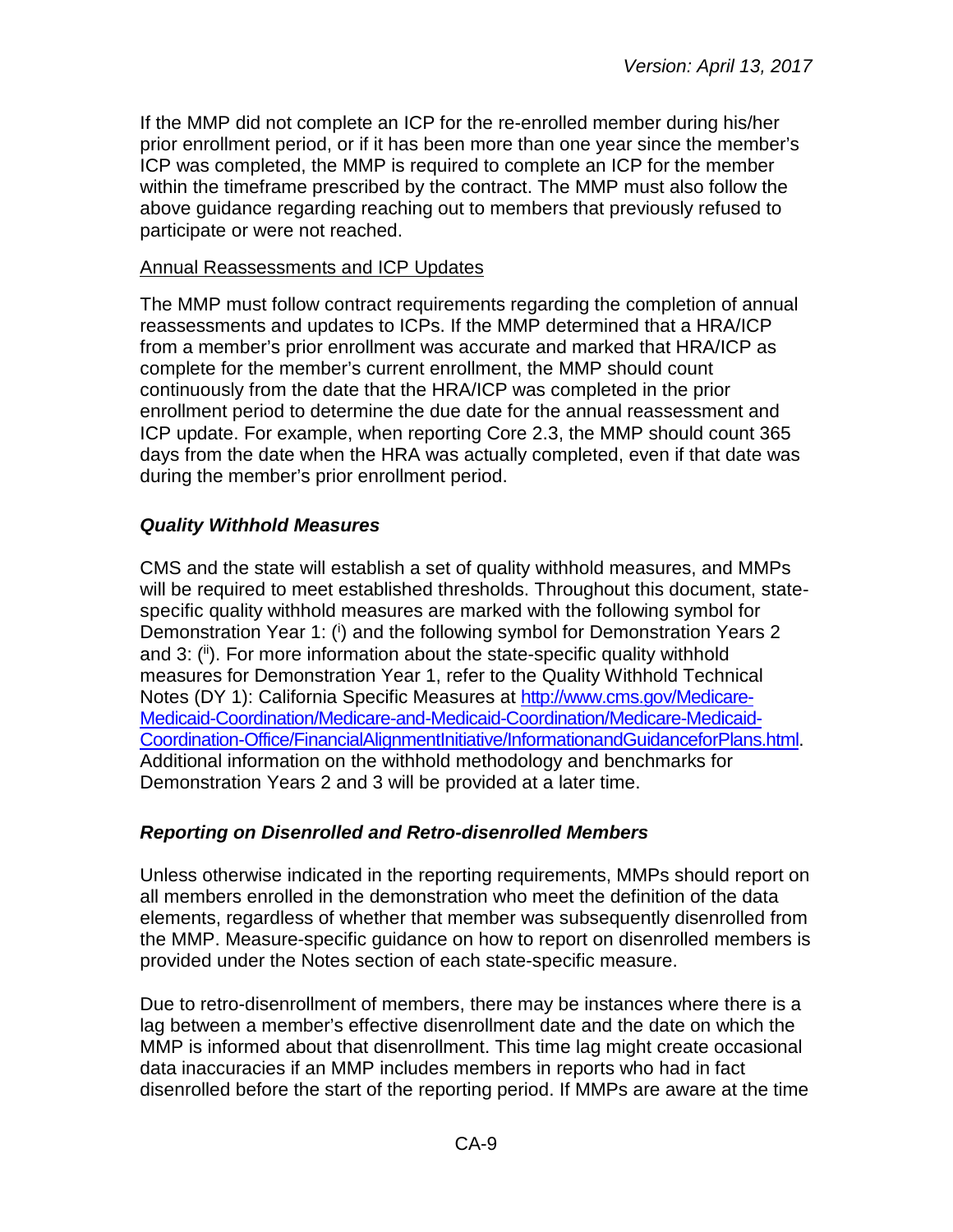of reporting that a member has been retro-disenrolled with a disenrollment effective date prior to the reporting period (and therefore was not enrolled during the reporting period in question), then MMPs may exclude that member from reporting. Please note that MMPs are *not* required to re-submit corrected data should they be informed of a retro-disenrollment subsequent to a reporting deadline. MMPs should act upon their best and most current knowledge at the time of reporting regarding each member's enrollment status.

### <span id="page-9-0"></span>*Hybrid Sampling*

Some demonstration-specific measures may allow medical record/supplemental documentation review to identify the numerator. In these instances, the sample size should be 411, plus additional records to allow for substitution. Sampling should be systematic to ensure that all individuals eligible for a measure have an equal chance of inclusion.

MMPs should complete the following steps for each measure that requires medical record review:

- **Step 1**: Determine the eligible population. Create a list of eligible members, including full name, date of birth, and event (if applicable).
- **Step 2:** Determine the final sample size. The final sample size will be 411 plus an adequate number of additional records to make substitutions. Oversample only enough to guarantee that the targeted sample size of 411 is met. The following oversampling rates are acceptable: 5 percent, 10 percent, 15 percent, or 20 percent. If oversampling, round up to the next whole number when determining the final sample size.
- **Step 3:** If the eligible population exceeds the final sample size as determined in Step 2, proceed to Step 5. If the eligible population is less than or equal to the final sample size as determined in Step 2, proceed to Step 4.
- **Step 4:** If the eligible population is less than or equal to the final sample size as determined in Step 2, the sample size can be reduced from 411 cases to a reduced final sample size by using the following formula:

Reduced Final Sample Size =  $\frac{Original \text{ Final Sample Size}}{1 + \left(\frac{Original \text{ Final Sample Size}}{Eligible \text{ Population}}\right)}$ 

Where the *Original Final Sample Size* is the number derived from Step 2, and the *Eligible Population* is the number derived from Step 1.

**Step 5**: Sort the list of eligible members in alphabetical order by last name, first name, date of birth, and event (if applicable). Sort this list by last name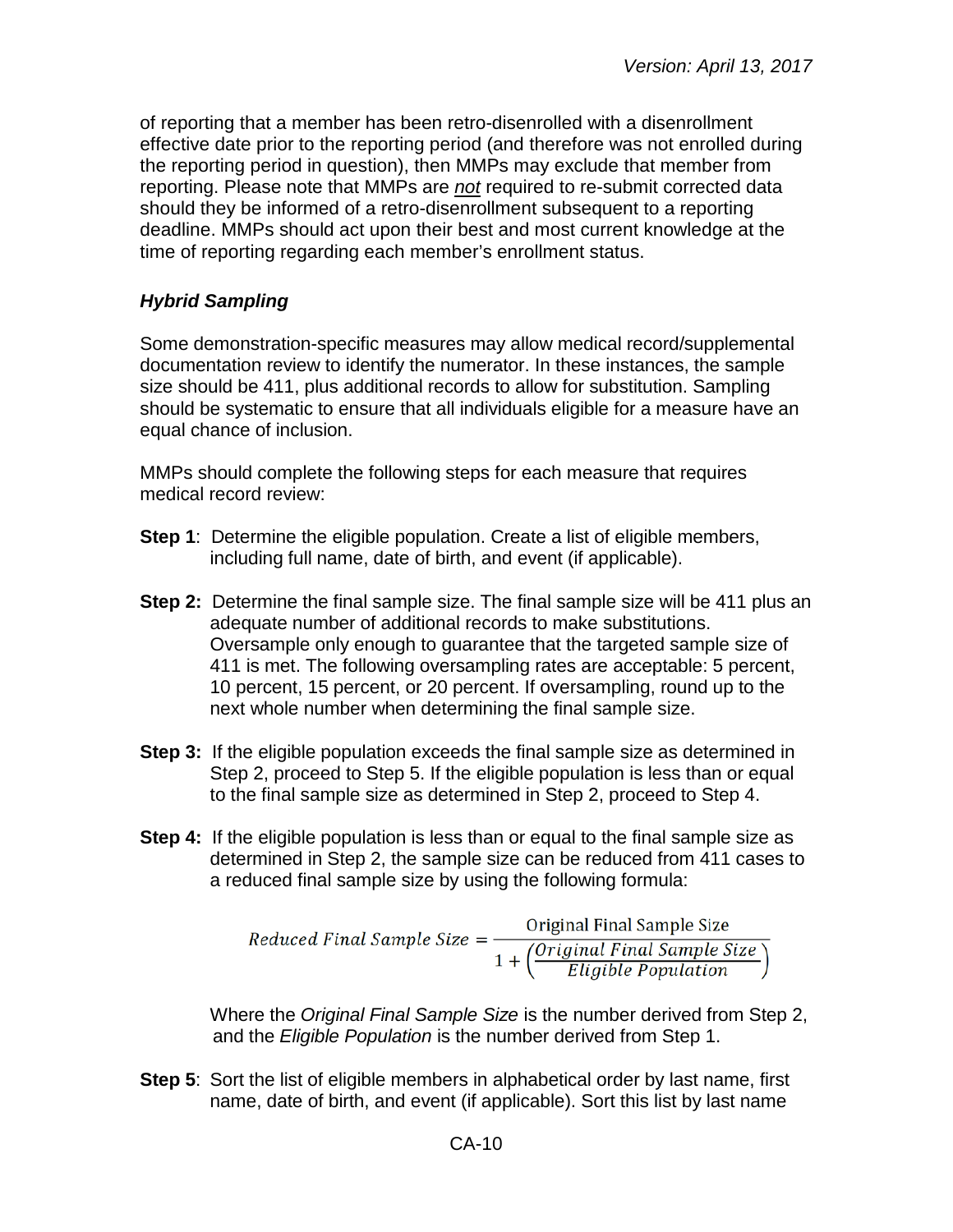from A to Z during even reporting periods and from Z to A in odd reporting periods (i.e., name will be sorted from A to Z in 2014, 2016, and 2018 and from Z to A in 2015, 2017, and 2019).

**Note**: Sort order applies to all components. For example, for reporting period 2014, the last name, first name, date of birth, and events will be ascending.

**Step 6**: Calculate *N*, which will determine which member will start your sample. Round down to the nearest whole number.

$$
N = \frac{\text{Eligible Population}}{\text{Final Sample Size}}
$$

Where the *Eligible Population* is the number derived from Step 1. The *Final Sample Size* is either:

- o The number derived from Step 2, for instances in which the eligible population exceeds the final sample size as determined in Step 2. OR
- o The number derived in Step 4, for instances in which the eligible population was less than or equal to the number derived from Step 2.
- **Step 7**: Randomly select starting point, *K*, by choosing a number between one and *N* using a table of random numbers or a computer-generated random number.
- **Step 8**: Select every *Kth* record thereafter until the selection of the sample size is completed.

## <span id="page-10-0"></span>*Value Sets*

The measure specifications in this document refer to code value sets that must be used to determine and report measure data element values. A value set is the complete set of codes used to identify a service or condition included in a measure. The California-Specific Value Sets Workbook includes all value sets and codes needed to report certain measures included in the California-Specific Reporting Requirements and is intended to be used in conjunction with the measure specifications outlined in this document. The California-Specific Value Sets Workbook can be found on the CMS website at the following address: [http://www.cms.gov/Medicare-Medicaid-Coordination/Medicare-and-Medicaid-](http://www.cms.gov/Medicare-Medicaid-Coordination/Medicare-and-Medicaid-Coordination/Medicare-Medicaid-Coordination-Office/FinancialAlignmentInitiative/InformationandGuidanceforPlans.html)[Coordination/Medicare-Medicaid-Coordination-](http://www.cms.gov/Medicare-Medicaid-Coordination/Medicare-and-Medicaid-Coordination/Medicare-Medicaid-Coordination-Office/FinancialAlignmentInitiative/InformationandGuidanceforPlans.html)[Office/FinancialAlignmentInitiative/InformationandGuidanceforPlans.html.](http://www.cms.gov/Medicare-Medicaid-Coordination/Medicare-and-Medicaid-Coordination/Medicare-Medicaid-Coordination-Office/FinancialAlignmentInitiative/InformationandGuidanceforPlans.html)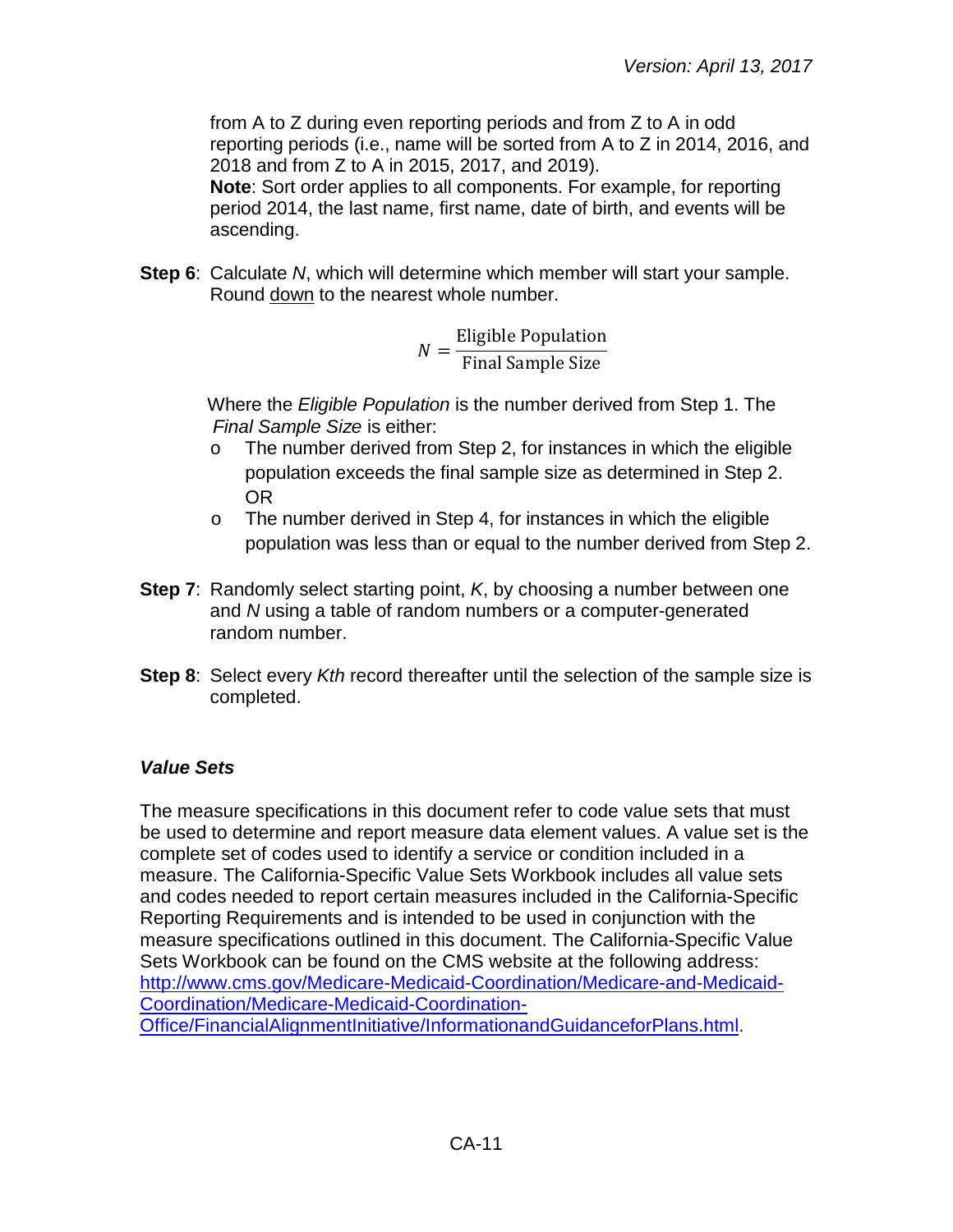| <b>Phase</b>            |                             | <b>Dates</b>                | <b>Explanation</b>                                                                                                                                                                                                                                                                                                                 |  |  |
|-------------------------|-----------------------------|-----------------------------|------------------------------------------------------------------------------------------------------------------------------------------------------------------------------------------------------------------------------------------------------------------------------------------------------------------------------------|--|--|
|                         |                             | <b>Demonstration Year 1</b> |                                                                                                                                                                                                                                                                                                                                    |  |  |
| Continuous<br>Reporting | Implementation<br>Period    | Varies                      | The period of time starting<br>with the first effective<br>enrollment date until the end<br>of the first full quarter<br>following the third wave of<br>passive enrollment. For<br>MMPs adding a county in<br>2015, the implementation<br>period continues for a full<br>quarter following the first<br>effective date enrollment. |  |  |
|                         | <b>Ongoing Period</b>       | Varies                      | From the first effective<br>enrollment date through the<br>end of the first full calendar<br>year of the demonstration.                                                                                                                                                                                                            |  |  |
|                         |                             | <b>Demonstration Year 2</b> |                                                                                                                                                                                                                                                                                                                                    |  |  |
| Continuous<br>Reporting | <b>Ongoing Period</b>       | 1-1-16 through 12-31-16     | From January 1st through<br>the end of the second full<br>calendar year of the<br>demonstration.                                                                                                                                                                                                                                   |  |  |
|                         | <b>Demonstration Year 3</b> |                             |                                                                                                                                                                                                                                                                                                                                    |  |  |
| Continuous<br>Reporting | <b>Ongoing Period</b>       | 1-1-17 through 12-31-17     | From January 1st through<br>the end of the third full<br>calendar year of the<br>demonstration.                                                                                                                                                                                                                                    |  |  |

# <span id="page-11-0"></span>*California's Implementation, Ongoing, and Continuous Reporting Periods*

#### <span id="page-11-1"></span>*Data Submission*

All MMPs will submit state-specific measure data through the web-based Financial Alignment Initiative (FAI) Data Collection System (unless otherwise specified in the measure description). All data submissions must be submitted to this site by 5:00p.m. ET on the applicable due date. This site can be accessed at the following web address: [https://Financial-Alignment-Initiative.NORC.org.](https://financial-alignment-initiative.norc.org/)

(Note: Prior to the first use of the system, all MMPs will receive an email notification with the username and password that has been assigned to their MMP. This information will be used to log in to the FAI system and complete the data submission.)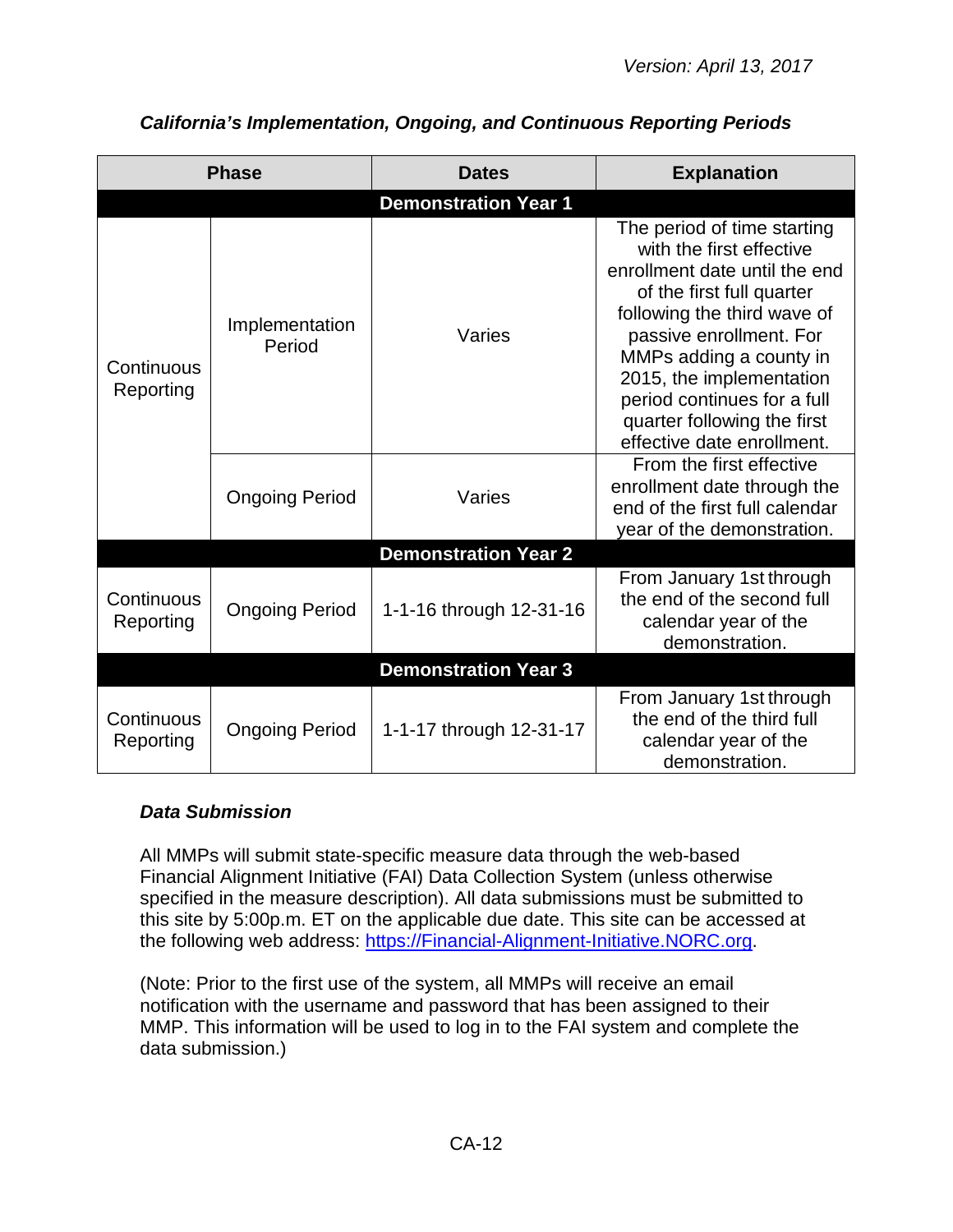All MMPs will submit core measure data in accordance with the Core Reporting Requirements. Submission requirements vary by measure, but most core measures are reported through the Health Plan Management System (HPMS).

<span id="page-12-0"></span>Please note, late submissions may result in compliance action from CMS.

## *Resubmission of Data*

MMPs must comply with the following steps to resubmit data after an established due date:

- 1. Email the CA HelpDesk [\(CAHelpDesk@norc.org\)](mailto:CAHelpDesk@norc.org) to request resubmission.
	- o Specify in the email which measures need resubmission;
	- o Specify for which reporting period(s) the resubmission is needed; and
	- o Provide a brief explanation for why the data need to be resubmitted.

After review of the request, the CA HelpDesk will notify the MMP once the FAI Data Collection System and/or HPMS has been re-opened.

- 2. Resubmit data through the applicable reporting system.
- 3. Notify the CA HelpDesk again after resubmission has been completed.

Please note, requests for resubmission after an established due date may result in compliance action from CMS.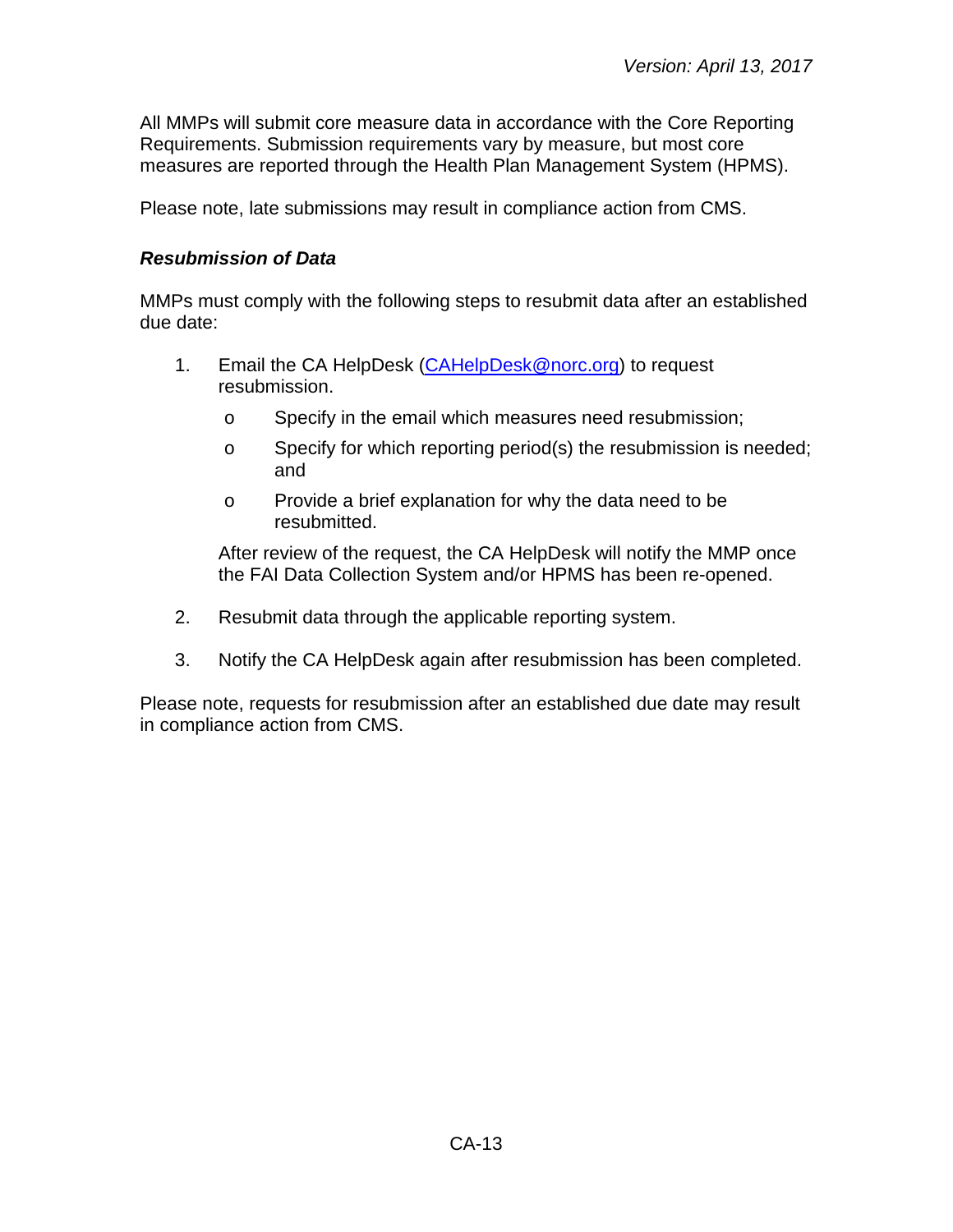## <span id="page-13-0"></span>**Section CAI.Care Coordination**

CA1.1 High-risk members with an Individualized Care Plan (ICP) within 30 working days after the completion of the *timely* initial Health Risk Assessment (HRA).

| <b>IMPLEMENTATION</b>              |                                        |          |                                                                                                     |                                                                                           |
|------------------------------------|----------------------------------------|----------|-----------------------------------------------------------------------------------------------------|-------------------------------------------------------------------------------------------|
| <b>Reporting</b><br><b>Section</b> | <b>Reporting</b><br><b>Frequency</b>   | Level    | <b>Reporting</b><br><b>Period</b>                                                                   | <b>Due Date</b>                                                                           |
| CA1. Care<br>Coordination          | Monthly,<br>beginning<br>after 90 days | Contract | Current<br>Month<br>Ex:<br>$1/1 - 1/31$                                                             | By the end of the first<br>month following the<br>last day of the<br>reporting period     |
| <b>ONGOING</b>                     |                                        |          |                                                                                                     |                                                                                           |
| <b>Reporting</b><br><b>Section</b> | <b>Reporting</b><br><b>Frequency</b>   | Level    | <b>Reporting</b><br><b>Periods</b>                                                                  | <b>Due Date</b>                                                                           |
| CA1. Care<br>Coordination          | Quarterly                              | Contract | Current<br>Calendar<br>Quarter<br>Ex:<br>$1/1 - 3/31$<br>$4/1 - 6/30$<br>$7/1 - 9/30$<br>10/1-12/31 | By the end of the<br>second month<br>following the last day<br>of the reporting<br>period |

A. Data element definitions – details for each data element reported to CMS and the state, including examples, calculation methods, and how various data elements are associated.

| <b>Element</b><br><b>Letter</b> | <b>Element Name</b>                                                                                                                            | <b>Definition</b>                                                                                                                                                        | <b>Allowable Values</b>                        |
|---------------------------------|------------------------------------------------------------------------------------------------------------------------------------------------|--------------------------------------------------------------------------------------------------------------------------------------------------------------------------|------------------------------------------------|
| Α.                              | Total number of high-<br>risk members whose<br>90th day of<br>enrollment occurred<br>within the reporting<br>period.                           | Total number of high-<br>risk members whose<br>90th day of enrollment<br>occurred within the<br>reporting period.                                                        | Field Type: Numeric                            |
| B.                              | Total number of high-<br>risk members who<br>were documented as<br>unwilling to complete<br>an initial HRA within<br>45 days of<br>enrollment. | Of the total reported in<br>A, the number of high-<br>risk members who<br>were documented as<br>unwilling to complete<br>an initial HRA within<br>45 days of enrollment. | Field Type: Numeric<br>Note: Is a subset of A. |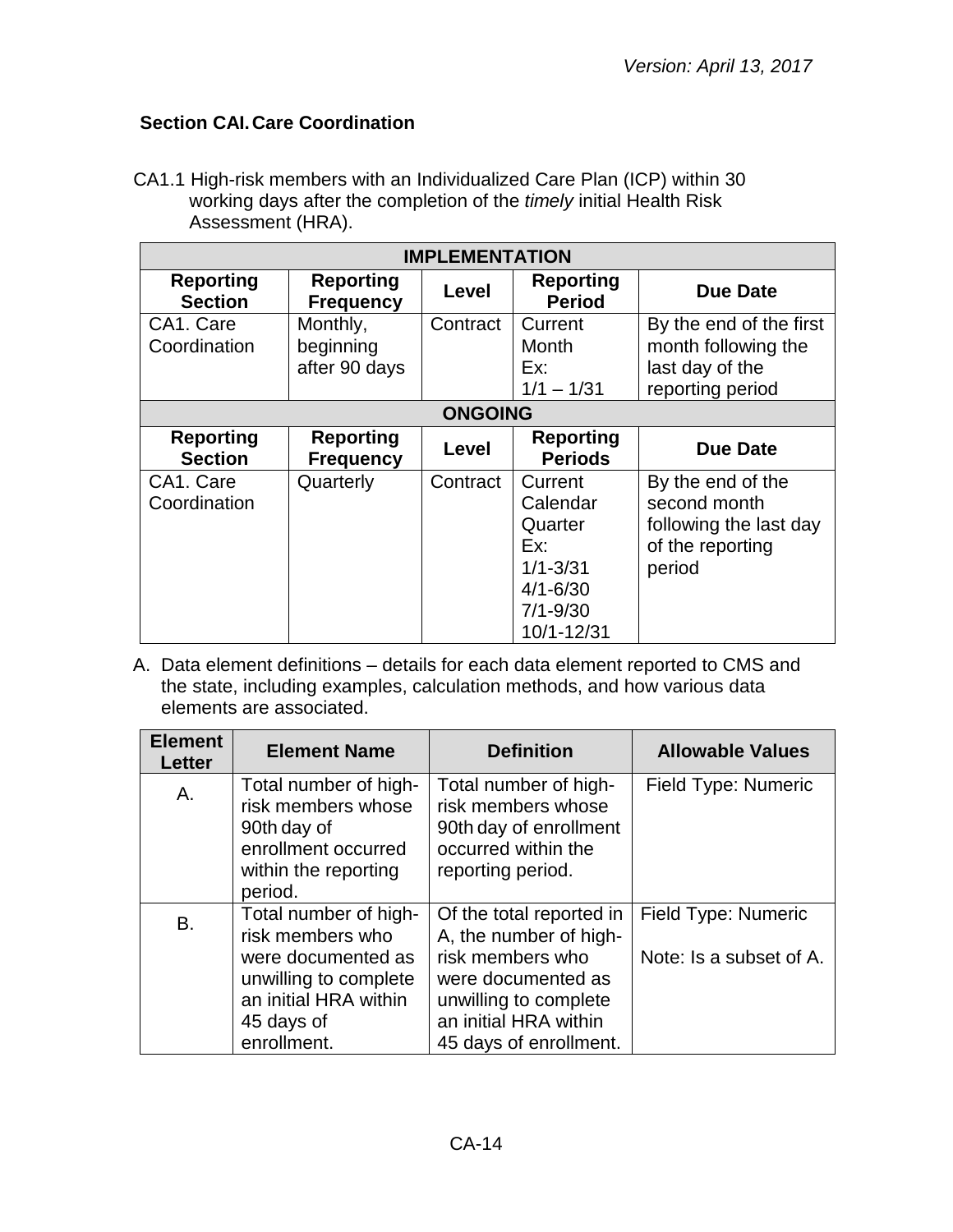| <b>Element</b><br><b>Letter</b> | <b>Element Name</b>                                                                                                                                                                          | <b>Definition</b>                                                                                                                                                                                                         | <b>Allowable Values</b>                        |
|---------------------------------|----------------------------------------------------------------------------------------------------------------------------------------------------------------------------------------------|---------------------------------------------------------------------------------------------------------------------------------------------------------------------------------------------------------------------------|------------------------------------------------|
| C.                              | Total number of high-<br>risk members the<br>MMP was unable to<br>reach, following three<br>documented<br>attempts, within 45<br>days of enrollment.                                         | Of the total reported in<br>A, the number of high-<br>risk members the<br>MMP was unable to<br>reach, following three<br>documented attempts,<br>within 45 days of<br>enrollment.                                         | Field Type: Numeric<br>Note: Is a subset of A. |
| D.                              | Total number of high-<br>risk members with an<br>initial HRA completed<br>within 45 days of<br>enrollment.                                                                                   | Of the total reported in<br>A, the number of high-<br>risk members with an<br>initial HRA completed<br>within 45 days of<br>enrollment.                                                                                   | Field Type: Numeric<br>Note: Is a subset of A. |
| Е.                              | Total number of high-<br>risk members who<br>were documented as<br>unwilling to complete<br>an ICP within 30<br>working days after<br>the completion of the<br>initial HRA.                  | Of the total reported in<br>D, the number of high-<br>risk members who<br>were documented as<br>unwilling to complete<br>an ICP within 30<br>working days after the<br>completion of the<br>initial HRA.                  | Field Type: Numeric<br>Note: Is a subset of D. |
| F.                              | Total number of high-<br>risk members the<br>MMP was unable to<br>reach, following three<br>documented<br>attempts, within 30<br>working days after<br>the completion of the<br>initial HRA. | Of the total reported in<br>D, the number of high-<br>risk members the<br>MMP was unable to<br>reach, following three<br>documented attempts,<br>within 30 working<br>days after the<br>completion of the<br>initial HRA. | Field Type: Numeric<br>Note: Is a subset of D. |
| G.                              | Total number of high-<br>risk members with an<br>ICP completed within<br>30 working days after<br>the completion of the<br>initial HRA.                                                      | Of the total reported in<br>D, the number of high-<br>risk members with an<br>ICP completed within<br>30 working days after<br>the completion of the<br>initial HRA.                                                      | Field Type: Numeric<br>Note: Is a subset of D. |

- B. QA Checks/Thresholds procedures used by CMS and the state to establish benchmarks in order to identify outliers or data that are potentially erroneous.
	- CMS and the state will perform an outlier analysis.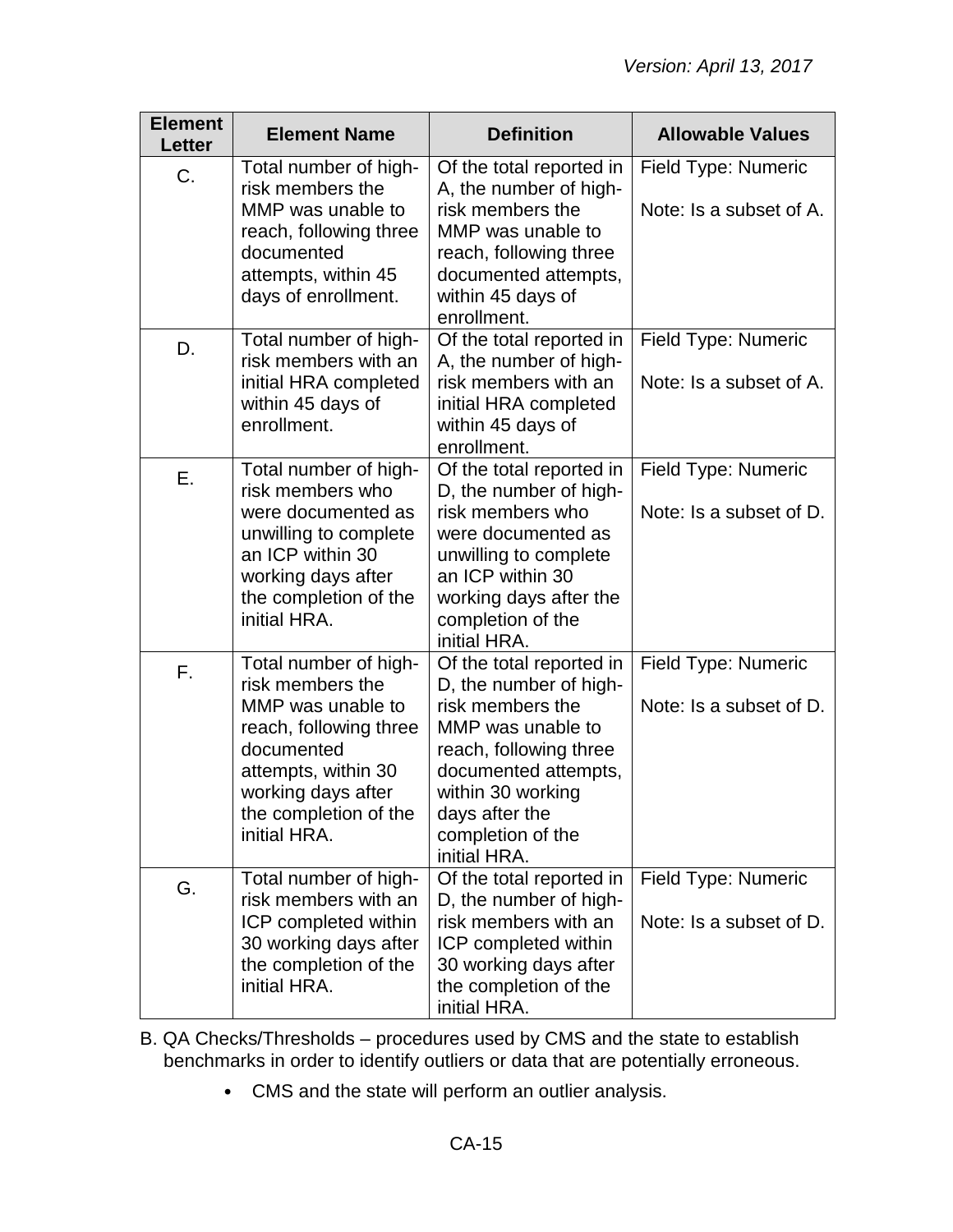- As data are received from MMPs over time, CMS and the state will apply threshold checks.
- C. Edits and Validation Checks validation checks that should be performed by each MMP prior to data submission.
	- Confirm those data elements listed above as subsets of other elements.
	- MMPs should validate that data elements B, C, and D are less than or equal to data element A.
	- MMPs should validate that data elements E, F, and G are less than or equal to data element D.
	- All data elements should be positive values.
- D. Analysis how CMS and the state will evaluate reported data, as well as how other data sources may be monitored. CMS and the state will evaluate the percentage of high-risk members who:
	- Refused to have an initial HRA completed within 45 days of enrollment.
	- Were unable to be reached to have an initial HRA completed within 45 days of enrollment.
	- Had an initial HRA completed within 45 days of enrollment.
	- Were willing to participate and could be reached who had an initial HRA completed within 45 days of enrollment.

In addition, CMS and the state will evaluate the percentage of high-risk members who had an initial HRA completed within 45 days or enrollment who:

- Refused to have an ICP completed within 30 working days after the completion of the initial HRA.
- Were unable to be reached to have an ICP completed within 30 working days after the completion of the initial HRA.
- Had an ICP completed within 30 working days after the completion of the initial HRA.
- Were willing to participate and could be reached who had an ICP completed within 30 working days after the completion of the initial HRA.
- E. Notes additional clarifications to a reporting section. This section incorporates previously answered frequently asked questions.
	- MMPs should include all members regardless of whether the member was enrolled through passive enrollment or opt-in enrollment. Medicaid-only members should not be included.
	- $\bullet$ MMPs should include all members who meet the criteria outlined in data element A, regardless of whether they are disenrolled as of the end of the reporting period (i.e., include all members whose 90th day of enrollment occurred within the reporting period regardless of whether they are currently enrolled or disenrolled as of the last day of the reporting period). For the purposes of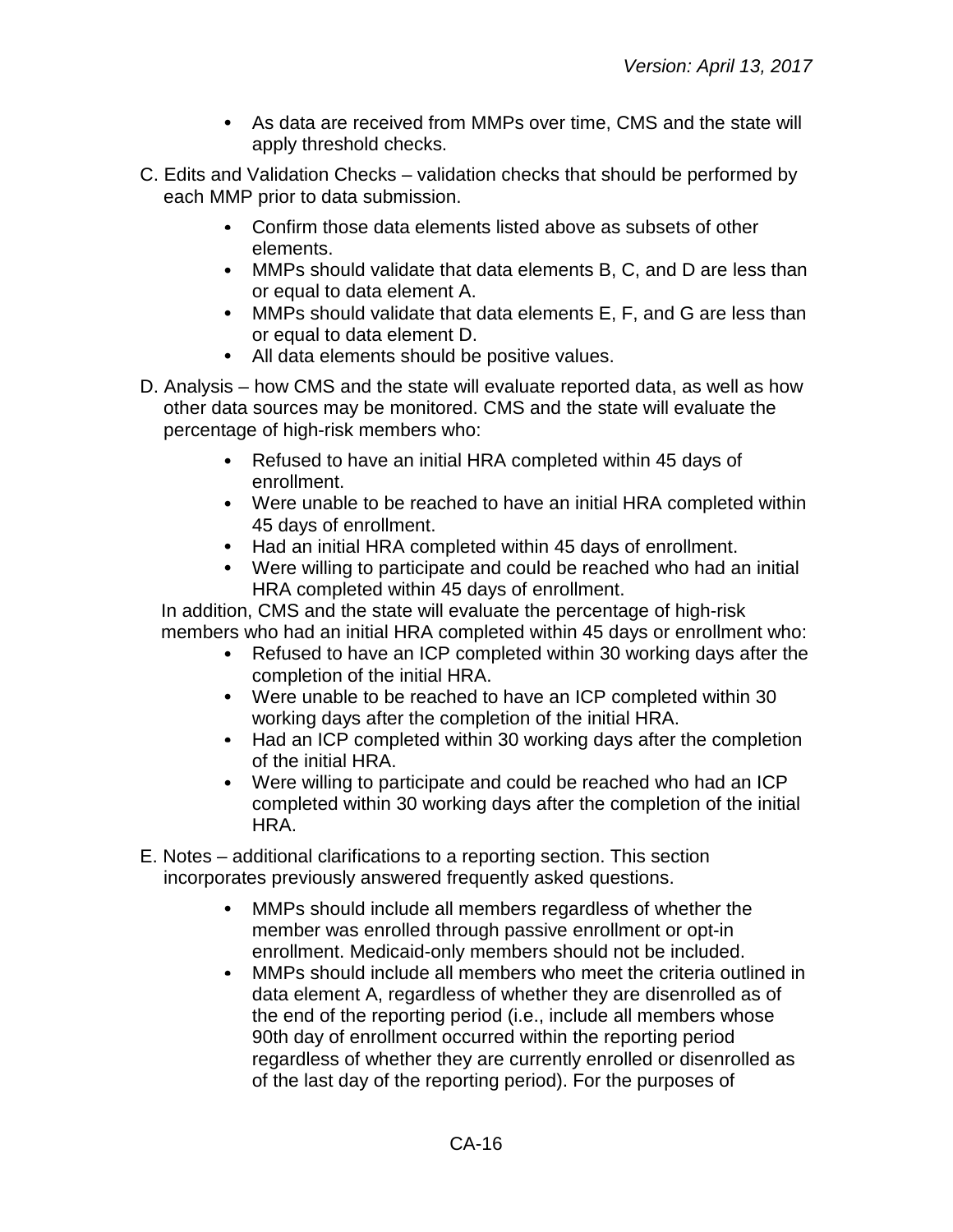reporting Element A, 90 days of enrollment will be equivalent to three full calendar months.

- MMPs should refer to the California three-way contract for specific  $\bullet$ requirements pertaining to ICPs and HRAs.
- Risk level should be determined using an approved health risk  $\bullet$ stratification mechanism or algorithm to identify new enrollees with high risk or more complex health care needs. The health risk stratification shall be conducted in accordance with the guidance provided in the most recent DHCS Duals Plan Letter (DPL).
- $\bullet$ MMPs should use the member's *initial* risk level categorization for purposes for reporting this measure. For example, if a member is initially deemed high-risk, then is subsequently deemed low-risk, that member should be considered high risk and the MMP should follow the requirements for completing the initial HRA for a high risk member.
- $\bullet$ High-risk members are members who are at increased risk for having an adverse health outcome or worsening of his or her health status if he or she does not receive initial contact within 45 calendar days after their effective enrollment date. Members without any claims history should be considered high risk at the time of enrollment (and for purposes of reporting this measure). If subsequent information becomes available deeming a member low risk, the members should still be considered high-risk for this measure (i.e., use the member's initial risk categorization).
- For all members, the initial HRA must be completed before an ICP  $\bullet$ can be completed. However, the HRA and ICP can be completed during a single meeting with the member.
- Timely initial HRAs are defined as completed within 45 calendar days for high-risk members and within 90 calendar days for lower risk members as described in Section 2.8.2 of the California threeway contract.
- For data element B, MMPs should report the number of members who were unwilling to participate in the initial HRA if a member (or his or her authorized representative):
	- o Affirmatively declines to participate in the initial HRA. Member communicates this refusal by phone, mail, fax, or in person.
	- o Expresses willingness to complete the initial HRA but asks for it to be conducted after 45 days (despite being offered a reasonable opportunity to complete the initial HRA within 45 days). Discussions with the member must be documented by the MMP.
	- o Expresses willingness to complete the initial HRA, but reschedules or is a no-show and then is subsequently nonresponsive. Attempts to contact the member must be documented by the MMP.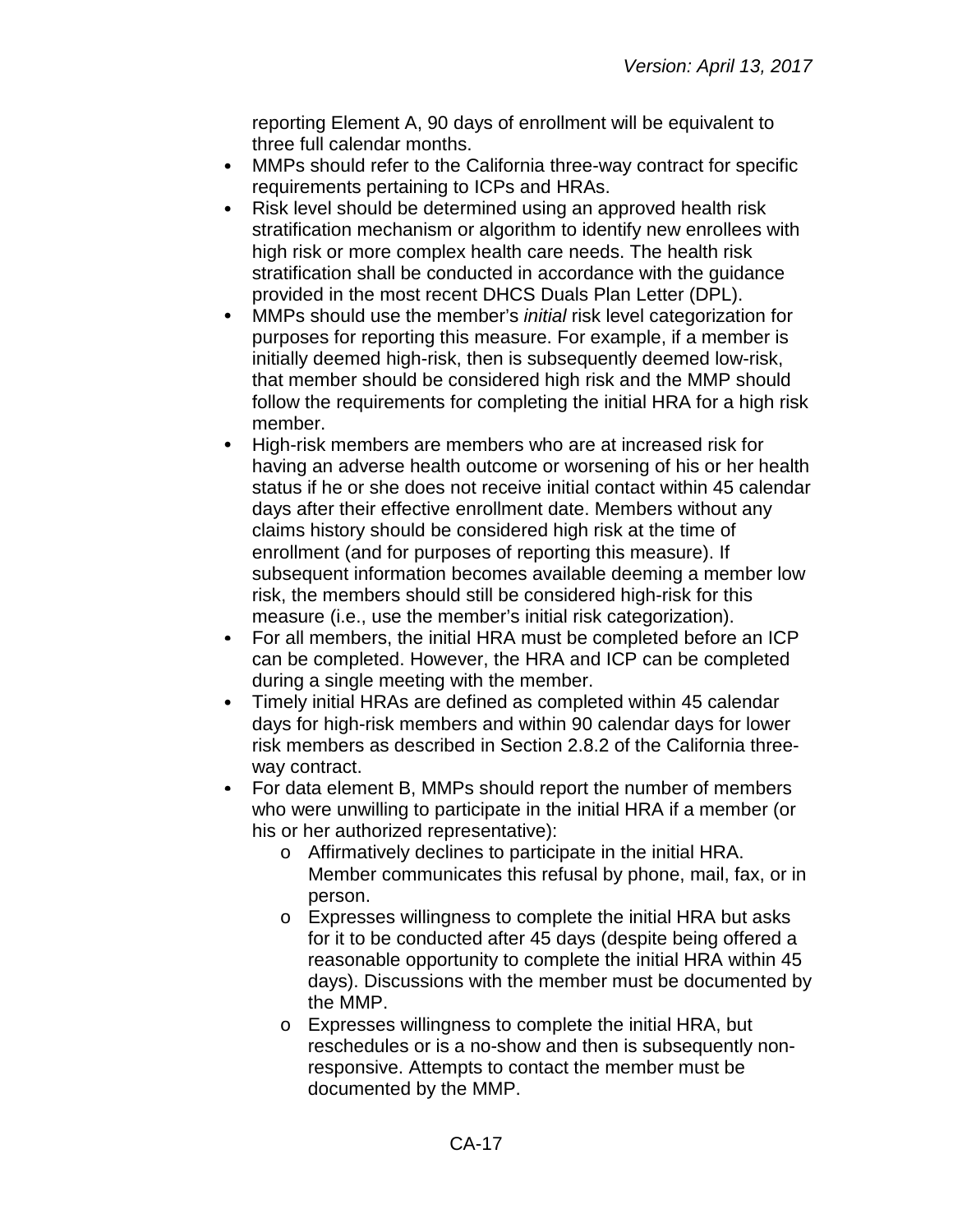- o Initially agrees to complete the initial HRA, but then declines to answer a majority of the questions in the HRA.
- For data element C, MMPs should report the number of members the MMP was unable to reach after three attempts to contact the member. MMPs should refer to the California three-way contract or state guidance for any specific requirements pertaining to the method of outreach to members. MMPs must document each attempt to reach the member, including the method of the attempt (i.e., phone, mail, or email), as CMS and the state may validate this number. There may be instances when the MMP has a high degree of confidence that a member's contact information is correct, yet that member is not responsive to the MMP's outreach efforts. So long as the MMP follows the guidance regarding outreach attempts, these members may be included in the count for this data element.
- There may be certain circumstances that make it impossible or inappropriate to complete an initial HRA within 45 days of enrollment. For example, a member may be medically unable to respond and have no authorized representative to do so on their behalf, or a member may be experiencing an acute medical or behavioral health crisis that requires immediate attention and outweighs the need for an initial HRA. However, MMPs should not include such members in the counts for data elements B and C.
- Data element D should include all members with an initial HRA that was completed during the reporting period (i.e., MMPs should not include any reassessments). New HRAs completed following a member's break in coverage should be reported as initial HRAs in data element D, even if the member had an HRA completed during his/her prior period of enrollment. For further guidance on HRAs and ICPs for members with a break in coverage, refer to pages CA-7-CA-9.
- If a member's initial HRA was started but not completed within 45  $\bullet$ days of enrollment, then the HRA should not be considered completed and, therefore, that member would not be counted in data elements B, C, or D. However, this member would be included in data element A.
- Members reported in data elements B, C, and D must also be reported in data element A, since these data elements are subsets of data element A. Additionally, data elements B, C, and D should be mutually exclusive (e.g., a member reported in data element B or C should not also be reported in data element D). If a member could meet the criteria for multiple data elements (B, C, or D), use the following guidance to ensure the member is included in only one of those three data elements:
	- 1. If a member initially refused to complete an initial HRA or could not be reached after three outreach attempts, but then subsequently completes an initial HRA within 45 days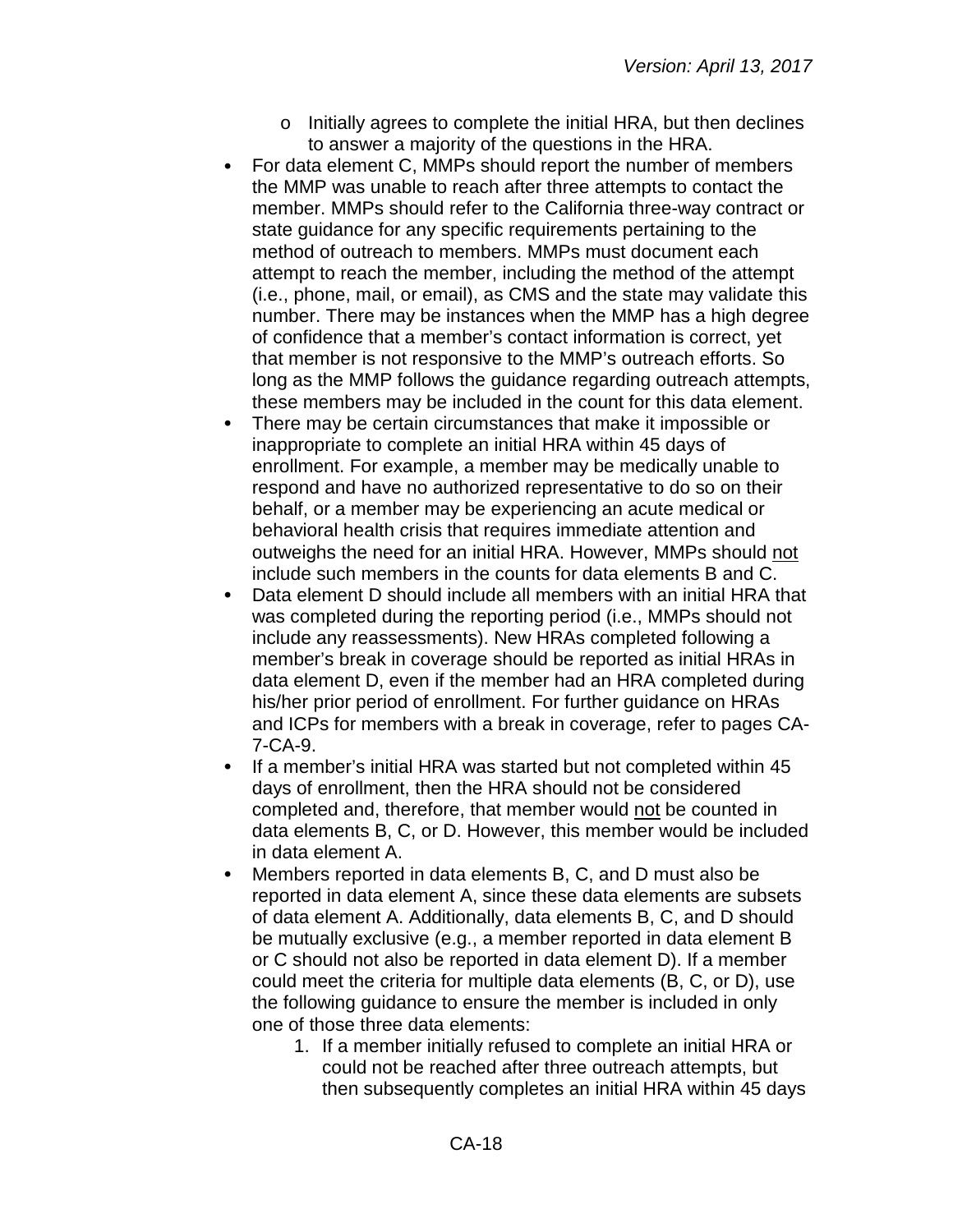of enrollment, then the member should be classified in data element D.

- 2. If a member was not reached after three outreach attempts, but then subsequently is reached and refuses an initial HRA within 45 days of enrollment, the member should be classified in data element B.
- For data element E, MMPs should report the number of members who were unwilling to participate in the development of the ICP if a member (or his or her authorized representative):
	- 1. Affirmatively declines to participate in the ICP. Member communicates this refusal by phone, mail, fax, or in person.
	- 2. Expresses willingness to complete the ICP but asks for it to be conducted after 30 working days following the completion of the initial HRA (despite being offered a reasonable opportunity to complete the ICP within 30 working days). Discussions with the member must be documented by the MMP.
	- 3. Expresses willingness to complete the ICP, but reschedules or is a no-show and then is subsequently nonresponsive. Attempts to contact the member must be documented by the MMP.
	- 4. Initially agrees to complete the ICP, but then declines to answer a majority of the questions in the ICP.
- For data element F, MMPs should report the number of members the MMP was unable to reach after three attempts to contact the member. MMPs should refer to the California three-way contract or state guidance for any specific requirements pertaining to the method of outreach to members. MMPs must document each attempt to reach the member, including the method of the attempt (i.e., phone, mail, or email), as CMS and the state may validate this number. There may be instances when the MMP has a high degree of confidence that a member's contact information is correct, yet that member is not responsive to the MMPs outreach efforts. So long as the MMP follows the guidance regarding outreach attempts, these members may be included in the count for this data element.
- There may be certain circumstances that make it impossible or  $\bullet$ inappropriate to complete an ICP within 30 working days of the initial HRA. For example, a member may become medically unable to respond and have no authorized representative to do so on their behalf, or a member may be experiencing an acute medical or behavioral health crisis that requires immediate attention and outweighs the need for an ICP. However, MMPs should not include such members in the counts for data elements E and F.
- The initial HRA must be completed within the reporting period, but the ICP may not be in the same reporting period. For example, if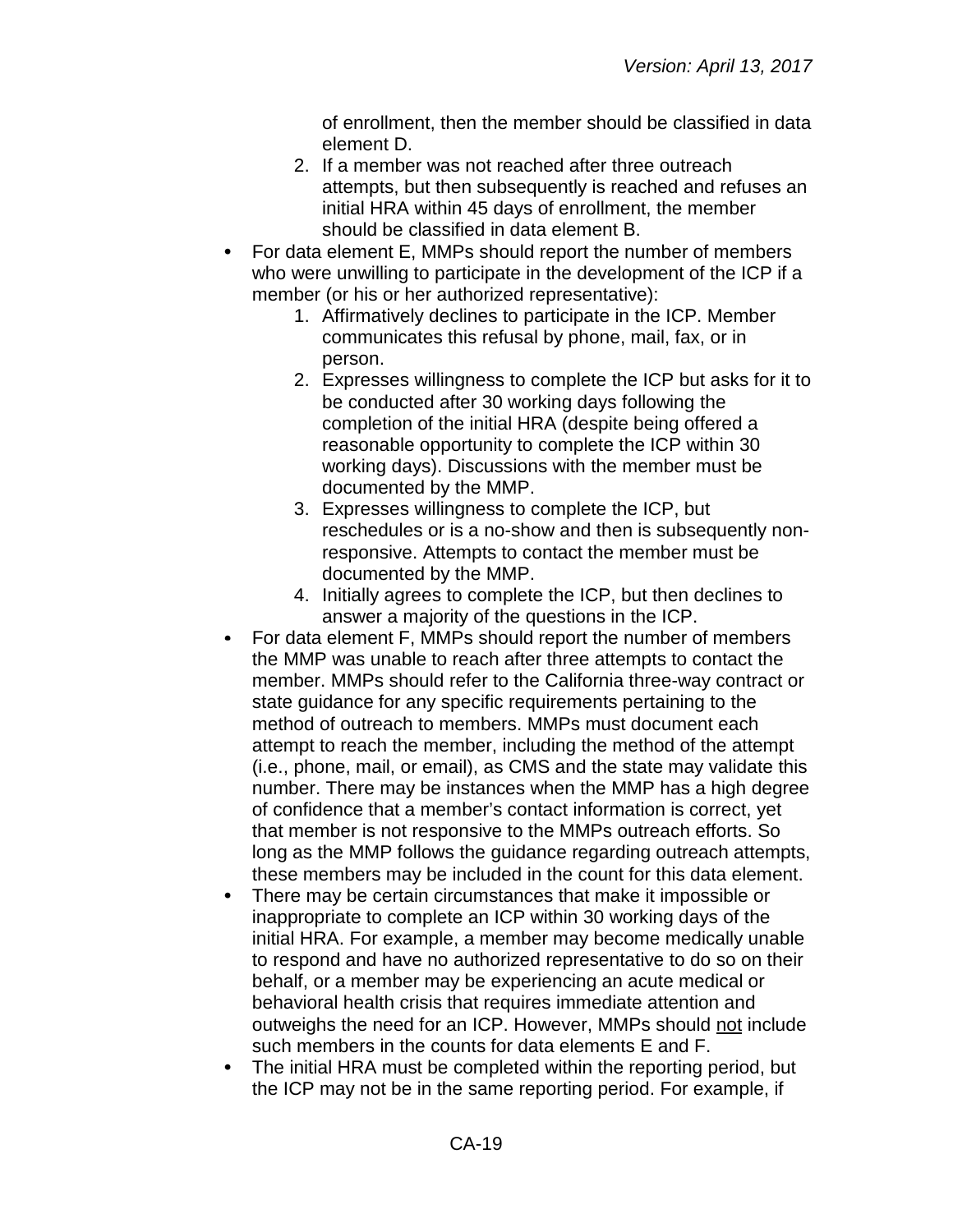the initial HRA is completed less than 30 working days before the end of the reporting period (e.g., March 15), look up to 30 working days past the end of the reporting period to identify if an ICP was completed.

- $\bullet$ If an ICP was started but not completed within 30 working days of the initial HRA, then the ICP should not be considered completed and, therefore, would not be counted in data elements E, F, or G. However, this member would be included in data element D if the initial HRA was completed within the reporting period (and met all criteria to be included in data element A).
- Members reported in data elements E, F, and G must also be  $\bullet$ reported in data element D, since these data elements are subsets of data element D. Additionally, data elements E, F, and G should be mutually exclusive (e.g., a member reported in data element E or F should not also be reported in data element G). If a member could meet the criteria for multiple data elements (E, F, or G), use the following guidance to ensure the member is included in only one of those three data elements:
	- 1. If a member initially refused to complete an ICP or could not be reached after three outreach attempts, but then subsequently completes an ICP within 30 working days after the completion of the initial HRA, then the member should be classified in data element G.
	- 2. If a member was not reached after three outreach attempts, but then subsequently is reached and refuses an ICP within 30 working days after the completion of the initial HRA, the member should be classified in data element E.
- F. Data Submission how MMPs will submit data collected to CMS and the state.
	- $\bullet$ MMPs will submit data collected for this measure in the above specified format through a secure data collection site accessed at the following web address: [https://Financial-Alignment-](https://financial-alignment-initiative.norc.org/)[Initiative.NORC.org.](https://financial-alignment-initiative.norc.org/)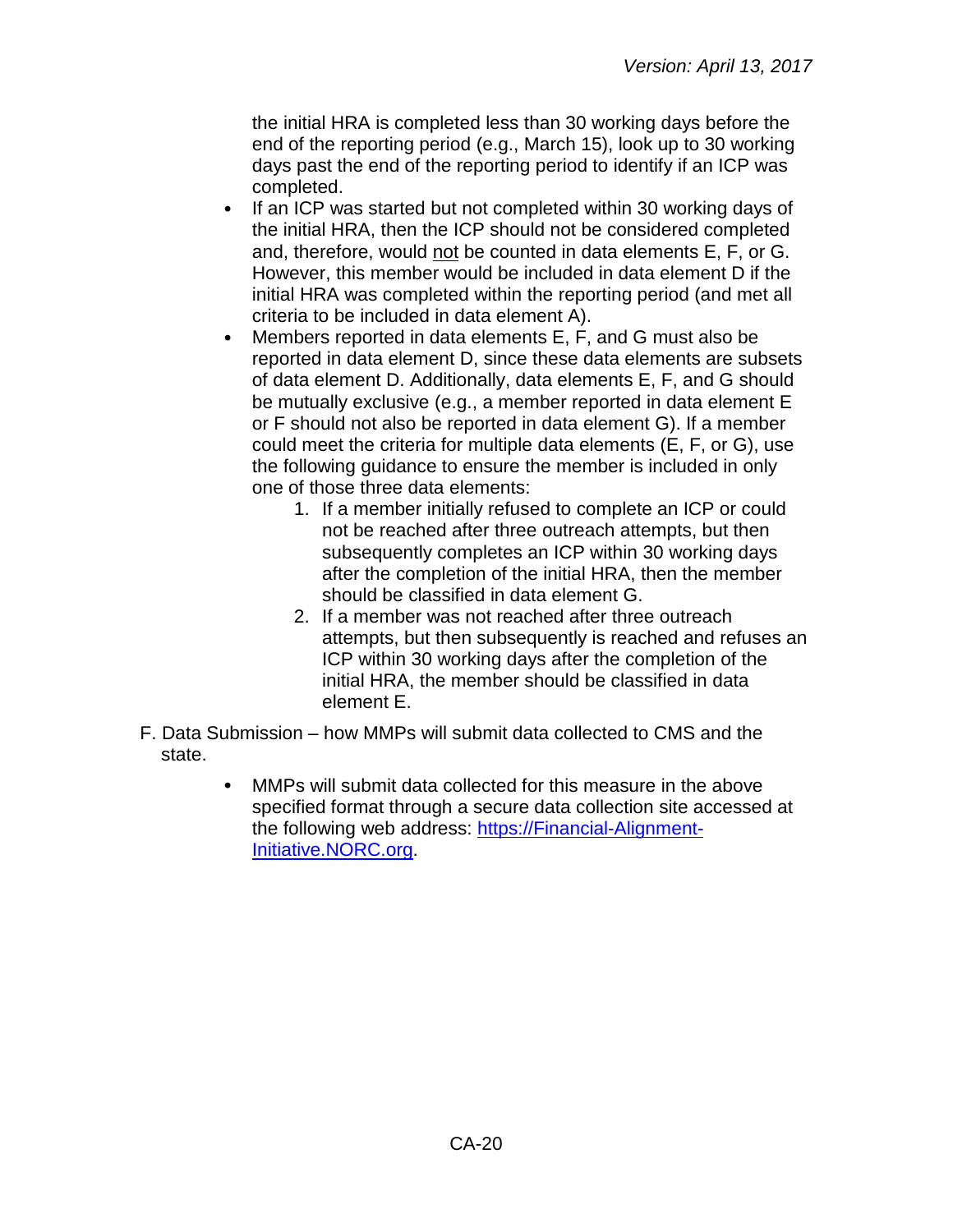CA1.2 High-risk members with an Individualized Care Plan (ICP) within 30 working days after the completion of the initial Health Risk Assessment (HRA).

| <b>IMPLEMENTATION</b>              |                                      |          |                                                                                                     |                                                                                       |
|------------------------------------|--------------------------------------|----------|-----------------------------------------------------------------------------------------------------|---------------------------------------------------------------------------------------|
| <b>Reporting</b><br><b>Section</b> | <b>Reporting</b><br><b>Frequency</b> | Level    | <b>Reporting</b><br><b>Period</b>                                                                   | <b>Due Date</b>                                                                       |
| CA1. Care<br>Coordination          | Monthly                              | Contract | Current<br>Month<br>Ex:<br>$1/1 - 1/31$                                                             | By the end of the<br>third month following<br>the last day of the<br>reporting period |
|                                    | <b>ONGOING</b>                       |          |                                                                                                     |                                                                                       |
| <b>Reporting</b><br><b>Section</b> | <b>Reporting</b><br><b>Frequency</b> | Level    | <b>Reporting</b><br><b>Periods</b>                                                                  | <b>Due Date</b>                                                                       |
| CA1. Care<br>Coordination          | Quarterly                            | Contract | Current<br>Calendar<br>Quarter<br>Ex:<br>$1/1 - 3/31$<br>$4/1 - 6/30$<br>$7/1 - 9/30$<br>10/1-12/31 | By the end of the<br>third month following<br>the last day of the<br>reporting period |

A. Data element definitions – details for each data element reported to CMS and the state, including examples, calculation methods, and how various data elements are associated.

| <b>Element</b><br>Letter | <b>Element Name</b>                                                                                       | <b>Definition</b>                                                                                                                                                                                                           | <b>Allowable Values</b> |
|--------------------------|-----------------------------------------------------------------------------------------------------------|-----------------------------------------------------------------------------------------------------------------------------------------------------------------------------------------------------------------------------|-------------------------|
| Α.                       | Total number of high-<br>risk members with an<br>initial HRA completed<br>during the reporting<br>period. | Total number of high-<br>risk members with an<br>initial HRA completed<br>during the reporting<br>period and who were<br>continuously enrolled<br>for 30 working days<br>following the<br>completion of the<br>initial HRA. | Field Type: Numeric     |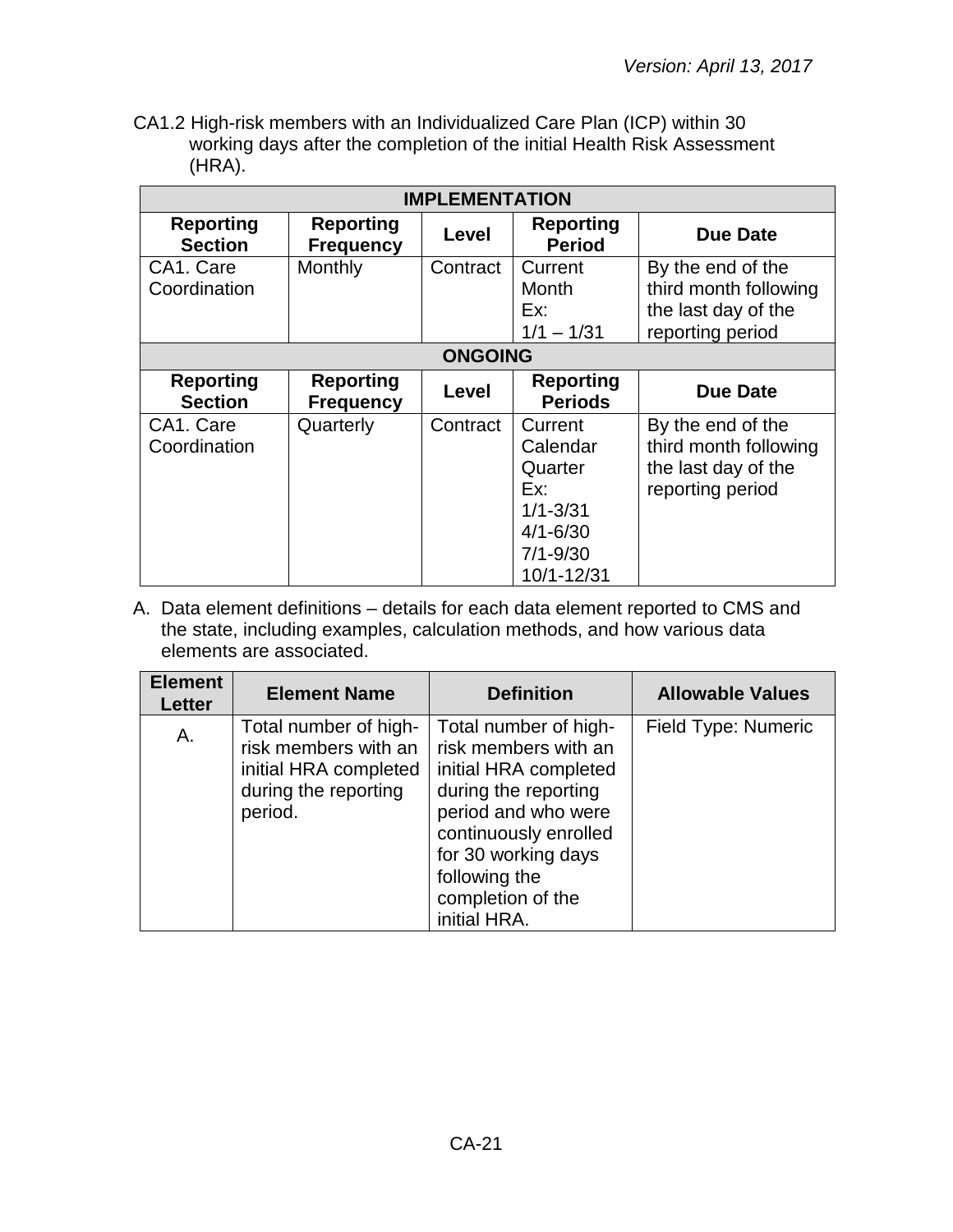| <b>Element</b><br><b>Letter</b> | <b>Element Name</b>                                                                                                                                                                          | <b>Definition</b>                                                                                                                                                                                                         | <b>Allowable Values</b>                        |
|---------------------------------|----------------------------------------------------------------------------------------------------------------------------------------------------------------------------------------------|---------------------------------------------------------------------------------------------------------------------------------------------------------------------------------------------------------------------------|------------------------------------------------|
| В.                              | Total number of high-<br>risk members who<br>were documented as<br>unwilling to complete<br>an ICP within 30<br>working days after<br>the completion of the<br>initial HRA.                  | Of the total reported in<br>A, the number of high-<br>risk members who<br>were documented as<br>unwilling to complete<br>an ICP within 30<br>working days after the<br>completion of the<br>initial HRA.                  | Field Type: Numeric<br>Note: Is a subset of A. |
| C.                              | Total number of high-<br>risk members the<br>MMP was unable to<br>reach, following three<br>documented<br>attempts, within 30<br>working days after<br>the completion of the<br>initial HRA. | Of the total reported in<br>A, the number of high-<br>risk members the<br>MMP was unable to<br>reach, following three<br>documented attempts,<br>within 30 working<br>days after the<br>completion of the<br>initial HRA. | Field Type: Numeric<br>Note: Is a subset of A. |
| D.                              | Total number of high-<br>risk members with an<br>ICP completed within<br>30 working days after<br>the completion of the<br>initial HRA.                                                      | Of the total reported in<br>A, the number of high-<br>risk members with an<br>ICP completed within<br>30 working days after<br>the completion of the<br>initial HRA.                                                      | Field Type: Numeric<br>Note: Is a subset of A. |

B. QA Checks/Thresholds – procedures used by CMS and the state to establish benchmarks in order to identify outliers or data that are potentially erroneous.

- CMS and the state will perform an outlier analysis.
- As data are received from MMPs over time, CMS and the state will apply threshold checks.
- C. Edits and Validation Checks validation checks that should be performed by each MMP prior to data submission.
	- Confirm those data elements listed above as subsets of other elements.
	- MMPs should validate that data elements B, C, and D are less than or equal to data element A.
	- All data elements should be positive values.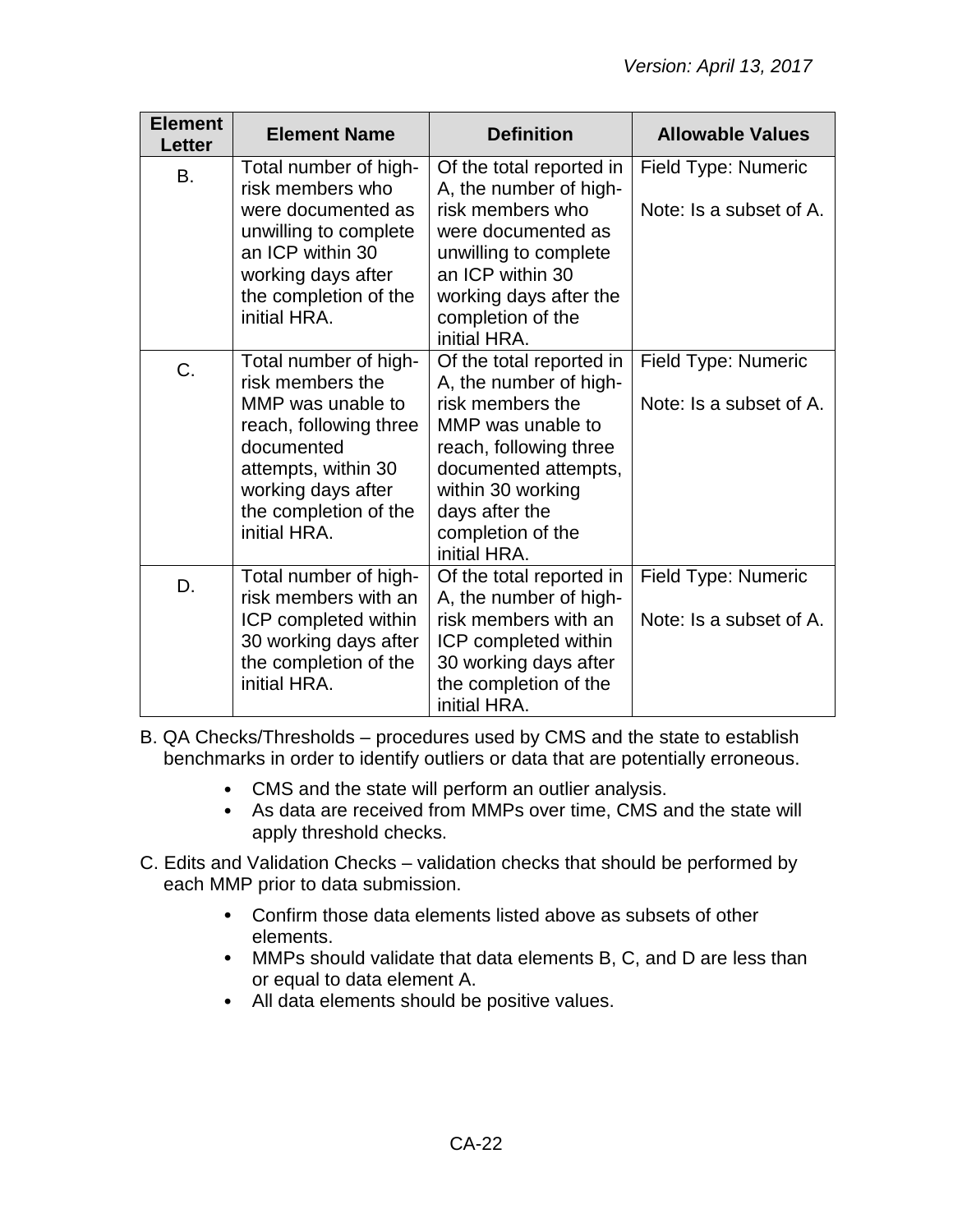- D. Analysis how CMS and the state will evaluate reported data, as well as how other data sources may be monitored. CMS and the state will evaluate the percentage of high-risk members who completed an initial HRA during the reporting period who:
	- Refused to have an ICP completed within 30 working days after the completion of the initial HRA.
	- Were unable to be reached to have an ICP completed within 30 working days after the completion of the initial HRA.
	- Had an ICP completed within 30 working days after the completion of the initial HRA.
	- Were willing to participate and could be reached who had an ICP completed within 30 working days after the completion of the initial HRA.
- E. Notes additional clarifications to a reporting section. This section incorporates previously answered frequently asked questions.
	- MMPs should include all members regardless of whether the  $\bullet$ member was enrolled through passive enrollment or opt-in enrollment. Medicaid-only members should not be included.
	- MMPs should include all members who meet the criteria outlined in  $\bullet$ data element A, regardless of whether they are disenrolled as of the end of the reporting period (i.e., include all members with an initial HRA completed during the reporting period regardless of whether they are currently enrolled or disenrolled as of the last day of the reporting period).
	- Members need to be continuously enrolled for 30 working days  $\bullet$ from the date of the initial HRA completion with no gaps in enrollment to be included in this measure.
	- $\bullet$ The initial HRA must be completed within the reporting period, but the ICP may not be in the same reporting period. For example, if the initial HRA is completed less than 30 working days before the end of the reporting period (e.g., March 15), look up to 30 working days past the end of the reporting period to identify whether an ICP was completed.
	- $\bullet$ Unlike CA1.1, the initial HRA reported in data element A may or may not have been completed within the required time frame (i.e., within 45 days of a member's effective enrollment date). MMPs should include all members who meet the criteria outlined in data element A, regardless of whether their initial HRA was completed before or after the member's 45th day of enrollment.
	- MMPs should refer to the California three-way contract for specific  $\bullet$ requirements pertaining to ICPs and HRAs.
	- Risk level should be determined using an approved health risk  $\bullet$ stratification mechanism or algorithm to identify new enrollees with high risk or more complex health care needs. The health risk stratification shall be conducted in accordance with the most recent DHCS DPL.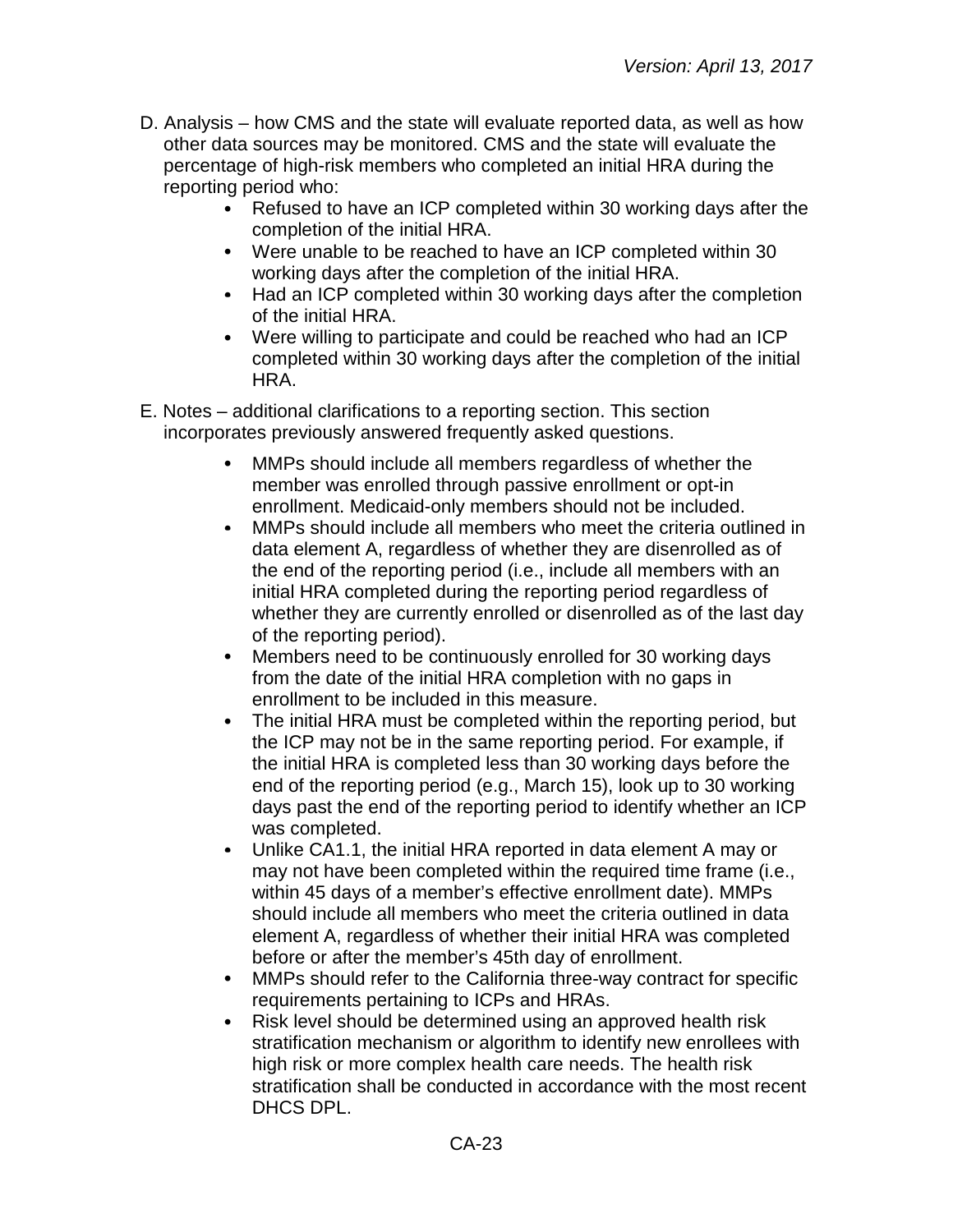- MMPs should use the member's *initial* risk level categorization for purposes for reporting this measure. For example, if a member is initially deemed high risk, then is subsequently deemed low risk, that member should be considered high risk and the MMP should follow the requirements for completing the initial HRA for a high risk member.
- $\bullet$ High-risk members are members who are at increased risk for having an adverse health outcome or worsening of his or her health status if he or she does not receive initial contact within 45 calendar days after their effective enrollment date. Members without any claims history should be considered high risk at the time of enrollment (and for purposes of reporting this measure). If subsequent information becomes available deeming a member low risk, the member should still be considered high risk for this measure (i.e., use the member's initial risk categorization).
- $\bullet$ For all members, the initial HRA must be completed before an ICP can be completed. However, the HRA and ICP can be completed during a single meeting with the member.
- $\bullet$ Data element A should include all members with an initial HRA that was completed during the reporting period (i.e., MMPs should not include any reassessments). New HRAs completed following a member's break in coverage should be reported as initial HRAs in data element A, even if the member had an HRA completed during his/her prior period of enrollment. For further guidance on HRAs and ICPs for members with a break in coverage, refer to pages CA-7-CA-9.
- $\bullet$ For data element B, MMPs should report the number of members who were unwilling to participate in the development of the ICP within 30 working days after the completion of the initial HRA if a member (or his or her authorized representative):
	- 1. Affirmatively declines to participate in the ICP. Member communicates this refusal by phone, mail, fax, or in person.
	- 2. Expresses willingness to complete the ICP but asks for it to be conducted after 30 working days following the completion of the initial HRA (despite being offered a reasonable opportunity to complete the ICP within 30 working days). Discussions with the member must be documented by the MMP.
	- 3. Expresses willingness to complete the ICP, but reschedules or is a no-show and then is subsequently nonresponsive. Attempts to contact the member must be documented by the MMP.
	- 4. Initially agrees to complete the ICP, but then declines to answer a majority of the questions in the ICP.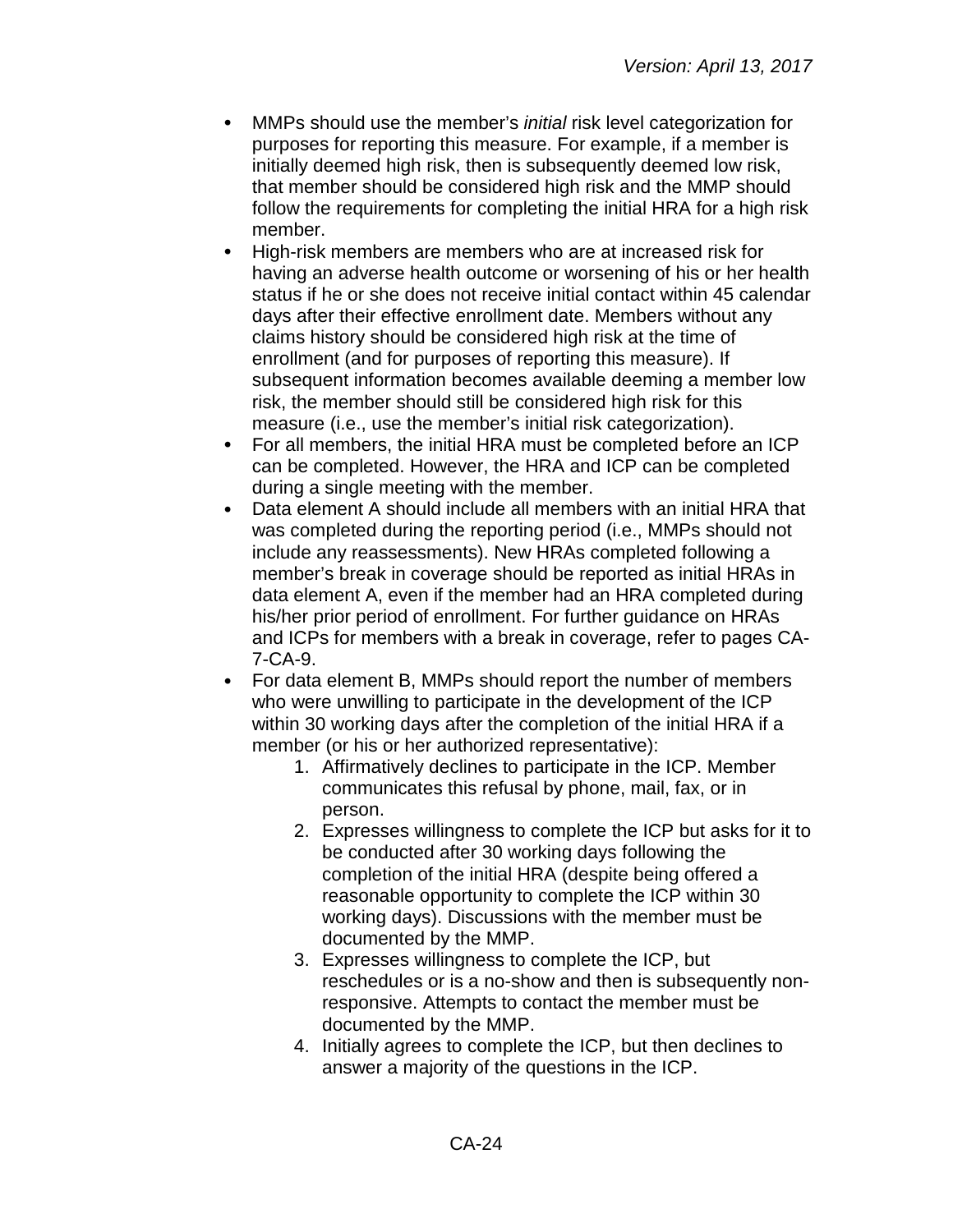- For data element C, MMPs should report the number of members the MMP was unable to reach after three attempts to contact the member. MMPs should refer to the California three-way contract or state guidance for any specific requirements pertaining to the method of outreach to members. MMPs must document each attempt to reach the member, including the method of the attempt (i.e., phone, mail, or email), as CMS and the state may validate this number. There may be instances when the MMP has a high degree of confidence that a member's contact information is correct, yet that member is not responsive to the MMPs outreach efforts. So long as the MMP follows the guidance regarding outreach attempts, these members may be included in the count for this data element.
- There may be certain circumstances that make it impossible or inappropriate to complete an ICP within 30 working days of the initial HRA. For example, a member may become medically unable to respond and have no authorized representative to do so on their behalf, or a member may be experiencing an acute medical or behavioral health crisis that requires immediate attention and outweighs the need for an ICP. However, MMPs should not include such members in the counts for data elements B and C.
- If an ICP was started but not completed within 30 working days of  $\bullet$ the initial HRA, then the ICP should not be considered completed and, therefore, would not be counted in data elements B, C, or D. However, this member would be included in data element A if the initial HRA was completed within the reporting period and they were continuously enrolled for 30 working days following the completion of the initial HRA.
- Members reported in data elements B, C, and D must also be reported in data element A, since these data elements are subsets of data element A. Additionally, data elements B, C, and D should be mutually exclusive (e.g., a member reported in data element B or C should not also be reported in data element D). If a member could meet the criteria for multiple data elements (B, C, or D), use the following guidance to ensure the member is included in only one of those three data elements:
	- 1. If a member initially refused to complete an ICP or could not be reached after three outreach attempts, but then subsequently completes an ICP within 30 working days after the completion of the initial HRA, then the member should be classified in data element D.
	- 2. If a member was not reached after three outreach attempts, but then subsequently is reached and refuses an ICP within 30 working days after the completion of the initial HRA, the member should be classified in data element B.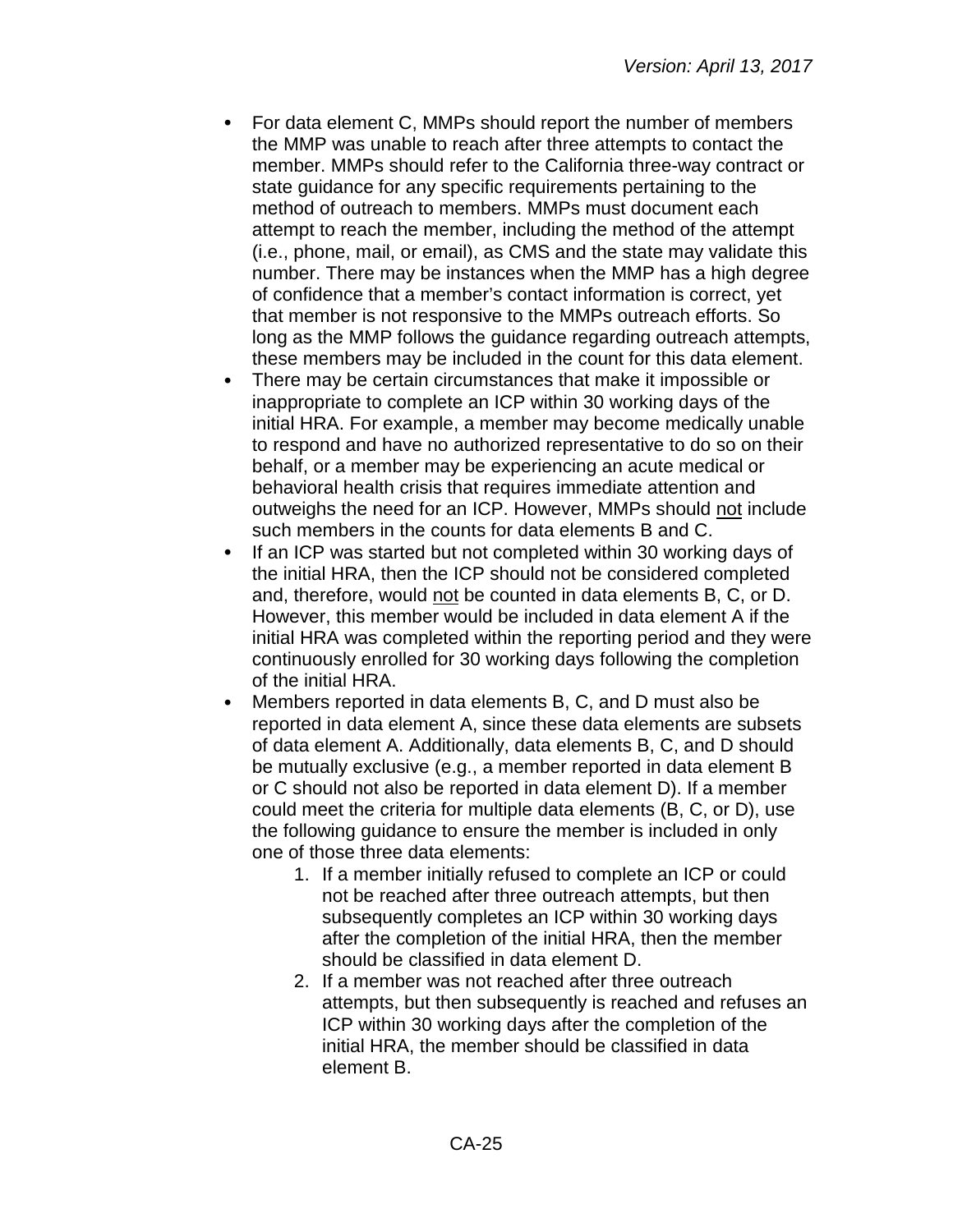- F. Data Submission how MMPs will submit data collected to CMS and the state.
	- $\bullet$ MMPs will submit data collected for this measure in the above specified format through a secure data collection site accessed at the following web address: [https://Financial-Alignment-](https://financial-alignment-initiative.norc.org/)[Initiative.NORC.org.](https://financial-alignment-initiative.norc.org/)
- CA1.3 Low-risk members with an Individualized Care Plan (ICP) within 30 working days after the completion of the *timely* initial Health Risk Assessment (HRA).

| <b>IMPLEMENTATION</b>              |                                            |                |                                                                                                     |                                                                                                      |
|------------------------------------|--------------------------------------------|----------------|-----------------------------------------------------------------------------------------------------|------------------------------------------------------------------------------------------------------|
| <b>Reporting</b><br><b>Section</b> | <b>Reporting</b><br><b>Frequency</b>       | Level          | <b>Reporting</b><br><b>Period</b>                                                                   | <b>Due Date</b>                                                                                      |
| CA1. Care<br>Coordination          | Monthly,<br>beginning<br>after 135<br>days | Contract       | Current<br>Month<br>Ex:<br>$1/1 - 1/31$                                                             | By the end of the first<br><b>FULL month</b><br>following the last day<br>of the reporting<br>period |
|                                    |                                            | <b>ONGOING</b> |                                                                                                     |                                                                                                      |
| <b>Reporting</b><br><b>Section</b> | <b>Reporting</b><br><b>Frequency</b>       | Level          | <b>Reporting</b><br><b>Periods</b>                                                                  | <b>Due Date</b>                                                                                      |
| CA1. Care<br>Coordination          | Quarterly                                  | Contract       | Current<br>Calendar<br>Quarter<br>Ex:<br>$1/1 - 3/31$<br>$4/1 - 6/30$<br>$7/1 - 9/30$<br>10/1-12/31 | By the end of the<br>second month<br>following the last day<br>of the reporting<br>period            |

A. Data element definitions – details for each data element reported to CMS and the state, including examples, calculation methods, and how various data elements are associated.

| <b>Element</b><br>Letter | <b>Element Name</b>                                                                                                  | <b>Definition</b>                                                                                                    | <b>Allowable Values</b> |
|--------------------------|----------------------------------------------------------------------------------------------------------------------|----------------------------------------------------------------------------------------------------------------------|-------------------------|
| A.                       | Total number of low-<br>risk members whose<br>135th day of<br>enrollment occurred<br>within the reporting<br>period. | Total number of low-<br>risk members whose<br>135th day of<br>enrollment occurred<br>within the reporting<br>period. | Field Type: Numeric     |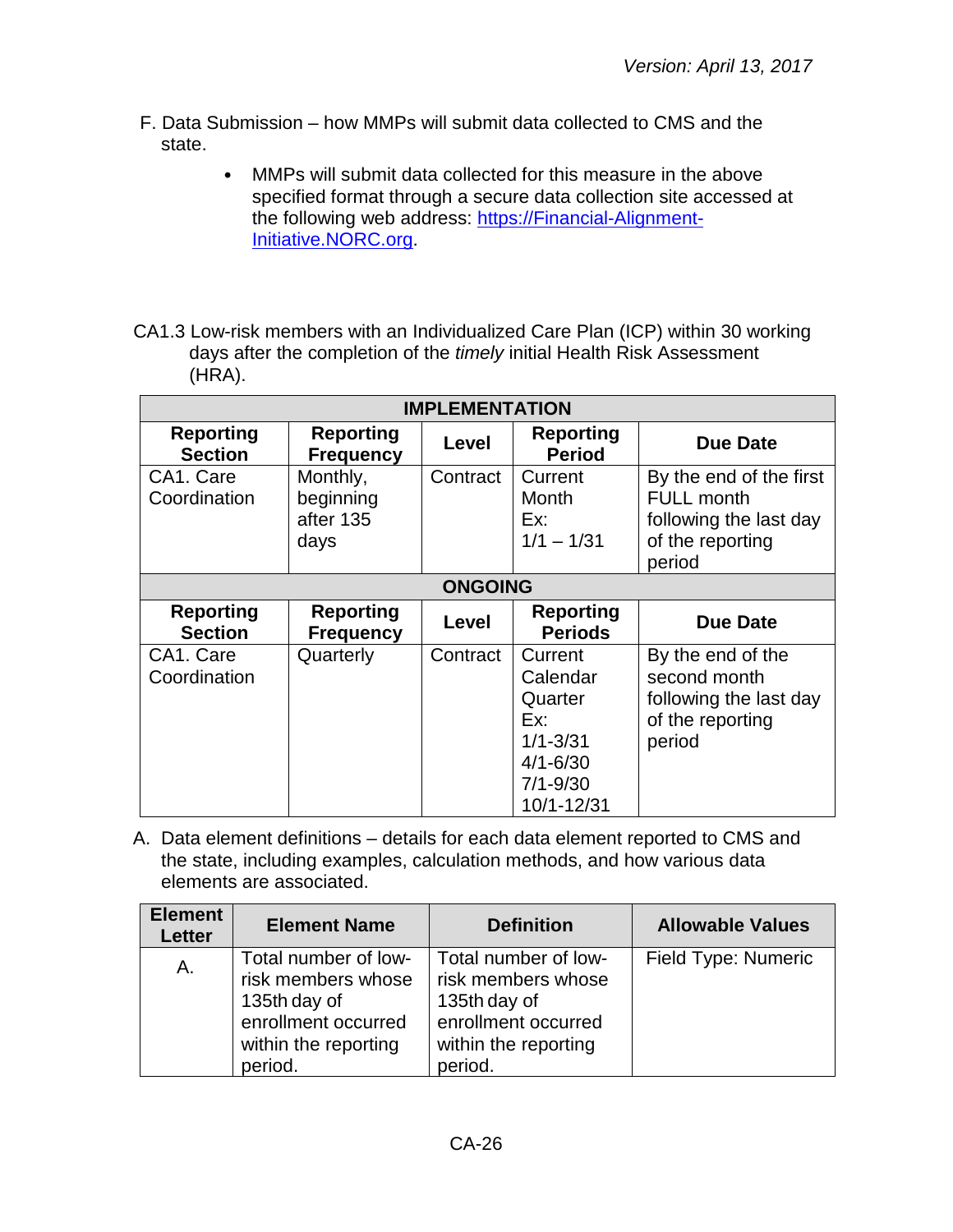| <b>Element</b><br><b>Letter</b> | <b>Element Name</b>                                                                                                                                                                         | <b>Definition</b>                                                                                                                                                                                                        | <b>Allowable Values</b>                        |
|---------------------------------|---------------------------------------------------------------------------------------------------------------------------------------------------------------------------------------------|--------------------------------------------------------------------------------------------------------------------------------------------------------------------------------------------------------------------------|------------------------------------------------|
| B.                              | Total number of low-<br>risk members who<br>were documented as<br>unwilling to complete<br>an initial HRA within<br>90 days of<br>enrollment.                                               | Of the total reported in<br>A, the number of low-<br>risk members who<br>were documented as<br>unwilling to complete<br>an initial HRA within<br>90 days of enrollment.                                                  | Field Type: Numeric<br>Note: Is a subset of A. |
| C.                              | Total number of low-<br>risk members the<br>MMP was unable to<br>reach, following three<br>documented<br>attempts, within 90<br>days of enrollment.                                         | Of the total reported in<br>A, the number of low-<br>risk members the<br>MMP was unable to<br>reach, following three<br>documented attempts,<br>within 90 days of<br>enrollment.                                         | Field Type: Numeric<br>Note: Is a subset of A. |
| D.                              | Total number of low-<br>risk members with an<br>initial HRA completed<br>within 90 days of<br>enrollment.                                                                                   | Of the total reported in<br>A, the number of low-<br>risk members with an<br>initial HRA completed<br>within 90 days of<br>enrollment.                                                                                   | Field Type: Numeric<br>Note: Is a subset of A. |
| Ε.                              | Total number of low-<br>risk members who<br>were documented as<br>unwilling to complete<br>an ICP within 30<br>working days after<br>the completion of the<br>initial HRA.                  | Of the total reported in<br>D, the number of low-<br>risk members who<br>were documented as<br>unwilling to complete<br>an ICP within 30<br>working days after the<br>completion of the<br>initial HRA.                  | Field Type: Numeric<br>Note: Is a subset of D. |
| F.                              | Total number of low-<br>risk members the<br>MMP was unable to<br>reach, following three<br>documented<br>attempts, within 30<br>working days after<br>the completion of the<br>initial HRA. | Of the total reported in<br>D, the number of low-<br>risk members the<br>MMP was unable to<br>reach, following three<br>documented attempts,<br>within 30 working<br>days after the<br>completion of the<br>initial HRA. | Field Type: Numeric<br>Note: Is a subset of D. |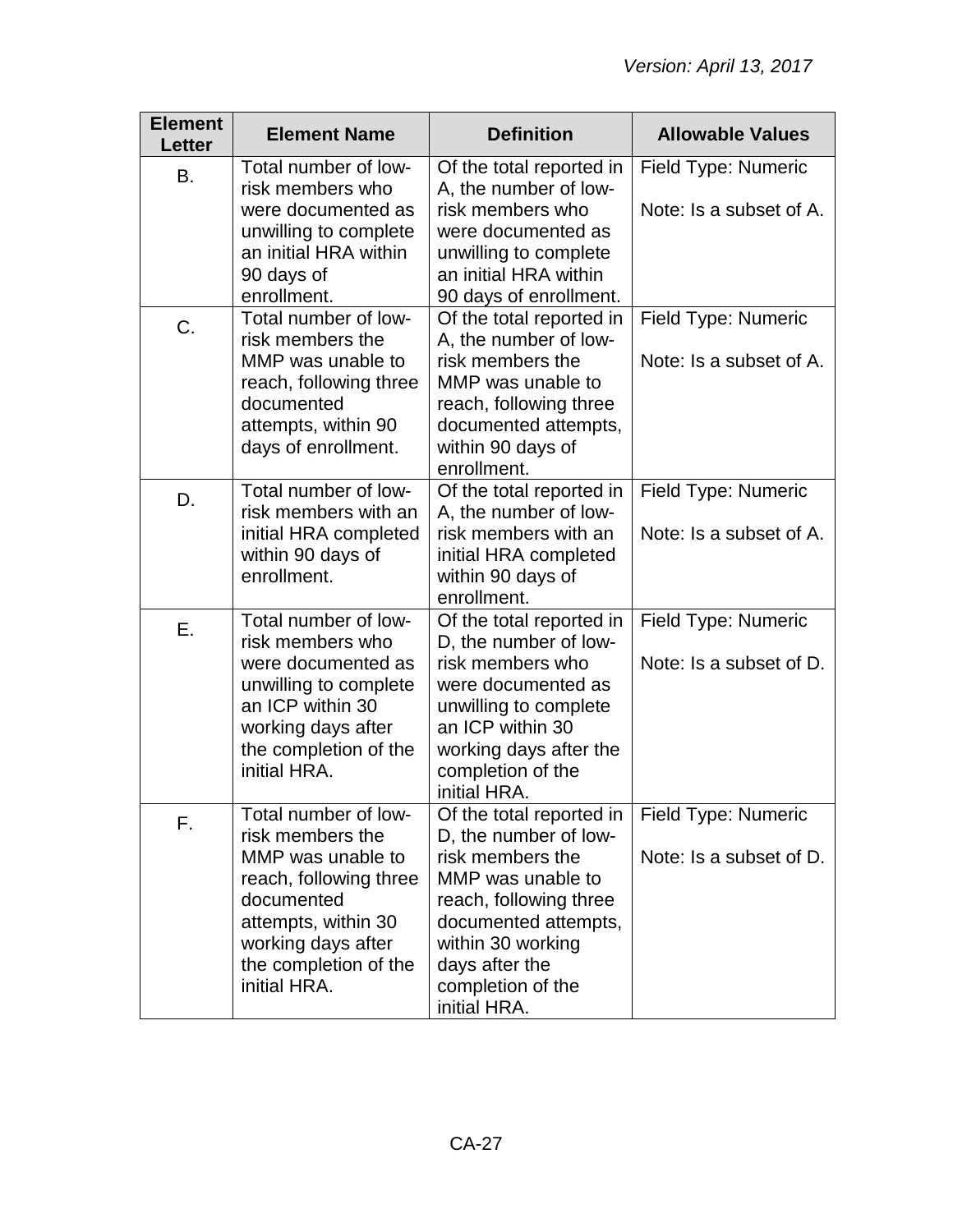| <b>Element</b><br><b>Letter</b> | <b>Element Name</b>                                                                                                                    | <b>Definition</b>                                                                                                                                                   | <b>Allowable Values</b>                        |
|---------------------------------|----------------------------------------------------------------------------------------------------------------------------------------|---------------------------------------------------------------------------------------------------------------------------------------------------------------------|------------------------------------------------|
| G.                              | Total number of low-<br>risk members with an<br>ICP completed within<br>30 working days after<br>the completion of the<br>initial HRA. | Of the total reported in<br>D, the number of low-<br>risk members with an<br>ICP completed within<br>30 working days after<br>the completion of the<br>initial HRA. | Field Type: Numeric<br>Note: Is a subset of D. |

B. QA Checks/Thresholds – procedures used by CMS and the state to establish benchmarks in order to identify outliers or data that are potentially erroneous.

- CMS and the state will perform an outlier analysis.
- As data are received from MMPs over time, CMS and the state will apply threshold checks.
- C. Edits and Validation Checks validation checks that should be performed by each MMP prior to data submission.
	- Confirm those data elements listed above as subsets of other elements.
	- MMPs should validate that data elements B, C, and D are less than or equal to data element A.
	- MMPs should validate that data elements E, F, and G are less than or equal to data element D.
	- All data elements should be positive values.
- D. Analysis how CMS and the state will evaluate reported data, as well as how other data sources may be monitored. CMS and the state will evaluate the percentage of low-risk members who:
	- Refused to have an initial HRA completed within 90 days of enrollment.
	- Were unable to be reached to have an initial HRA completed within 90 days of enrollment.
	- Had an initial HRA completed within 90 days of enrollment.
	- Were willing to participate and could be reached who had an initial HRA completed within 90 days of enrollment.

In addition, CMS and the state will evaluate the percentage of low-risk members who had an initial HRA completed within 90 days of enrollment who:

- Refused to have an ICP completed within 30 working days after the completion of the initial HRA.
- Were unable to be reached to have an ICP completed within 30 working days after the completion of the initial HRA.
- Had an ICP completed within 30 working days after the completion of the initial HRA.
- Were willing to participate and who could be reached who had an ICP completed within 30 working days after the completion of the initial HRA.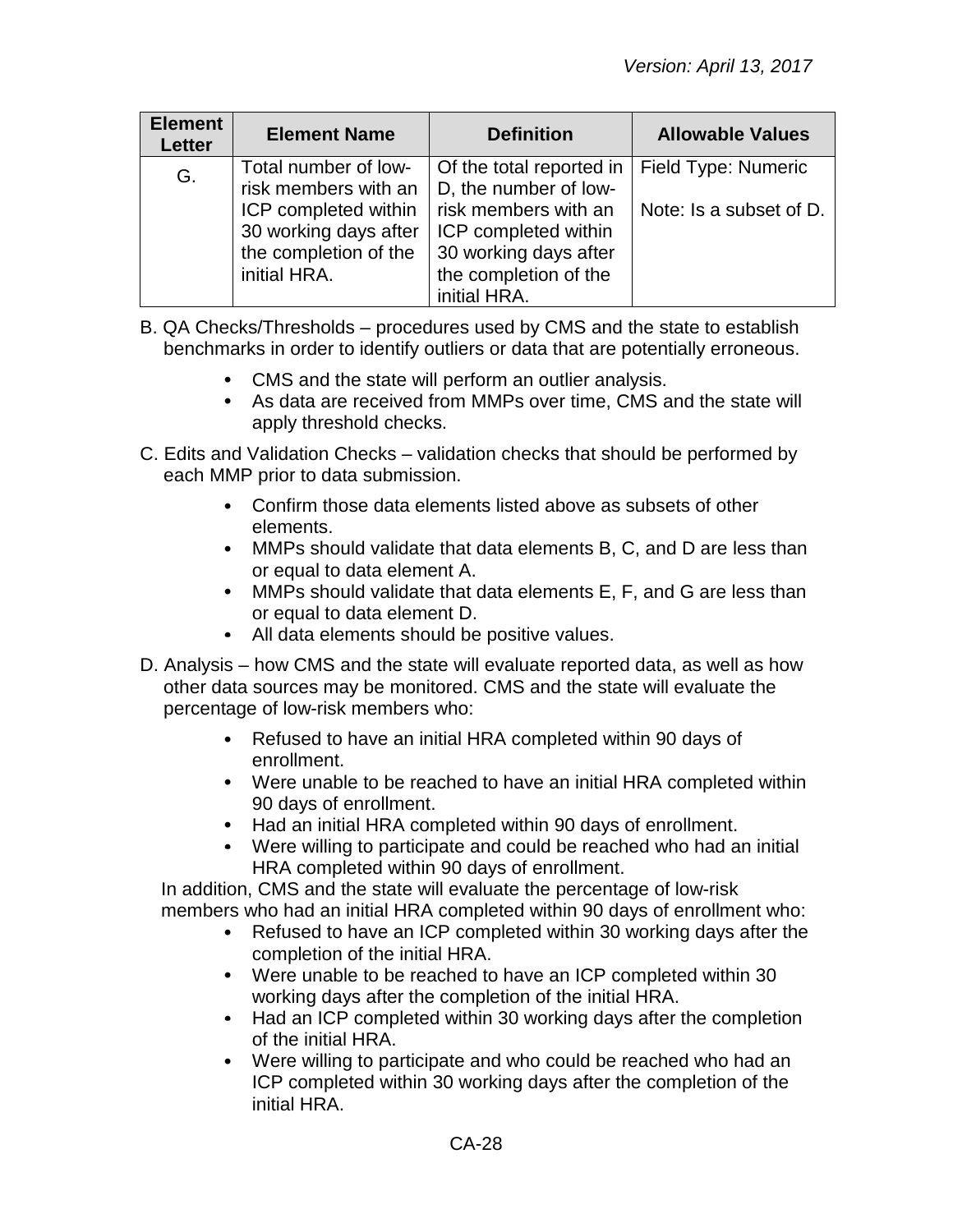- E. Notes additional clarifications to a reporting section. This section incorporates previously answered frequently asked questions.
	- MMPs should include all members regardless of whether the member was enrolled through passive enrollment or opt-in enrollment. Medicaid-only members should not be included.
	- $\bullet$ MMPs should include all members who meet the criteria outlined in data element A, regardless of whether they are disenrolled as of the end of the reporting period (i.e., include all members whose 135th day of enrollment occurred within the reporting period regardless of whether they are currently enrolled or disenrolled as of the last day of the reporting period).
	- MMPs should refer to the California three-way contract for specific  $\bullet$ requirements pertaining to ICPs and HRAs.
	- Risk level should be determined using an approved health risk  $\bullet$ stratification mechanism or algorithm. The health risk stratification shall be conducted in accordance with the most recent DHCS DPL.
	- MMPs should use the members *initial* risk level categorization for purposes for reporting this measure. For example, if a member is initially deemed low risk, then is subsequently deemed high risk, that member should be considered low risk and the MMP should follow the requirements for completing the initial HRA for a low risk member.
	- Low-risk members are those members who do not meet the minimum requirements of a high risk member. If subsequent information becomes available deeming a member high risk, the members should still be considered low risk for this measure (i.e., use the member's initial risk categorization).
	- For all members, the initial HRA must be completed before an ICP  $\bullet$ can be completed. However, the HRA and ICP can be completed during a single meeting with the member.
	- $\bullet$ Timely initial HRAs are defined as completed within 45 calendar days for high risk members and within 90 calendar days for lower risk members as described in Section 2.8.2 of the California threeway contract.
	- $\bullet$ For data element B, MMPs should report the number of members who were unwilling to participate in the initial HRA if a member (or his or her authorized representative):
		- o Affirmatively declines to participate in the initial HRA. Member communicates this refusal by phone, mail, fax, or in person.
		- o Expresses willingness to complete the initial HRA but asks for it to be conducted after 90 days (despite being offered a reasonable opportunity to complete the initial HRA within 90 days). Discussions with the member must be documented by the MMP.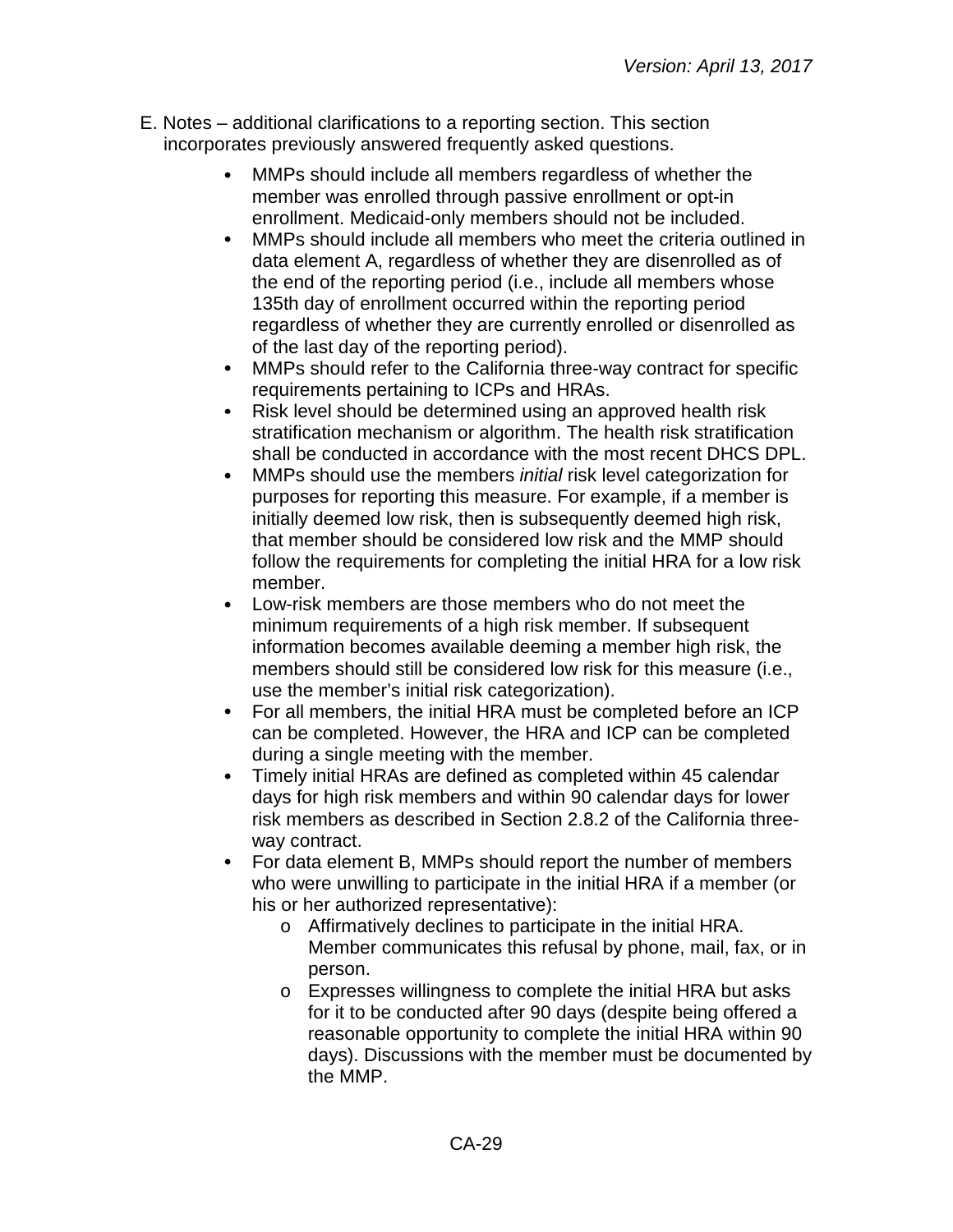- o Expresses willingness to complete the initial HRA, but reschedules or is a no-show and then is subsequently nonresponsive. Attempts to contact the member must be documented by the MMP.
- o Initially agrees to complete the initial HRA, but then declines to answer a majority of the questions in the HRA.
- For data element C, MMPs should report the number of members the MMP was unable to reach after three attempts to contact the member. MMPs should refer to the California three-way contract or state guidance for any specific requirements pertaining to the method of outreach to members. MMPs must document each attempt to reach the member, including the method of the attempt (i.e., phone, mail, or email), as CMS and the state may validate this number. There may be instances when the MMP has a high degree of confidence that a member's contact information is correct, yet that member is not responsive to the MMP's outreach efforts. So long as the MMP follows the guidance regarding outreach attempts, these members may be included in the count for this data element.
- There may be certain circumstances that make it impossible or inappropriate to complete an initial HRA within 90 days of enrollment. For example, a member may be medically unable to respond and have no authorized representative to do so on their behalf, or a member may be experiencing an acute medical or behavioral health crisis that requires immediate attention and outweighs the need for an initial HRA. However, MMPs should not include such members in the counts for data elements B and C.
- $\bullet$ Data element D should include all members with an initial HRA that was completed during the reporting period (i.e., MMPs should not include any reassessments). New HRAs completed following a member's break in coverage should be reported as initial HRAs in data element D, even if the member had an HRA completed during his/her prior period of enrollment. For further guidance on HRAs and ICPs for members with a break in coverage, refer to pages CA-7-CA-9.
- $\bullet$ If a member's initial HRA was started but not completed within 90 days of enrollment, then the HRA should not be considered completed and, therefore, that member would not be counted in data elements B, C, or D. However, this member would be included in data element A.
- Members reported in data elements B, C, and D must also be  $\bullet$ reported in data element A, since these data elements are subsets of data element A. Additionally, data elements B, C, and D should be mutually exclusive (e.g., a member reported in data element B or C should not also be reported in data element D). If a member could meet the criteria for multiple data elements (B, C, or D), use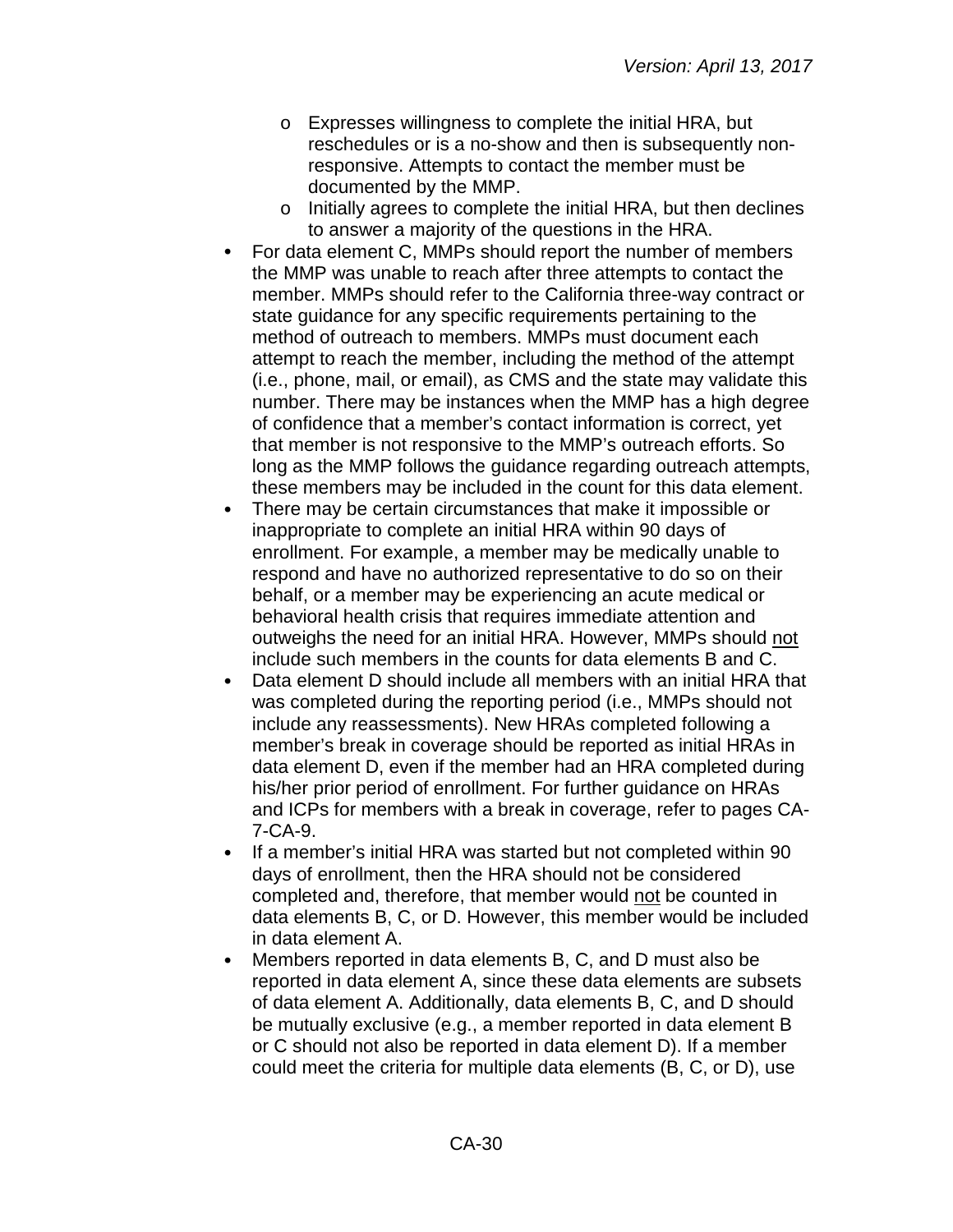the following guidance to ensure the member is included in only one of those three data elements:

- 1. If a member initially refused to complete an initial HRA or could not be reached after three outreach attempts, but then subsequently completes an initial HRA within 90 days of enrollment, then the member should be classified in data element D.
- 2. If a member was not reached after three outreach attempts, but then subsequently is reached and refuses an initial HRA within 90 days of enrollment, the member should be classified in data element B.
- For data element E, MMPs should report the number of members who were unwilling to participate in the development of the ICP if a member (or his or her authorized representative):
	- 1. Affirmatively declines to participate in the ICP. Member communicates this refusal by phone, mail, fax, or in person.
	- 2. Expresses willingness to complete the ICP but asks for it to be conducted after 30 working days following the completion of the initial HRA (despite being offered a reasonable opportunity to complete the ICP within 30 working days). Discussions with the member must be documented by the MMP.
	- 3. Expresses willingness to complete the ICP, but reschedules or is a no-show and then is subsequently nonresponsive. Attempts to contact the member must be documented by the MMP.
	- 4. Initially agrees to complete the ICP, but then declines to answer a majority of the questions in the ICP.
- For data element F, MMPs should report the number of members  $\bullet$ the MMP was unable to reach after three attempts to contact the member. MMPs should refer to the California three-way contract or state guidance for any specific requirements pertaining to the method of outreach to members. MMPs must document each attempt to reach the member, including the method of the attempt (i.e., phone, mail, or email), as CMS and the state may validate this number. There may be instances when the MMP has a high degree of confidence that a member's contact information is correct, yet that member is not responsive to the MMPs outreach efforts. So long as the MMP follows the guidance regarding outreach attempts, these members may be included in the count for this data element.
- There may be certain circumstances that make it impossible or inappropriate to complete an ICP within 30 working days of the initial HRA. For example, a member may become medically unable to respond and have no authorized representative to do so on their behalf, or a member may be experiencing an acute medical or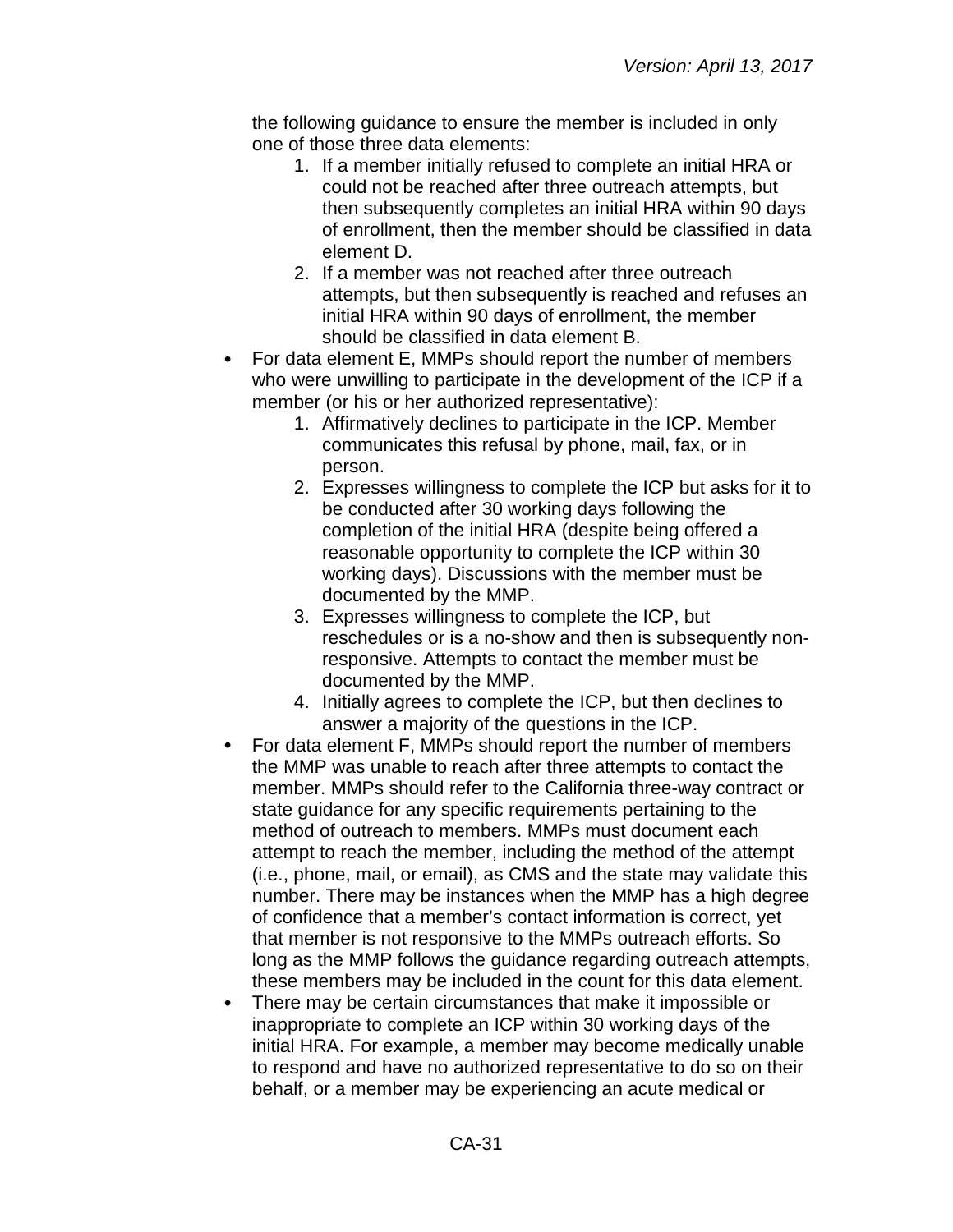behavioral health crisis that requires immediate attention and outweighs the need for an ICP. However, MMPs should not include such members in the counts for data elements E and F.

- $\bullet$ The initial HRA must be completed within the reporting period, but the ICP may not be in the same reporting period. For example, if the initial HRA is completed less than 30 working days before the end of the reporting period (e.g., March 15), look up to 30 working days past the end of the reporting period to identify if an ICP was completed.
- $\bullet$ If an ICP was started but not completed within 30 working days of the initial HRA, then the ICP should not be considered completed and, therefore, would not be counted in data elements E, F, or G. However, this member would be included in data element D if the initial HRA was completed within the reporting period.
- Members reported in data elements E, F, and G must also be  $\bullet$ reported in data element D, since these data elements are subsets of data element D. Additionally, data elements E, F, and G should be mutually exclusive (e.g., a member reported in data element E or F should not also be reported in data element G). If a member could meet the criteria for multiple data elements (E, F, or G), use the following guidance to ensure the member is included in only one of those three data elements:
	- 1. If a member initially refused to complete an ICP or could not be reached after three outreach attempts, but then subsequently completes an ICP within 30 working days after the completion of the initial HRA, then the member should be classified in data element G.
	- 2. If a member was not reached after three outreach attempts, but then subsequently is reached and refuses an ICP within 30 working days after the completion of the initial HRA, the member should be classified in data element E.
- F. Data Submission how MMPs will submit data collected to CMS and the state.
	- MMPs will submit data collected for this measure in the above specified format through a secure data collection site accessed at the following web address: [https://Financial-Alignment-](https://financial-alignment-initiative.norc.org/)[Initiative.NORC.org.](https://financial-alignment-initiative.norc.org/)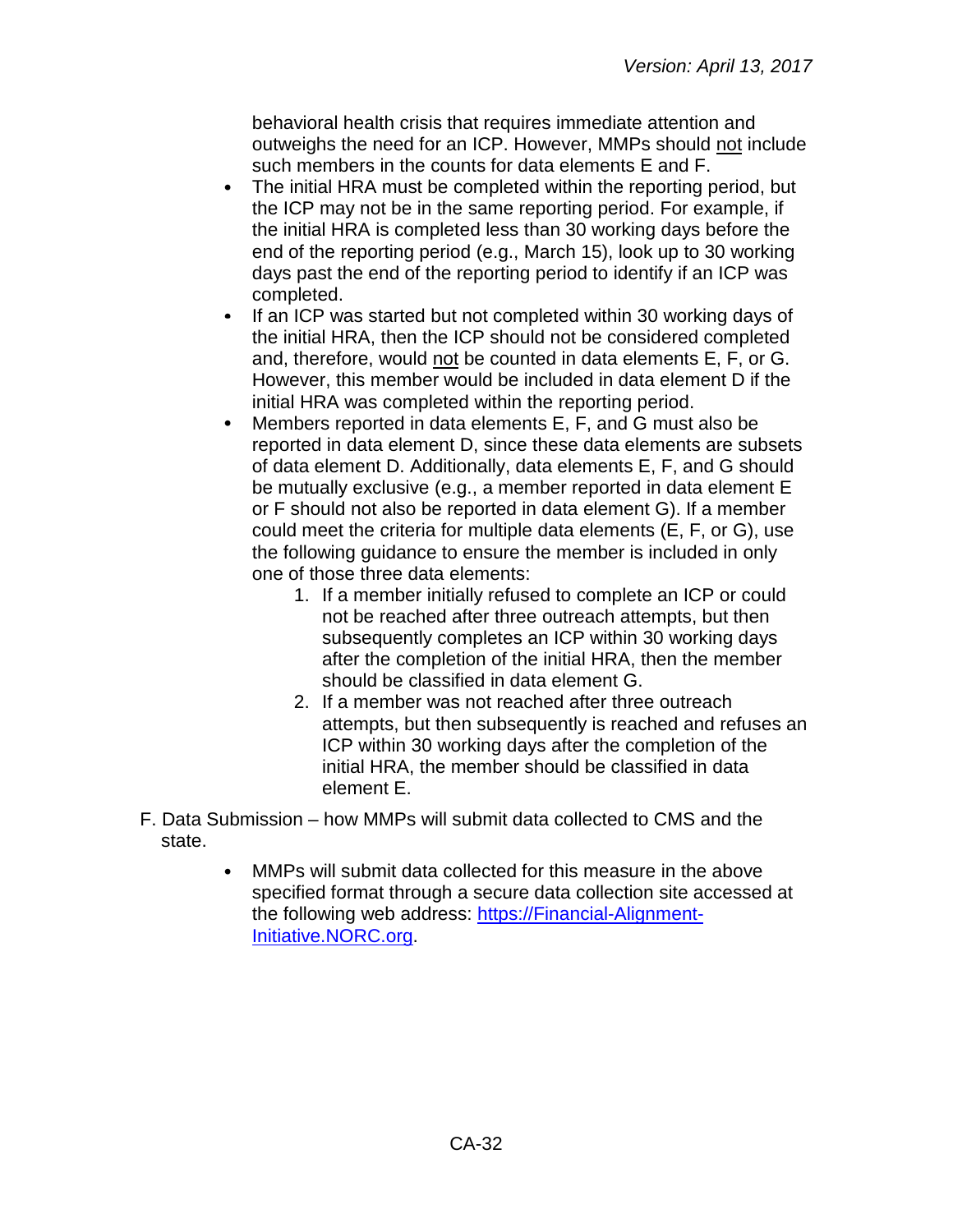CA1.4 Low-risk members with an Individualized Care Plan (ICP) within 30 working days after the completion of the initial Health Risk Assessment (HRA).

| <b>IMPLEMENTATION</b>              |                                      |          |                                                                                                     |                                                                                       |  |  |  |
|------------------------------------|--------------------------------------|----------|-----------------------------------------------------------------------------------------------------|---------------------------------------------------------------------------------------|--|--|--|
| <b>Reporting</b><br><b>Section</b> | <b>Reporting</b><br><b>Frequency</b> | Level    | <b>Reporting</b><br><b>Period</b>                                                                   | Due Date                                                                              |  |  |  |
| CA1. Care<br>Coordination          | Monthly                              | Contract | Current<br>Month<br>Ex:<br>$1/1 - 1/31$                                                             | By the end of the<br>third month following<br>the last day of the<br>reporting period |  |  |  |
| <b>ONGOING</b>                     |                                      |          |                                                                                                     |                                                                                       |  |  |  |
| <b>Reporting</b><br><b>Section</b> | <b>Reporting</b><br><b>Frequency</b> | Level    | <b>Reporting</b><br><b>Periods</b>                                                                  | Due Date                                                                              |  |  |  |
| CA1. Care<br>Coordination          | Quarterly                            | Contract | Current<br>Calendar<br>Quarter<br>Ex:<br>$1/1 - 3/31$<br>$4/1 - 6/30$<br>$7/1 - 9/30$<br>10/1-12/31 | By the end of the<br>third month following<br>the last day of the<br>reporting period |  |  |  |

A. Data element definitions – details for each data element reported to CMS and the state, including examples, calculation methods, and how various data elements are associated.

| <b>Element</b><br><b>Letter</b> | <b>Element Name</b>                                                                                                                                                        | <b>Definition</b>                                                                                                                                                                                                          | <b>Allowable Values</b>                        |
|---------------------------------|----------------------------------------------------------------------------------------------------------------------------------------------------------------------------|----------------------------------------------------------------------------------------------------------------------------------------------------------------------------------------------------------------------------|------------------------------------------------|
| Α.                              | Total number of low-<br>risk members with an<br>initial HRA completed<br>during the reporting<br>period.                                                                   | Total number of low-<br>risk members with an<br>initial HRA completed<br>during the reporting<br>period and who were<br>continuously enrolled<br>for 30 working days<br>following the<br>completion of the<br>initial HRA. | Field Type: Numeric                            |
| B.                              | Total number of low-<br>risk members who<br>were documented as<br>unwilling to complete<br>an ICP within 30<br>working days after<br>the completion of the<br>initial HRA. | Of the total reported in<br>A, the number of low-<br>risk members who<br>were documented as<br>unwilling to complete<br>an ICP within 30<br>working days after the<br>completion of the<br>initial HRA.                    | Field Type: Numeric<br>Note: Is a subset of A. |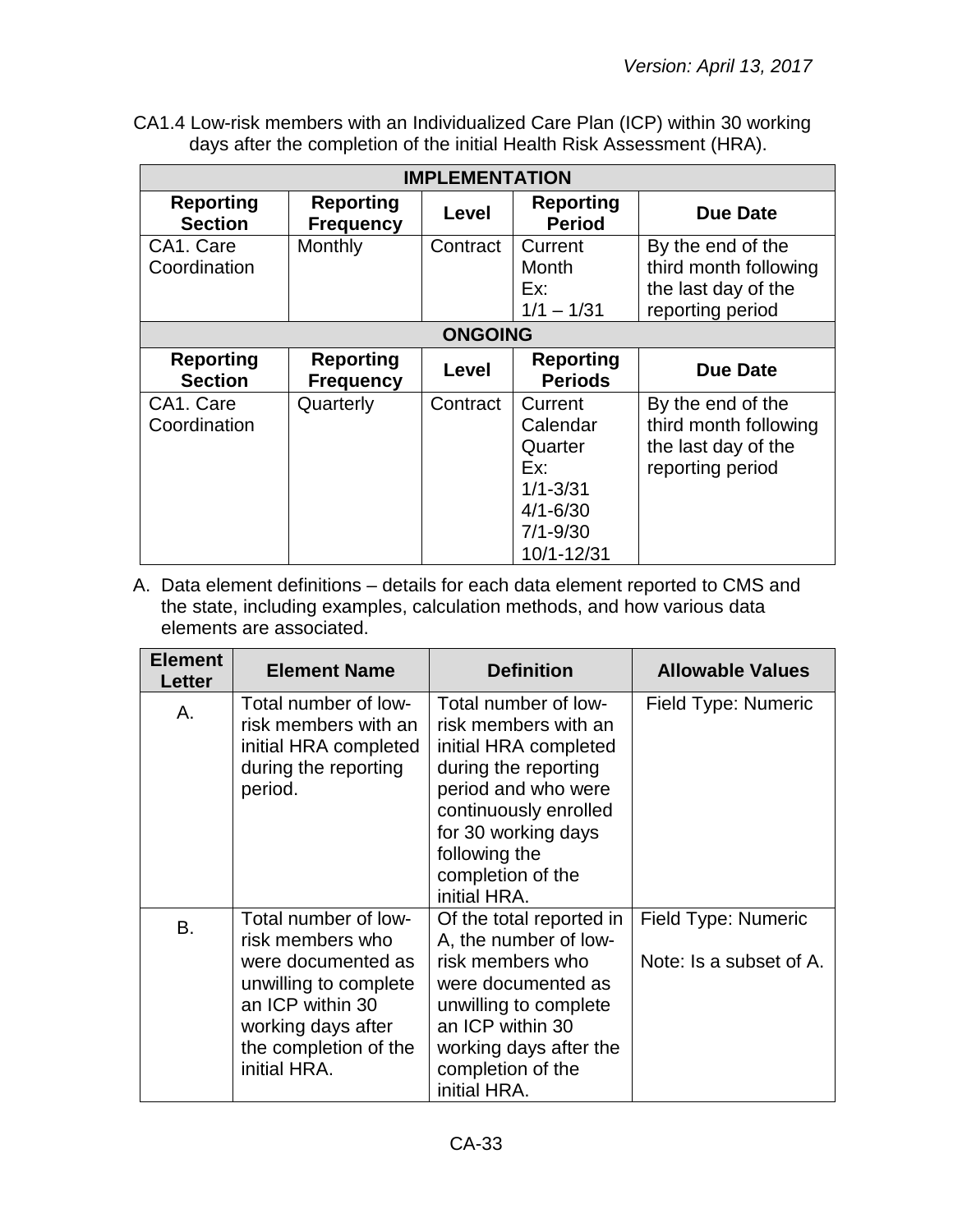| <b>Element</b><br>Letter | <b>Element Name</b>                                                                                                                                                                         | <b>Definition</b>                                                                                                                                                                                                        | <b>Allowable Values</b>                        |
|--------------------------|---------------------------------------------------------------------------------------------------------------------------------------------------------------------------------------------|--------------------------------------------------------------------------------------------------------------------------------------------------------------------------------------------------------------------------|------------------------------------------------|
| C.                       | Total number of low-<br>risk members the<br>MMP was unable to<br>reach, following three<br>documented<br>attempts, within 30<br>working days after<br>the completion of the<br>initial HRA. | Of the total reported in<br>A, the number of low-<br>risk members the<br>MMP was unable to<br>reach, following three<br>documented attempts,<br>within 30 working<br>days after the<br>completion of the<br>initial HRA. | Field Type: Numeric<br>Note: Is a subset of A. |
| D.                       | Total number of low-<br>risk members with an<br>ICP completed within<br>30 working days after<br>the completion of the<br>initial HRA.                                                      | Of the total reported in<br>A, the number of low-<br>risk members with an<br>ICP completed within<br>30 working days after<br>the completion of the<br>initial HRA.                                                      | Field Type: Numeric<br>Note: Is a subset of A. |

B. QA Checks/Thresholds – procedures used by CMS and the state to establish benchmarks in order to identify outliers or data that are potentially erroneous.

- CMS and the state will perform an outlier analysis.
- As data are received from MMPs over time, CMS and the state will apply threshold checks.
- C. Edits and Validation Checks validation checks that should be performed by each MMP prior to data submission.
	- Confirm those data elements listed above as subsets of other elements.
	- MMPs should validate that data elements B, C, and D are less than or equal to data element A.
	- All data elements should be positive values.
- D. Analysis how CMS and the state will evaluate reported data, as well as how other data sources may be monitored. CMS and the state will evaluate the percentage of low-risk members who completed an initial HRA during the reporting period who:
	- Refused to have an ICP completed within 30 working days after the completion of the initial HRA.
	- Were unable to be reached to have an ICP completed within 30 working days after the completion of the initial HRA.
	- Had an ICP completed within 30 working days after the completion  $\bullet$ of the initial HRA.
	- $\bullet$ Were willing to participate and could be reached who had an ICP completed within 30 working days after the completion of the initial HRA.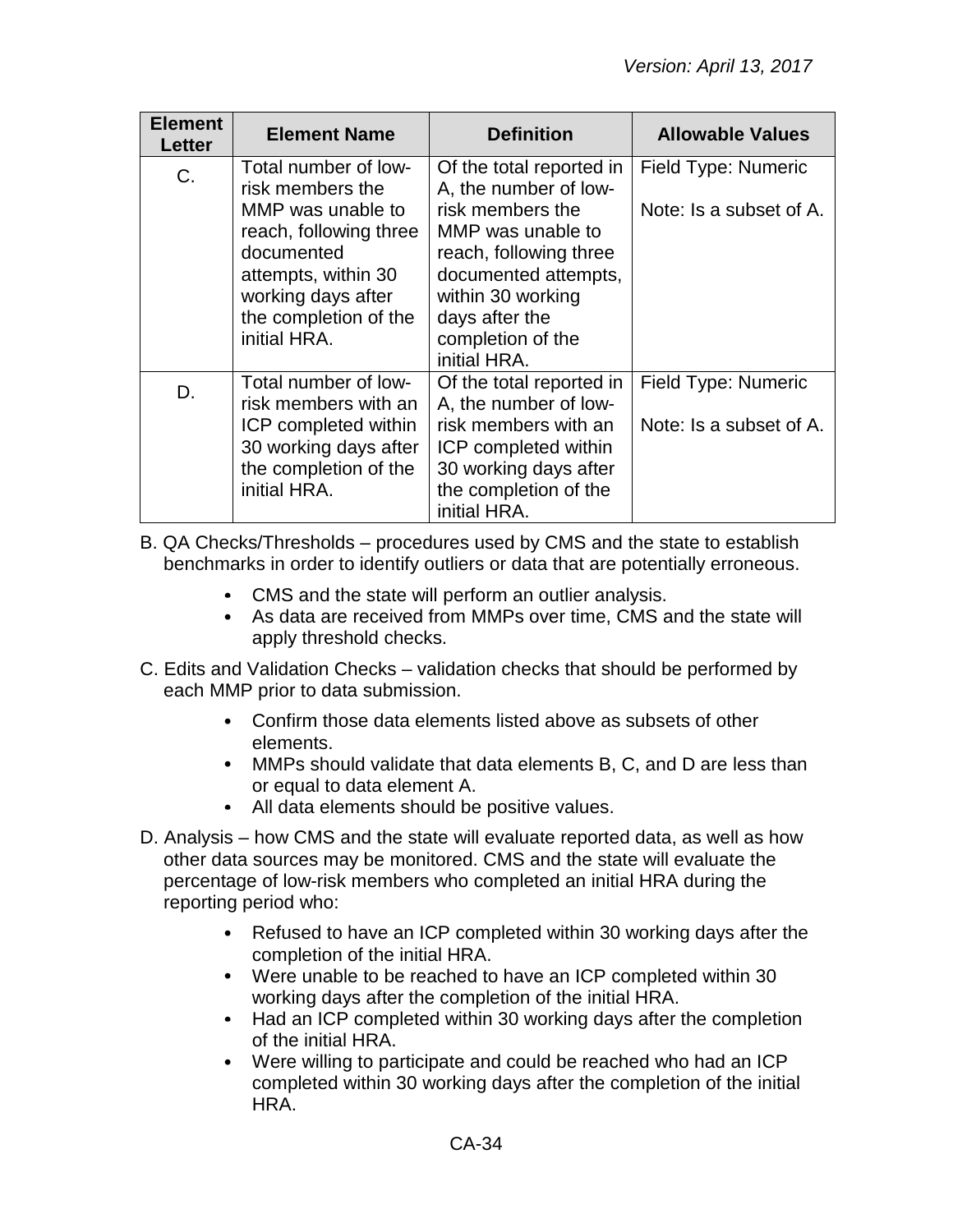- E. Notes additional clarifications to a reporting section. This section incorporates previously answered frequently asked questions.
	- MMPs should include all members regardless of whether the  $\bullet$ member was enrolled through passive enrollment or opt-in enrollment. Medicaid-only members should not be included.
	- $\bullet$ MMPs should include all members who meet the criteria outlined in data element A, regardless of whether they are disenrolled as of the end of the reporting period (i.e., include all members with an initial HRA completed within the reporting period regardless of whether they are currently enrolled or disenrolled as of the last day of the reporting period).
	- Members need to be continuously enrolled for 30 working days  $\bullet$ from the date of the initial HRA completion with no gaps in enrollment to be included in this measure.
	- $\bullet$ The initial HRA must be completed within the reporting period, but the ICP may not be in the same reporting period. For example, if the initial HRA is completed less than 30 working days before the end of the reporting period (e.g., March 15), look up to 30 working days past the end of the reporting period to identify if an ICP was completed.
	- $\bullet$ Unlike CA1.3, the initial HRA reported in data element A may or may not have been completed within the required time frame (i.e., within 90 days of a member's effective enrollment date). MMPs should include all members who meet the criteria outlined in data element A, regardless of whether their initial HRA was completed before or after the member's 90th day of enrollment.
	- MMPs should refer to the California three-way contract for specific requirements pertaining to ICPs and HRAs.
	- Risk level should be determined using an approved health risk  $\bullet$ stratification mechanism or algorithm. The health risk stratification shall be conducted in accordance with the most recent DHCS DPL. MMPs should use the member's *initial* risk level categorization for purposes for reporting this measure. For example, if a member is initially deemed low risk, then is subsequently deemed high risk, that member should be considered low risk and the MMP should follow the requirements for completing the initial HRA for a low risk member.
	- $\bullet$ Low-risk members are those members who do not meet the minimum requirements of a high risk member. If subsequent information becomes available deeming a member high risk, the member should still be considered low risk for this measure.
	- For all members, the initial HRA must be completed before an ICP  $\bullet$ can be completed. However, the HRA and ICP can be completed during a single meeting with the member.
	- Data element A should include all members with an initial HRA that  $\bullet$ was completed during the reporting period (i.e., MMPs should not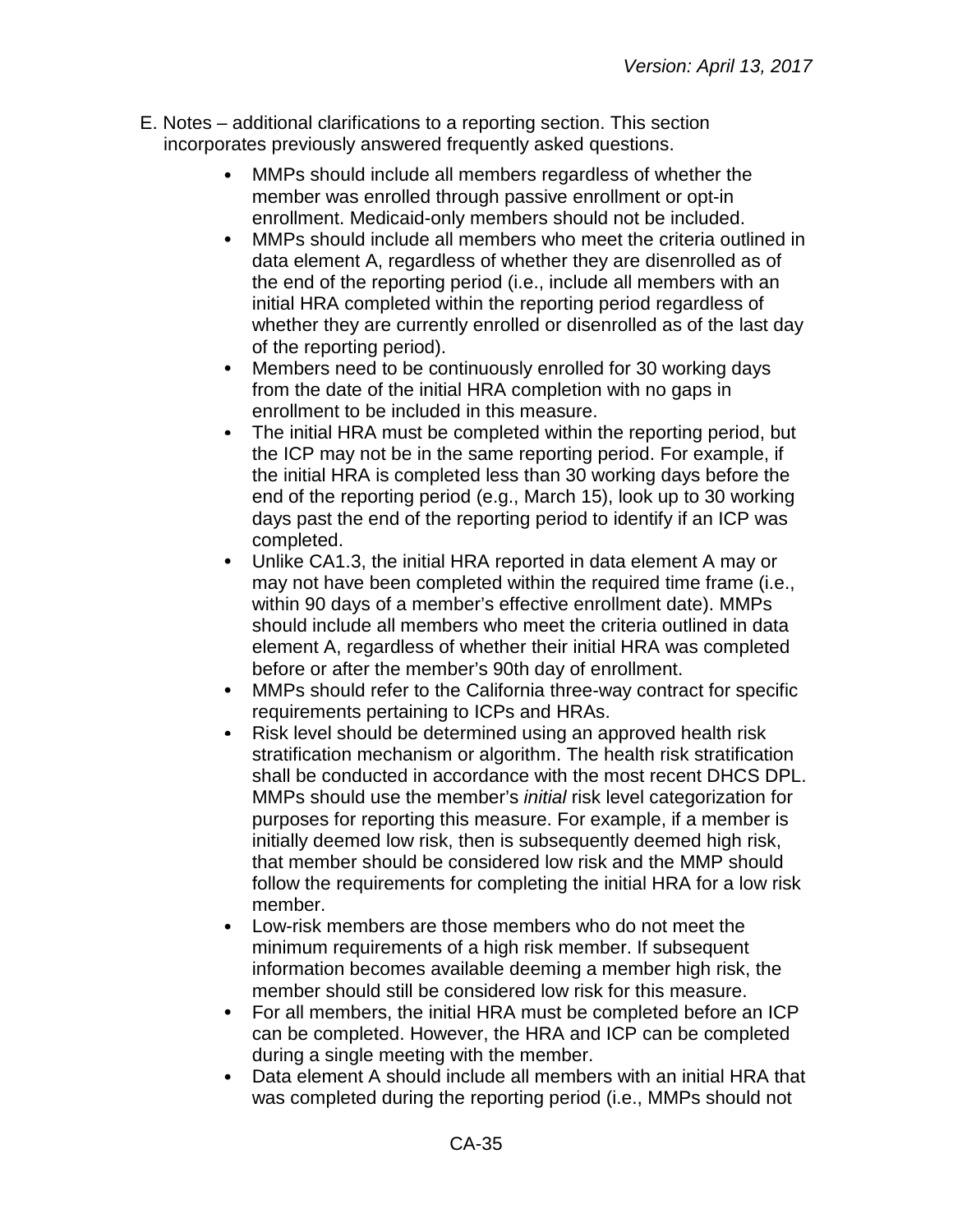include any reassessments). New HRAs completed following a member's break in coverage should be reported as initial HRAs in data element A, even if the member had an HRA completed during his/her prior period of enrollment. For further guidance on HRAs and ICPs for members with a break in coverage, refer to pages CA-7-CA-9.

- $\bullet$ For data element B, MMPs should report the number of members who were unwilling to participate in the development of the ICP within 30 working days after the completion of the initial HRA if a member (or his or her authorized representative):
	- 1. Affirmatively declines to participate in the ICP. Member communicates this refusal by phone, mail, fax, or in person.
	- 2. Expresses willingness to complete the ICP but asks for it to be conducted after 30 working days following the completion of the initial HRA (despite being offered a reasonable opportunity to complete the ICP within 30 working days). Discussions with the member must be documented by the MMP.
	- 3. Expresses willingness to complete the ICP, but reschedules or is a no-show and then is subsequently nonresponsive. Attempts to contact the member must be documented by the MMP.
	- 4. Initially agrees to complete the ICP, but then declines to answer a majority of the questions in the ICP.
- For data element C, MMPs should report the number of members the MMP was unable to reach after three attempts to contact the member. MMPs should refer to the California three-way contract or state guidance for any specific requirements pertaining to the method of outreach to members. MMPs must document each attempt to reach the member, including the method of the attempt (i.e., phone, mail, or email), as CMS and the state may validate this number. There may be instances when the MMP has a high degree of confidence that a member's contact information is correct, yet that member is not responsive to the MMPs outreach efforts. So long as the MMP follows the guidance regarding outreach attempts, these members may be included in the count for this data element.
- There may be certain circumstances that make it impossible or inappropriate to complete an ICP within 30 working days of the initial HRA. For example, a member may become medically unable to respond and have no authorized representative to do so on their behalf, or a member may be experiencing an acute medical or behavioral health crisis that requires immediate attention and outweighs the need for an ICP. However, MMPs should not include such members in the counts for data elements B and C.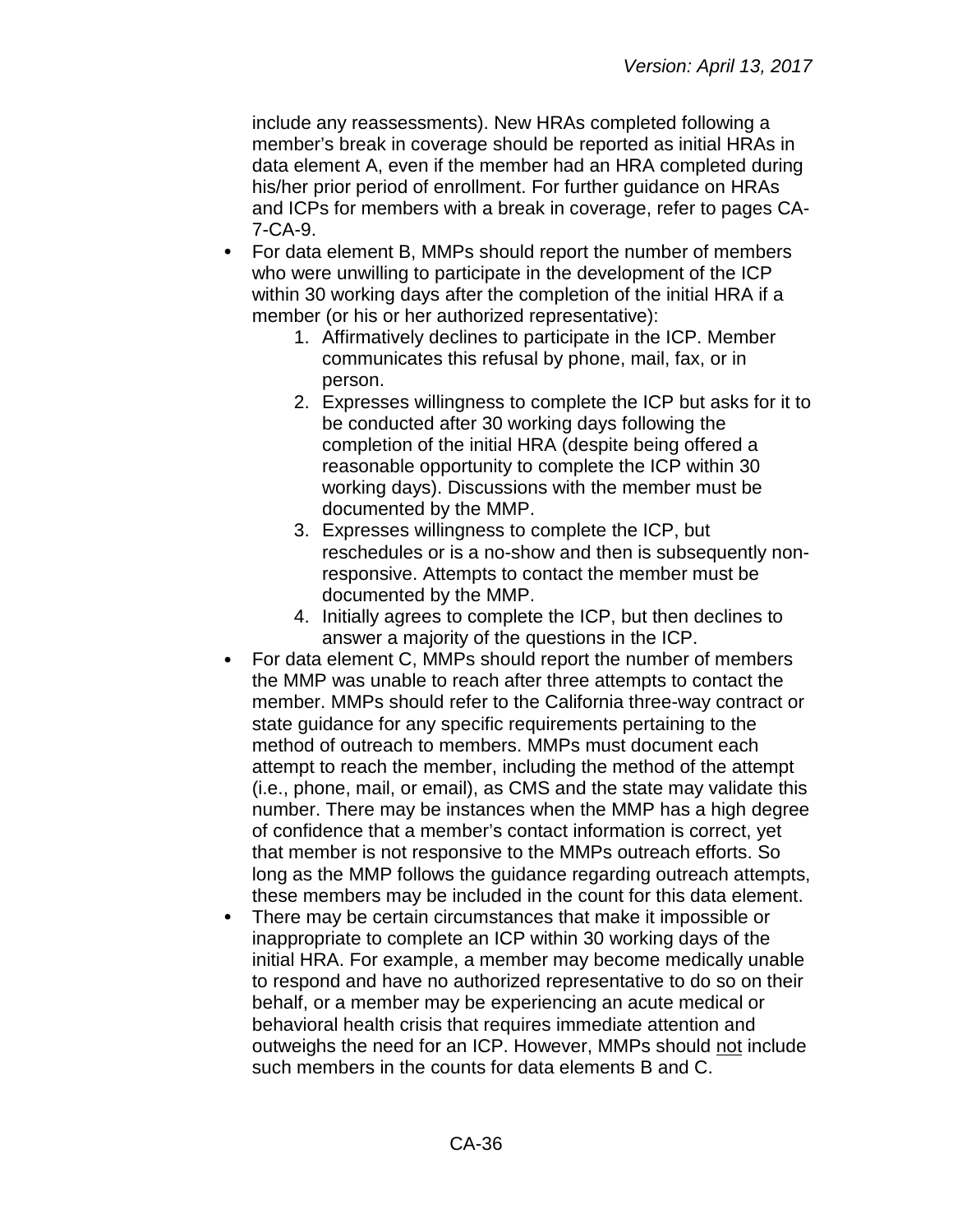- If an ICP was started but not completed within 30 working days of the initial HRA, then the ICP should not be considered completed and, therefore, would not be counted in data elements B, C, or D. However, this member would be included in data element A if the initial HRA was completed within the reporting period and they were continuously enrolled for 30 working days following the completion of the initial HRA.
- Members reported in data elements B, C, and D must also be reported in data element A, since these data elements are subsets of data element A. Additionally, data elements B, C, and D should be mutually exclusive (e.g., a member reported in data element B or C should not also be reported in data element D). If a member could meet the criteria for multiple data elements (B, C, or D), use the following guidance to ensure the member is included in only one of those three data elements:
	- 1. If a member initially refused to complete an ICP or could not be reached after three outreach attempts, but then subsequently completes an ICP within 30 working days after the completion of the initial HRA, then the member should be classified in data element D.
	- 2. If a member was not reached after three outreach attempts, but then subsequently is reached and refuses an ICP within 30 working days after the completion of the initial HRA, the member should be classified in data element B.
- F. Data Submission how MMPs will submit data collected to CMS and the state.
	- MMPs will submit data collected for this measure in the above  $\bullet$ specified format through a secure data collection site accessed at the following web address: [https://Financial-Alignment-](https://financial-alignment-initiative.norc.org/)[Initiative.NORC.org.](https://financial-alignment-initiative.norc.org/)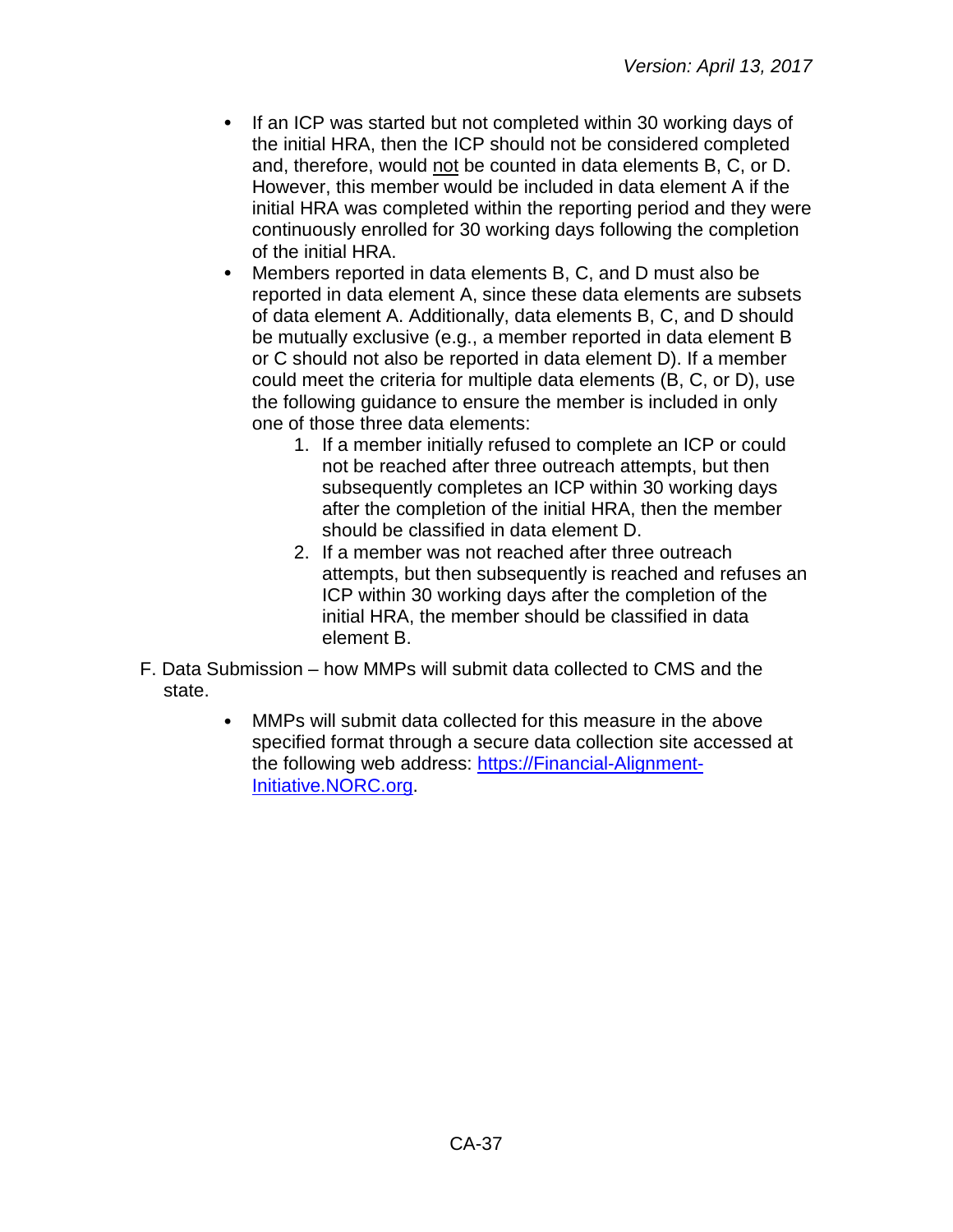| <b>IMPLEMENTATION</b>              |                                        |                |                                                                                                     |                                                                                           |
|------------------------------------|----------------------------------------|----------------|-----------------------------------------------------------------------------------------------------|-------------------------------------------------------------------------------------------|
| <b>Reporting</b><br><b>Section</b> | <b>Reporting</b><br><b>Frequency</b>   | Level          | <b>Reporting</b><br><b>Period</b>                                                                   | Due Date                                                                                  |
| CA1. Care<br>Coordination          | Monthly,<br>beginning<br>after 90 days | Contract       | Current<br>Month<br>Ex:<br>$1/1 - 1/31$                                                             | By the end of the first<br>month following the<br>last day of the<br>reporting period     |
|                                    |                                        | <b>ONGOING</b> |                                                                                                     |                                                                                           |
| <b>Reporting</b><br><b>Section</b> | <b>Reporting</b><br><b>Frequency</b>   | Level          | <b>Reporting</b><br><b>Periods</b>                                                                  | Due Date                                                                                  |
| CA1. Care<br>Coordination          | Quarterly                              | Contract       | Current<br>Calendar<br>Quarter<br>Fx:<br>$1/1 - 3/31$<br>$4/1 - 6/30$<br>$7/1 - 9/30$<br>10/1-12/31 | By the end of the<br>second month<br>following the last day<br>of the reporting<br>period |

|  |  |  | CA1.5 Members with an ICP completed. |  |
|--|--|--|--------------------------------------|--|
|--|--|--|--------------------------------------|--|

A. Data Element Definitions – details for each data element reported to CMS, including examples, methods for calculations, and how various data elements are associated.

| <b>Element</b><br>Letter | <b>Element Name</b>                                                                                                     | <b>Definition</b>                                                                                                                           | <b>Allowable Values</b>                                                                                                   |
|--------------------------|-------------------------------------------------------------------------------------------------------------------------|---------------------------------------------------------------------------------------------------------------------------------------------|---------------------------------------------------------------------------------------------------------------------------|
| Α.                       | Total number of<br>high-risk members<br>enrolled for 90 days<br>or longer as of the<br>end of the reporting<br>period.  | Total number of high-<br>risk members enrolled<br>for 90 days or longer<br>as of the end of the<br>reporting period.                        | Field Type: Numeric                                                                                                       |
| <b>B.</b>                | Total number of<br>high-risk members<br>who had an ICP<br>completed.                                                    | Of the total reported in<br>A, the number of high-<br>risk members who had<br>an ICP completed as<br>of the end of the<br>reporting period. | Field Type: Numeric<br>Note: Is a subset of A.                                                                            |
| C.                       | Total number of low-<br>risk members<br>enrolled for 135<br>days or longer as of<br>the end of the<br>reporting period. | Total number of low-<br>risk members enrolled<br>for 135 days or longer<br>as of the end of the<br>reporting period.                        | Field Type: Numeric<br>Note: This data<br>element should not be<br>reported until after<br>135 days of<br>Implementation. |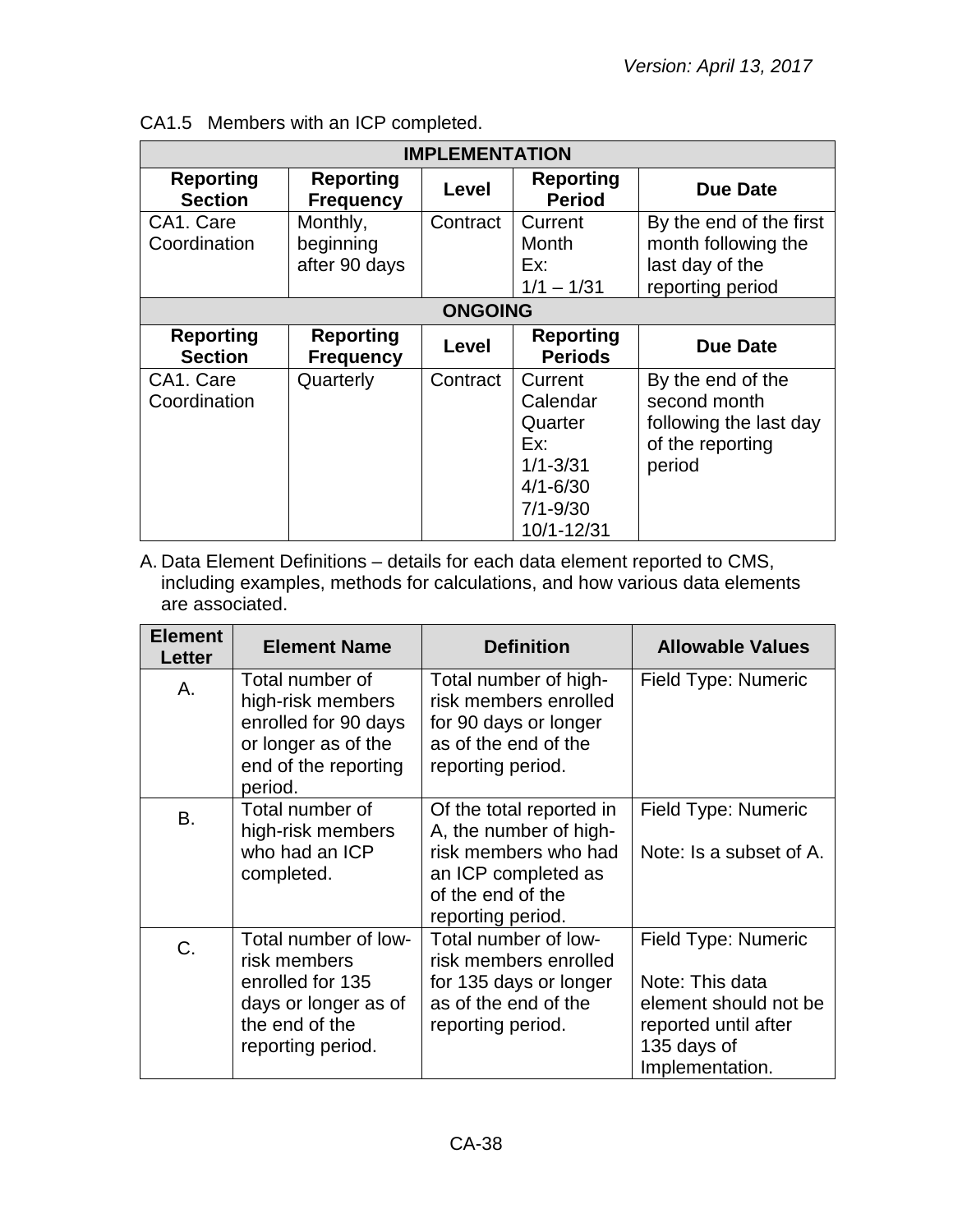| <b>Element</b><br><b>Letter</b> | <b>Element Name</b>                      | <b>Definition</b>                                 | <b>Allowable Values</b>                                                                            |
|---------------------------------|------------------------------------------|---------------------------------------------------|----------------------------------------------------------------------------------------------------|
| D.                              | Total number of low-<br>risk members who | Of the total reported in<br>C, the number of low- | Field Type: Numeric                                                                                |
|                                 | had an ICP<br>completed.                 | risk members who had<br>an ICP completed as       | Note: Is a subset of C.                                                                            |
|                                 |                                          | of the end of the<br>reporting period.            | Note: This data<br>element should not be<br>reported until after<br>135 days of<br>Implementation. |

- B. QA Checks/Thresholds procedures used by CMS and the state to establish benchmarks in order to identify outliers or data that are potentially erroneous.
	- CMS and the state will perform an outlier analysis.
	- As data are received from MMPs over time, CMS and the state will apply threshold checks.
- C. Edits and Validation Checks validation checks that should be performed by each MMP prior to data submission.
	- Confirm those data elements listed above as subsets of other elements.
	- MMPs should validate that data element B is less than or equal to data element A.
	- MMPs should validate that data element D is less than or equal to data element C.
	- All data elements should be positive values.
- D. Analysis how CMS and the state will evaluate reported data, as well as how other data sources may be monitored. CMS and the state will evaluate the percentage of:
	- $\bullet$ High-risk members enrolled for 90 days or longer who had an ICP completed as of the end of the reporting period.
	- Low-risk members enrolled for 135 days or longer who had an ICP completed as of the end of the reporting period.
- E. Notes additional clarifications to a reporting section. This section incorporates previously answered frequently asked questions.
	- MMPs should include all members regardless of whether the  $\bullet$ member was enrolled through passive enrollment or opt-in enrollment. Medicaid-only members should not be included.
	- For the purposes of reporting data element A, 90 days of enrollment will be equivalent to three full calendar months.
	- The 135th day of enrollment should be based on each member's effective enrollment date.
	- The effective date of enrollment is the first date of the member's coverage through the MMP.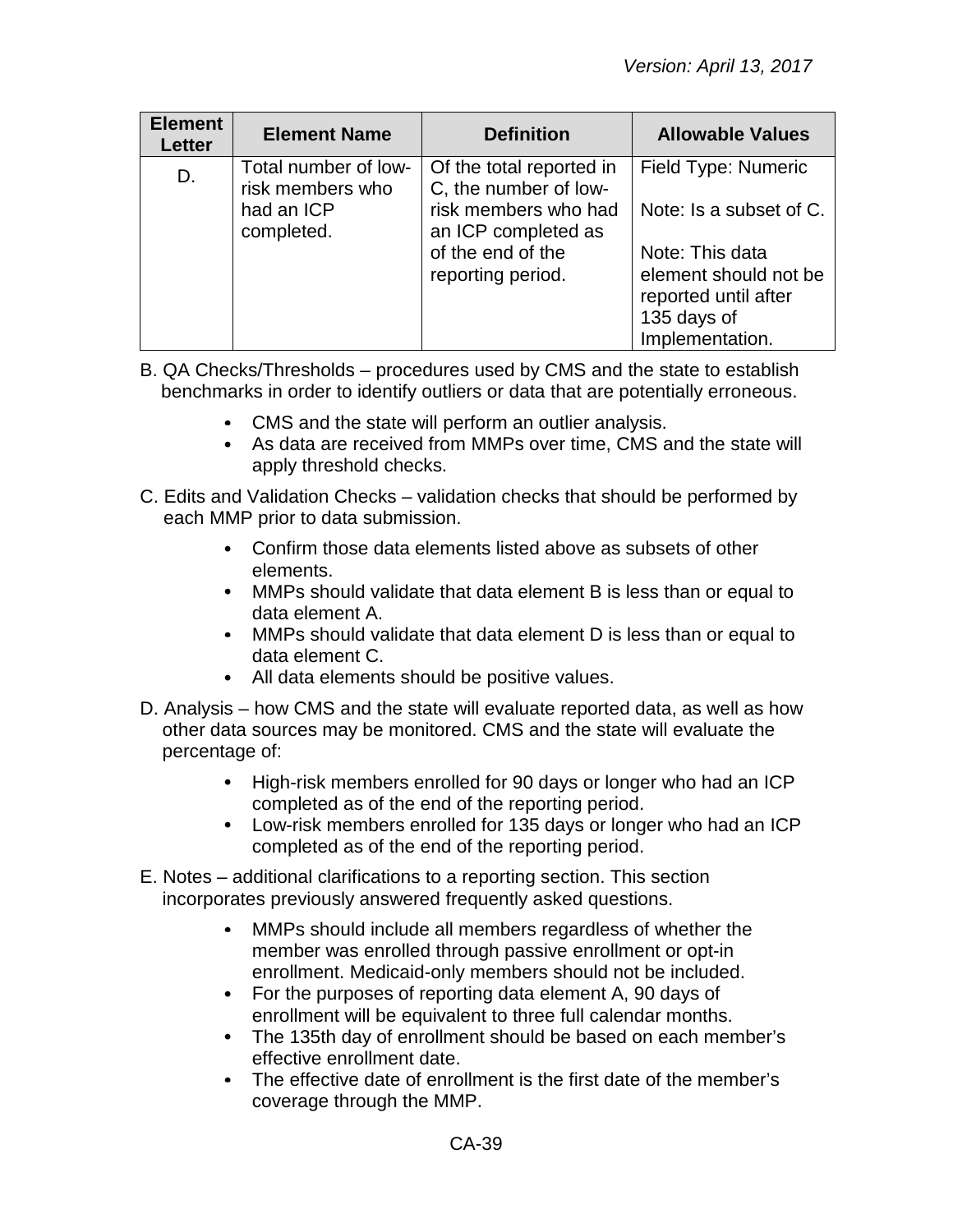- Risk level should be determined using an approved health risk stratification mechanism or algorithm. The health risk stratification shall be conducted in accordance with the most recent DHCS DPL. MMPs should use the member's *initial* risk level categorization for purposes of reporting this measure.
- $\bullet$ MMPs should refer to the California three-way contract for specific requirements pertaining to ICPs.
- $\bullet$ The ICPs reported in data elements B and D could have been completed at any point from the member's first day of enrollment through the end of the reporting period.
- The first monthly report for the first reporting period is due at the end of the first month after the 90th day. For example, for MMPs beginning the demonstration on April 1, 2014, the 90th day will occur on June 30, 2014. Therefore, the first report reflecting the reporting period of June 1, 2014 to June 31, 2014 will be due July 31, 2014 and monthly thereafter for the remainder of the Implementation period.
- The first monthly report for data elements C and D is due at the end  $\bullet$ of the first FULL month after the 135th day. For example, for MMPs beginning the demonstration on April 1, 2014, the 135th day will occur on August 14, 2014. Therefore, the first report reflecting the reporting period of August 1, 2014 to August 31, 2014 will be due September 30, 2014 and monthly thereafter for the remainder of the Implementation period.
- High-risk members are members who are at increased risk for  $\bullet$ having an adverse health outcome or worsening of his or her health status if he or she does not receive initial contact within 45 calendar days after their effective enrollment date.
- $\bullet$ Low-risk members are members who do not meet the minimum requirements of a high risk member.

F. Data Submission – how MMPs will submit data collected to CMS.

MMPs will submit data collected for this measure in the above specified format through a secure data collection site accessed at the following web address: [https://Financial-Alignment-](https://financial-alignment-initiative.norc.org/)[Initiative.NORC.org.](https://financial-alignment-initiative.norc.org/)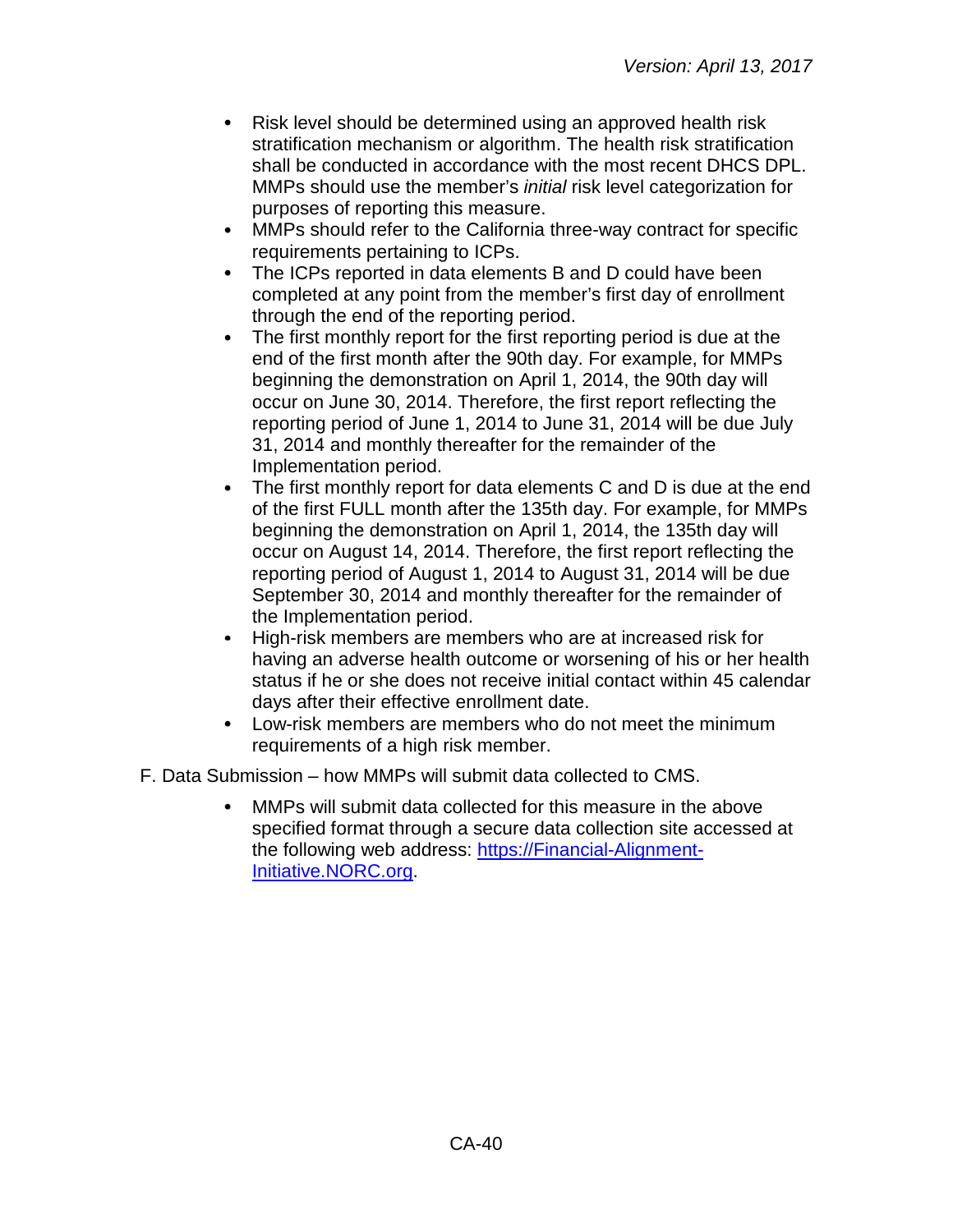| <b>CONTINUOUS REPORTING</b>        |                                      |          |                                   |                                                                                           |  |
|------------------------------------|--------------------------------------|----------|-----------------------------------|-------------------------------------------------------------------------------------------|--|
| <b>Reporting</b><br><b>Section</b> | <b>Reporting</b><br><b>Frequency</b> | Level    | <b>Reporting</b><br><b>Period</b> | <b>Due Date</b>                                                                           |  |
| CA1. Care<br>Coordination          | Annually                             | Contract | <b>Calendar Year</b>              | By the end of the<br>second month<br>following the last<br>day of the<br>reporting period |  |

CA1.6 Members with documented discussions of care goals.<sup>i, ii</sup>

| <b>Element</b><br><b>Letter</b> | <b>Element Name</b>                                                                                                 | <b>Definition</b>                                                                                                                          | <b>Allowable Values</b>                        |
|---------------------------------|---------------------------------------------------------------------------------------------------------------------|--------------------------------------------------------------------------------------------------------------------------------------------|------------------------------------------------|
| A.                              | Total number of<br>members with an<br>initial Individualized<br>Care Plan (ICP)<br>completed.                       | Total number of<br>members with an<br>initial ICP completed<br>during the reporting<br>period.                                             | Field Type: Numeric                            |
| <b>B.</b>                       | Total number of<br>members sampled<br>that met the<br>inclusion criteria.                                           | Of the total reported in<br>A, the number of<br>members sampled<br>that met inclusion<br>criteria.                                         | Field type: Numeric<br>Note: Is a subset of A. |
| $C_{\cdot}$                     | Total number of<br>members with at<br>least one<br>documented<br>discussion of care<br>goals in the initial<br>ICP. | Of the total reported in<br>B, the number of<br>members with at least<br>one documented<br>discussion of care<br>goals in the initial ICP. | Field Type: Numeric<br>Note: Is a subset of B. |
| D.                              | Total number of<br>existing ICPs<br>revised.                                                                        | Total number of<br>existing ICPs revised<br>during the reporting<br>period.                                                                | Field Type: Numeric                            |
| Ε.                              | Total number of<br>revised ICPs<br>sampled that met<br>inclusion criteria.                                          | Of the total reported in<br>D, the number of<br>revised ICPs sampled<br>that met inclusion<br>criteria.                                    | Field Type: Numeric<br>Note: Is a subset of D. |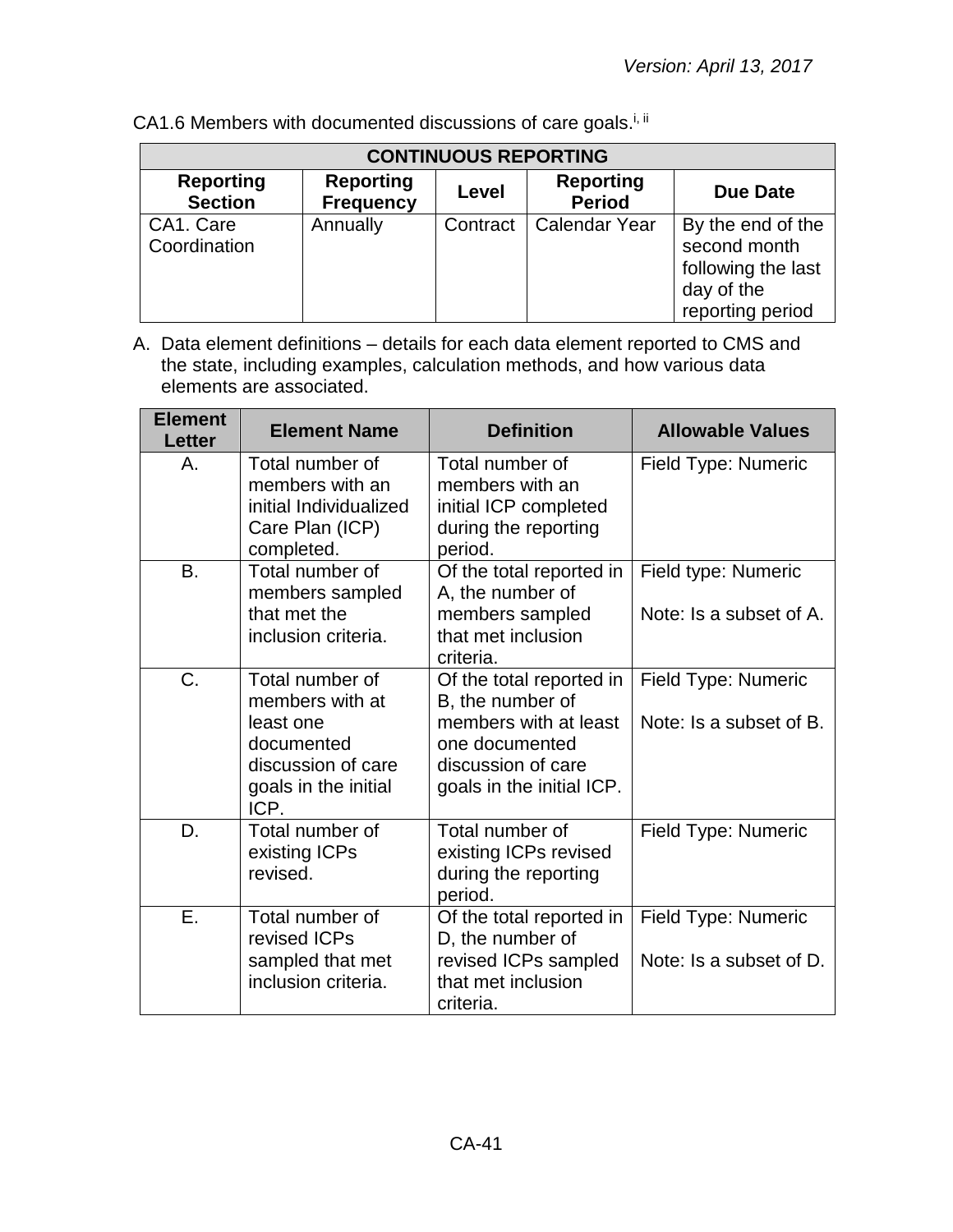| <b>Element</b><br><b>Letter</b> | <b>Element Name</b>                                                     | <b>Definition</b>                                                                            | <b>Allowable Values</b> |
|---------------------------------|-------------------------------------------------------------------------|----------------------------------------------------------------------------------------------|-------------------------|
| E.                              | Total number of<br>revised ICPs with at                                 | Of the total reported in<br>E, the number of                                                 | Field Type: Numeric     |
|                                 | least one<br>documented<br>discussion of new or<br>existing care goals. | revised ICPs with at<br>least one documented<br>discussion of new or<br>existing care goals. | Note: Is a subset of E. |

- B. QA Checks/Thresholds procedures used by CMS and the state to establish benchmarks in order to identify outliers or data that are potentially erroneous.
	- Guidance will be forthcoming on the established benchmark for this measure for DY 2 and 3.
- C. Edits and Validation Checks validation checks that should be performed by each MMP prior to data submission.
	- Confirm those data elements listed above as subsets of other elements.
	- MMPs should validate that data element B is less than or equal to data element A.
	- $\bullet$ MMPs should validate that data element C is less than or equal to data element B.
	- MMPs should validate that data element E is less than or equal to data element D.
	- MMPs should validate that data element F is less than or equal to data element E.
	- All data elements should be positive values.
- D. Analysis how CMS and the state will evaluate reported data, as well as how other data sources may be monitored. CMS and the state will evaluate the percentage of:
	- Members with an initial ICP completed during the reporting period  $\bullet$ who had evidence of creation of at least one care goal documented in the initial ICP.
	- Existing ICPs revised during the reporting period that had at least one documented discussion of new or existing care goals.
- E. Notes additional clarifications to a reporting section. This section incorporates previously answered frequently asked questions.
	- MMPs should include all members regardless of whether the  $\bullet$ member was enrolled through passive enrollment or opt-in enrollment. A subset of all members that are eligible will be included in the sample. Medicaid-only members should not be included.
	- $\bullet$ MMPs should include all members who meet the criteria outlined in data element A, regardless of whether they are disenrolled as of the end of the reporting period (i.e., include all members regardless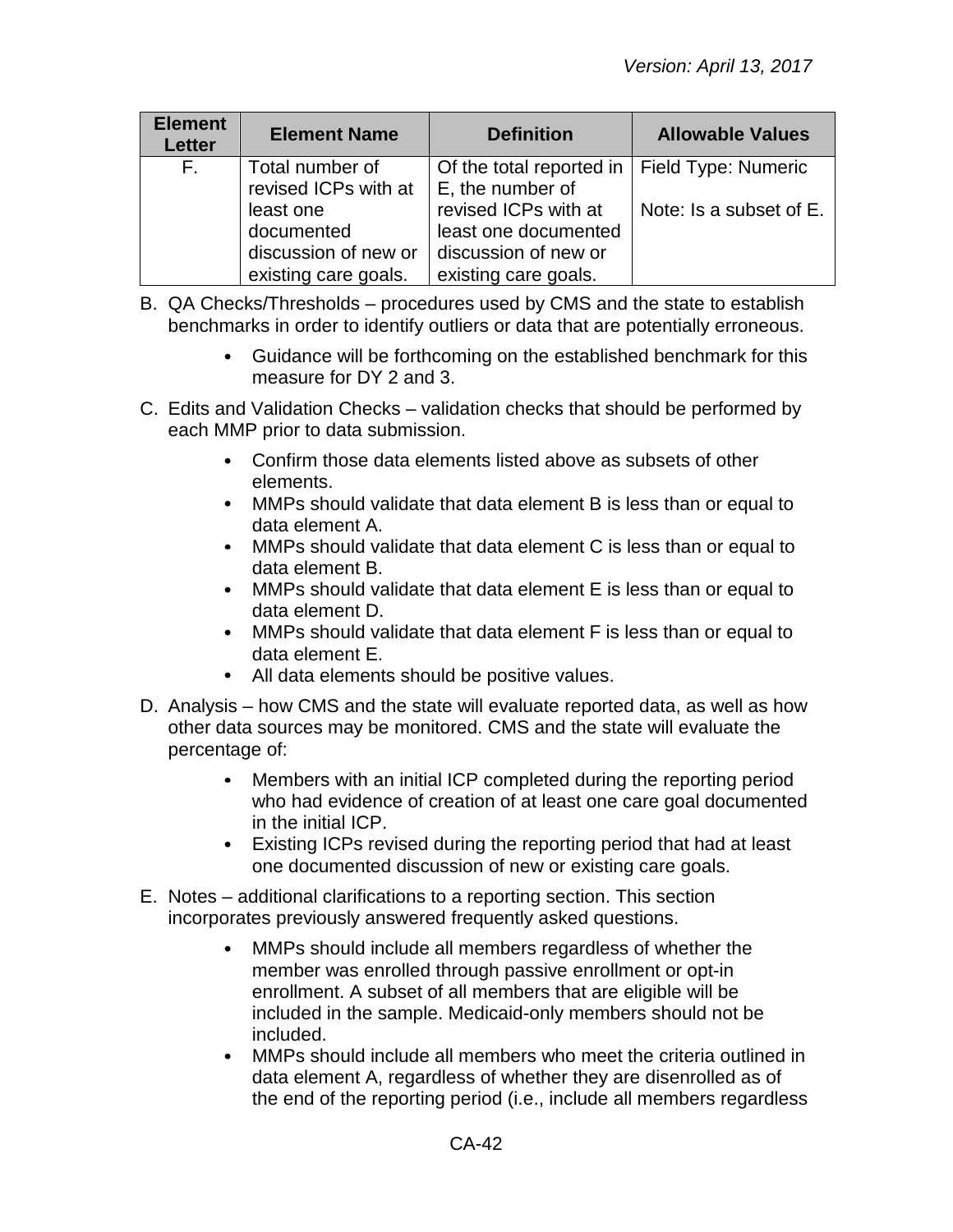of whether they are currently enrolled or disenrolled as of the last day of the reporting period).

- For reporting, the MMPs may elect to sample since this measure  $\bullet$ may require documentation review to identify data elements C and F. Sampling should be systematic to ensure all eligible individuals have an equal chance of inclusion. The sample size should be 411, plus oversample to allow for substitution. For further instructions on selecting the sample size, please see pages CA-10 to CA-11 of this document.
- If an MMP does not elect to sample, data element B should be  $\bullet$ equal to data element A.
- If an MMP does not elect to sample, data element E should be  $\bullet$ equal to data element D.
- $\bullet$ Data element A should include all members with ICPs that were completed for the first time during the reporting period (i.e., the member did not previously have an ICP completed prior to the start of the reporting period). There can be no more than one initial ICP completed per member.
- $\bullet$ The MMP should only count members in data element C when the discussion of care goals with the member is clearly documented in the member's ICP.
- $\bullet$ Data element D should include all existing ICPs that were revised during the reporting period. MMPs should refer to the California three-way contract for specific requirements pertaining to updating the ICP.
- MMPs should only include ICPs in data element F when a new or previously documented care goal is discussed with the member and is clearly documented in the member's revised ICP. If the initial ICP clearly documented the discussion of care goals, but those existing care goals were not revised or discussed, or new care goals are not discussed and documented during the revision of the ICP, then that ICP should not be reported in data element F.
- $\bullet$ If a member has an initial ICP completed during the reporting period, and has their ICP revised during the same reporting period, then the member's initial ICP should be reported in data element A and the member's revised ICP should be reported in data element D.
- $\bullet$ If a member's ICP is revised multiple times during the same reporting period, each revision should be reported in data element D. For example, if a member's ICP is revised twice during the same reporting period, two ICPs should be counted in data element D.

F. Data Submission –how MMPs will submit data collected to CMS and the state.

MMPs will submit data collected for this measure in the above specified format through a secure data collection site accessed at the following web address: [https://Financial-Alignment-](https://financial-alignment-initiative.norc.org/)[Initiative.NORC.org.](https://financial-alignment-initiative.norc.org/)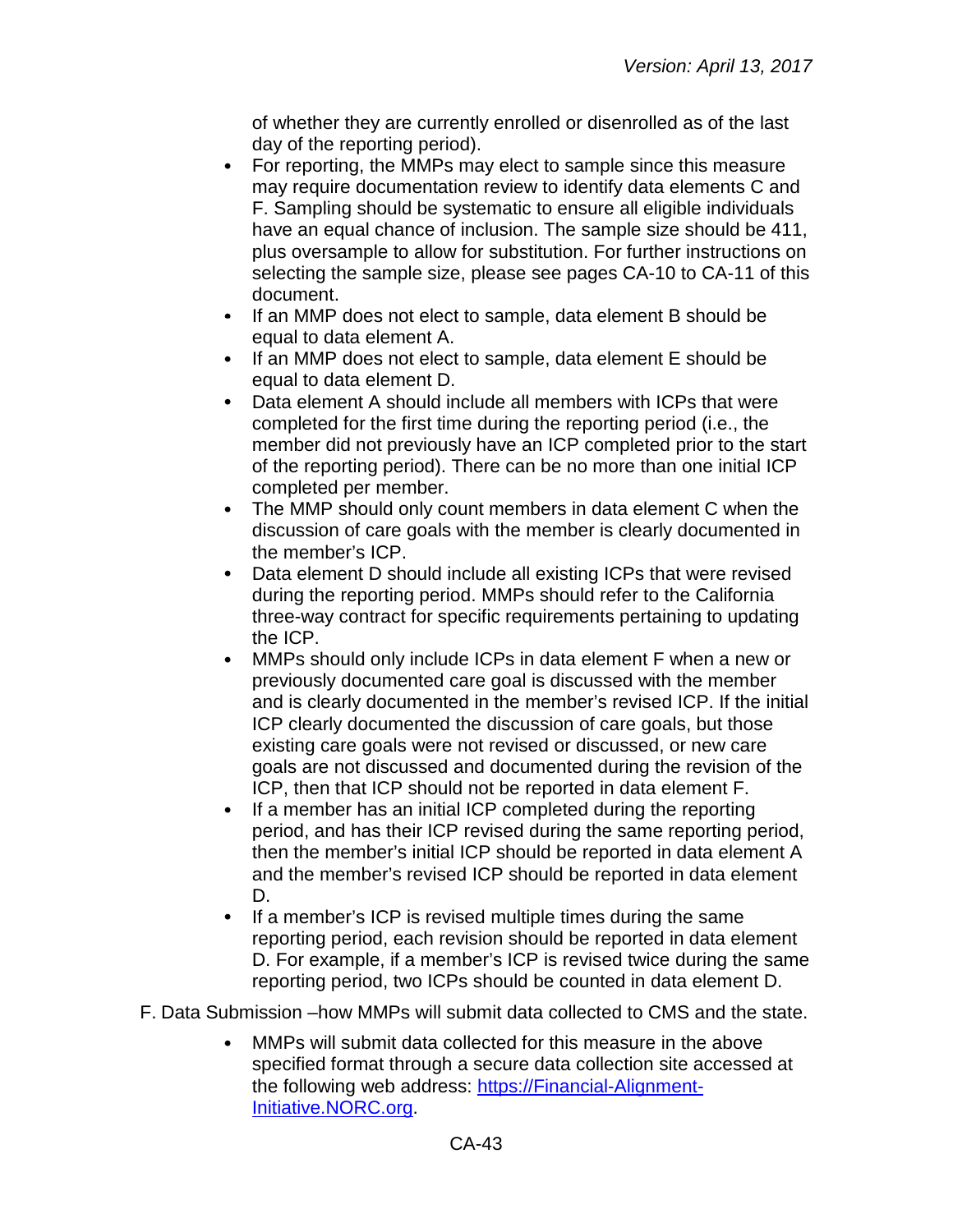CA1.7 Members receiving Medi-Cal specialty mental health services that received care coordination with the primary mental health provider.<sup>ii</sup>

| <b>CONTINUOUS REPORTING</b>        |                                      |          |                                   |                                                                                           |  |
|------------------------------------|--------------------------------------|----------|-----------------------------------|-------------------------------------------------------------------------------------------|--|
| <b>Reporting</b><br><b>Section</b> | <b>Reporting</b><br><b>Frequency</b> | Level    | <b>Reporting</b><br><b>Period</b> | <b>Due Date</b>                                                                           |  |
| CA1. Care<br>Coordination          | Annually                             | Contract | Calendar Year                     | By the end of the<br>fourth month<br>following the last<br>day of the<br>reporting period |  |

| <b>Element</b><br><b>Letter</b> | <b>Element Name</b>                                                                   | <b>Definition</b>                                                                                                                                                                                                                                                                                            | <b>Allowable Values</b> |
|---------------------------------|---------------------------------------------------------------------------------------|--------------------------------------------------------------------------------------------------------------------------------------------------------------------------------------------------------------------------------------------------------------------------------------------------------------|-------------------------|
| Α.                              | Total number of<br>members receiving<br>Medi-Cal specialty<br>mental health services. | Total number of<br>members who have<br>been continuously<br>enrolled in the<br>same MMP for at<br>least five months<br>during the reporting<br>period and who<br>have received<br>Medi-Cal specialty<br>mental health<br>services for three or<br>more consecutive<br>months during the<br>reporting period. | Field Type: Numeric     |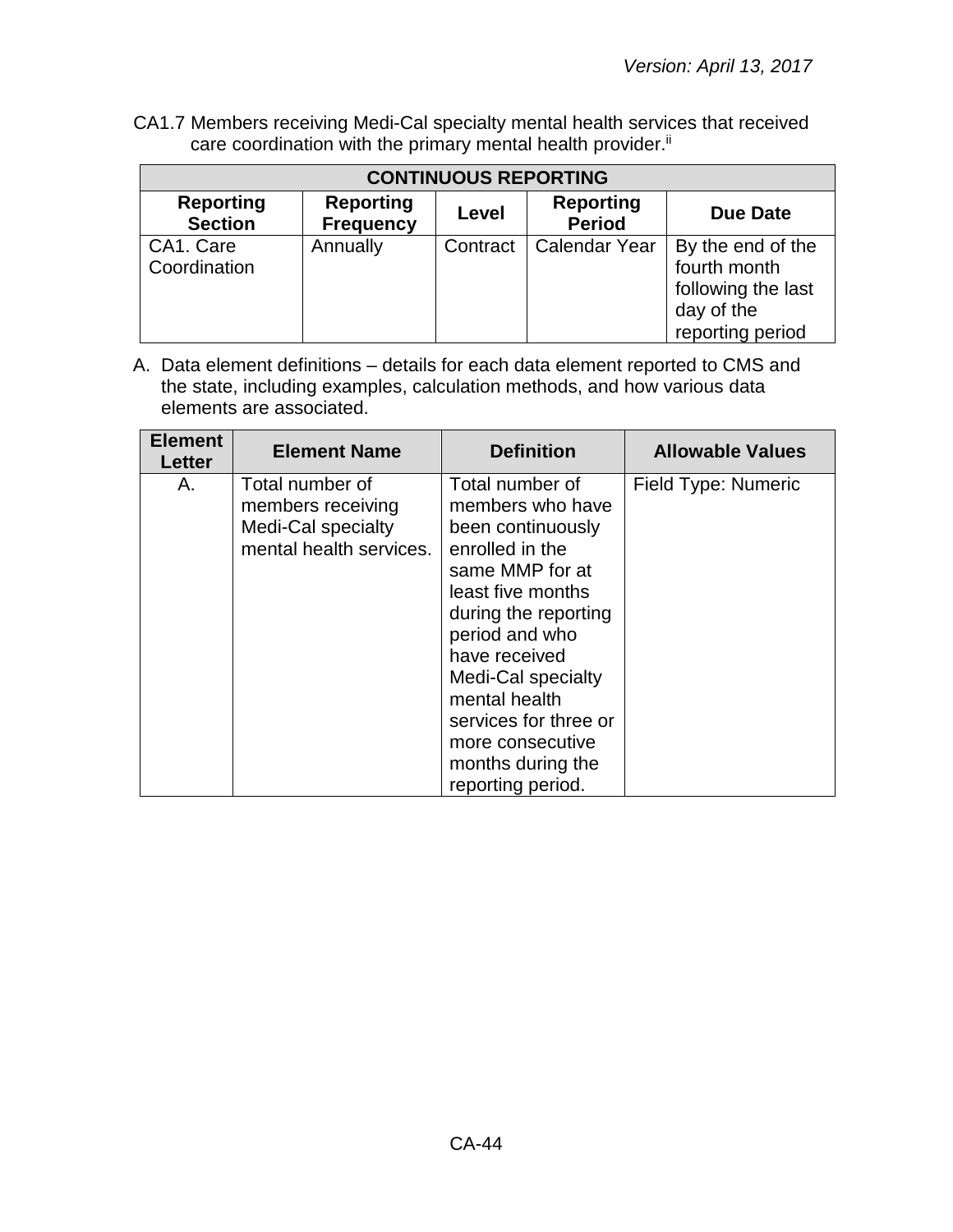| <b>Element</b><br><b>Letter</b> | <b>Element Name</b>                                                                                                                                                                                                                                                                         | <b>Definition</b>                                                                                                                                                                                                                                                                                                                                                | <b>Allowable Values</b>                        |
|---------------------------------|---------------------------------------------------------------------------------------------------------------------------------------------------------------------------------------------------------------------------------------------------------------------------------------------|------------------------------------------------------------------------------------------------------------------------------------------------------------------------------------------------------------------------------------------------------------------------------------------------------------------------------------------------------------------|------------------------------------------------|
| В.                              | Total number of<br>members for whom the<br>MMP was unable to<br>reach the member's<br>county mental health<br>provider/county clinic,<br>following at least three<br>documented outreach<br>attempts, for the<br>purpose of care<br>coordination of the<br>member's mental<br>health needs. | Of the total reported<br>in A, the number of<br>members for whom<br>the MMP was<br>unable to reach the<br>member's county<br>mental health<br>provider/county<br>clinic, following at<br>least three<br>documented<br>outreach attempts,<br>for the purpose of<br>care coordination of<br>the member's<br>mental health<br>needs during the<br>reporting period. | Field Type: Numeric<br>Note: Is a subset of A. |
| C.                              | Total number of<br>members for whom the<br><b>MMP</b> successfully<br>contacted the<br>member's county<br>mental health<br>provider/county clinic<br>for the purpose of care<br>coordination of the<br>member's mental<br>health needs.                                                     | Of the total reported<br>in A, the number of<br>members for whom<br>the MMP<br>successfully<br>contacted the<br>member's county<br>mental health<br>provider/county<br>clinic for the<br>purpose of care<br>coordination of the<br>member's mental<br>health needs during<br>the reporting<br>period.                                                            | Field Type: Numeric<br>Note: Is a subset of A. |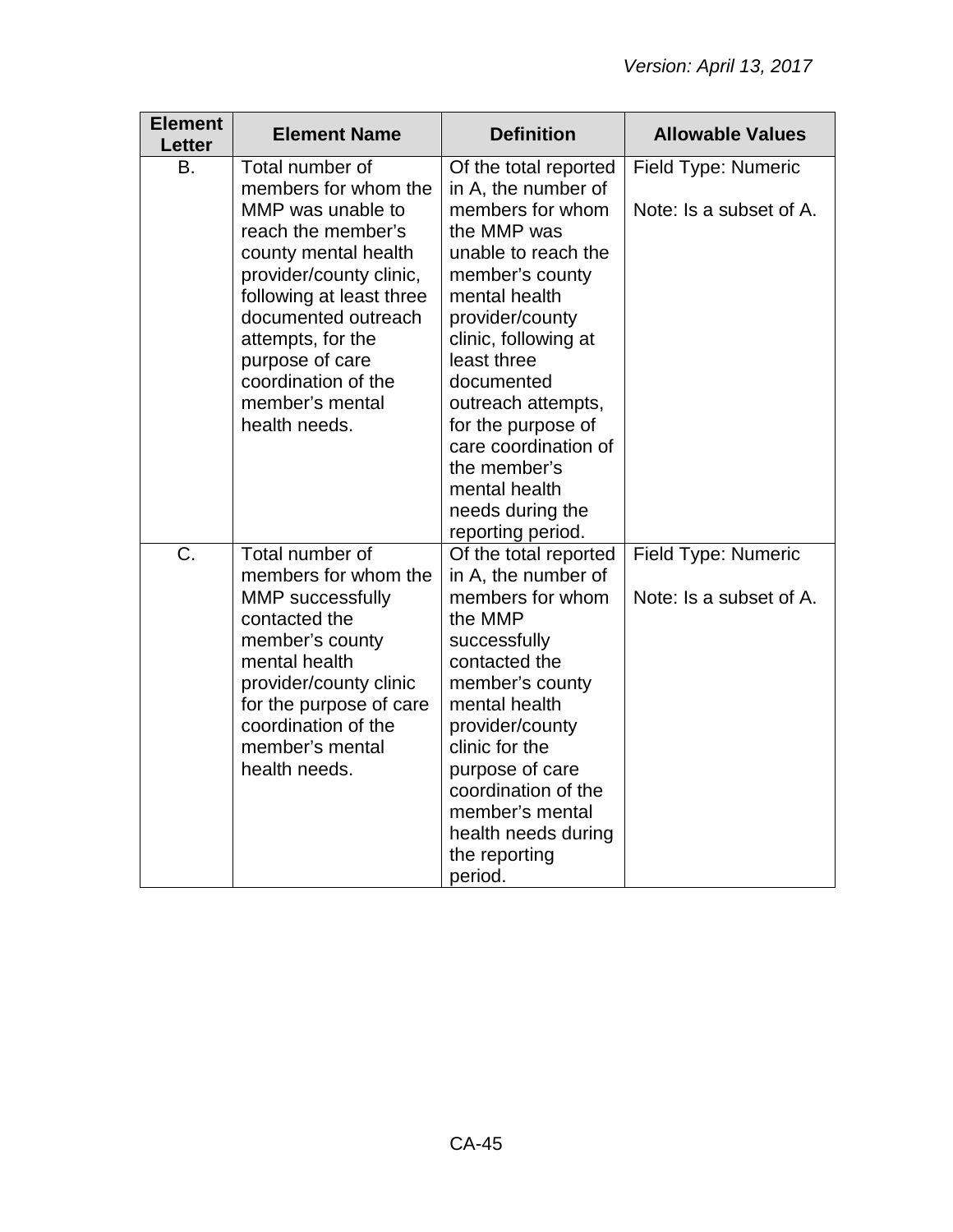| <b>Element</b><br><b>Letter</b> | <b>Element Name</b>                                                                                                                                                                                              | <b>Definition</b>                                                                                                                                                                                                                                                                  | <b>Allowable Values</b>                        |
|---------------------------------|------------------------------------------------------------------------------------------------------------------------------------------------------------------------------------------------------------------|------------------------------------------------------------------------------------------------------------------------------------------------------------------------------------------------------------------------------------------------------------------------------------|------------------------------------------------|
| D.                              | Total number of<br>members the MMP<br>was unable to reach,<br>following at least three<br>documented outreach<br>attempts, for the<br>purpose of care<br>coordination of the<br>member's mental<br>health needs. | Of the total reported<br>in A, the number of<br>members the MMP<br>was unable to<br>reach, following at<br>least three<br>documented<br>outreach attempts,<br>for the purpose of<br>care coordination of<br>the member's<br>mental health<br>needs during the<br>reporting period. | Field Type: Numeric<br>Note: Is a subset of A. |
| Ε.                              | Total number of<br>members the MMP<br>successfully contacted<br>for the purpose of care<br>coordination of the<br>member's mental<br>health needs.                                                               | Of the total reported<br>in A, the number of<br>members the MMP<br>successfully<br>contacted for the<br>purpose of care<br>coordination of the<br>member's mental<br>health needs during<br>the reporting<br>period.                                                               | Field Type: Numeric<br>Note: Is a subset of A. |

B. QA Checks/Thresholds – procedures used by CMS and the state to establish benchmarks in order to identify outliers or data that are potentially erroneous.

- $\bullet$ Guidance will be forthcoming on the established benchmark for this measure for DY 3.
- C. Edits and Validation Checks validation checks that should be performed by each MMP prior to data submission.
	- Confirm those data elements listed above as subsets of other elements.
	- MMPs should validate that data elements B, C, D, and E are less than or equal to data element A.
	- All data elements should be positive values.
- D. Analysis how CMS and the state will evaluate reported data, as well as how other data sources may be monitored. CMS and the state will evaluate the percentage of members who have been continuously enrolled in the same MMP for at least five months during the reporting period who have received Medi-Cal specialty mental health services for three or more consecutive months during the reporting period: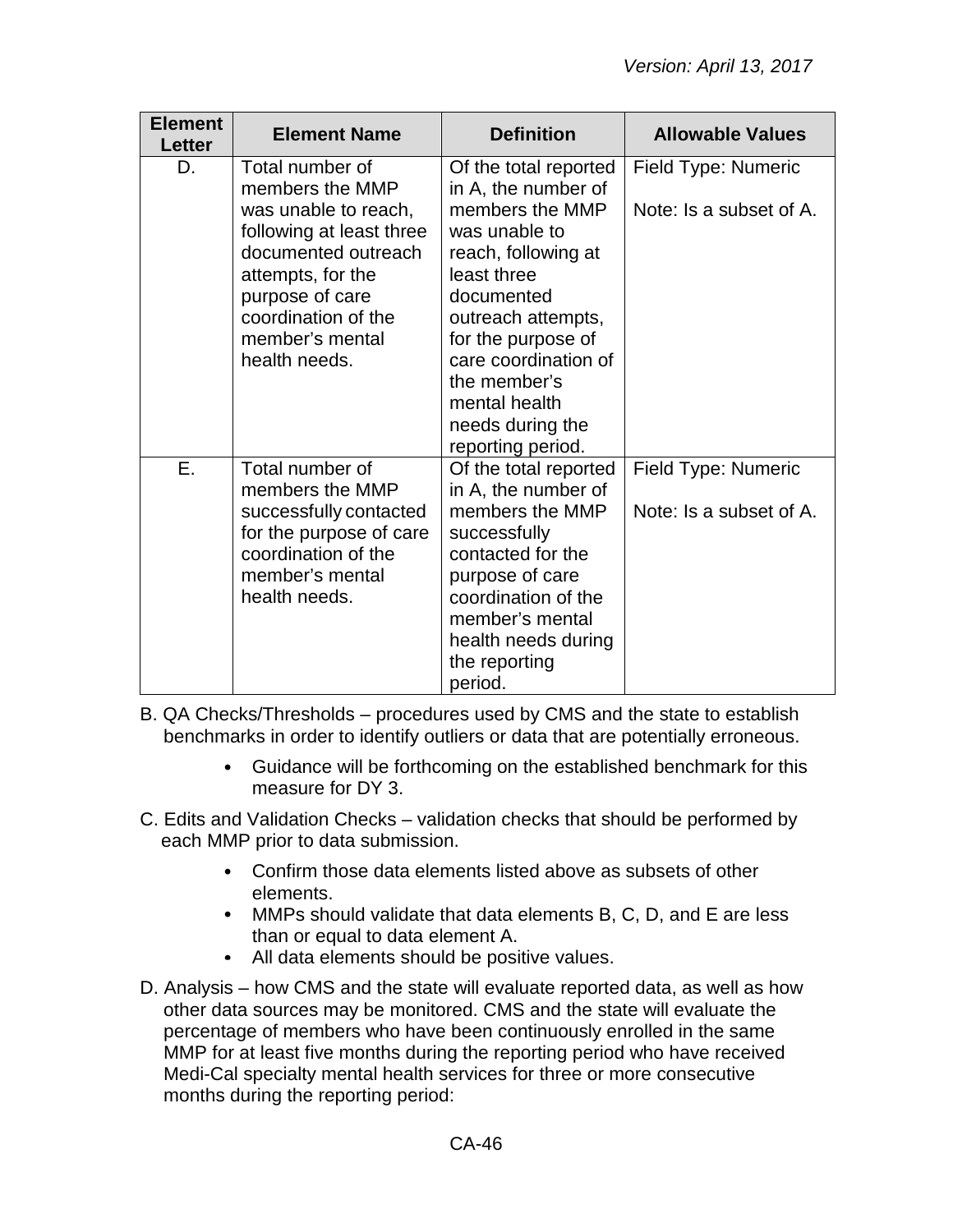- For whom the MMP successfully contacted the member's county mental health provider/county clinic for the purpose of care coordination of the member's mental health needs during the reporting period.
- For whom the member's county mental health provider/county clinic  $\bullet$ could be reached and who the MMP was able to successfully contact for the purpose of care coordination of the member's mental health needs during the reporting period (i.e., data element A minus data element B will serve as the denominator).
- Who the MMP successfully contacted for the purpose of care coordination of the member's mental health needs during the reporting period.
- $\bullet$ Who could be reached and who the MMP was able to successfully contact for the purpose of care coordination of the member's mental health needs during the reporting period (i.e., data element A minus data element D will serve as the denominator).
- E. Notes additional clarifications to a reporting section. This section incorporates previously answered frequently asked questions.
	- $\bullet$ MMPs should include all members regardless of whether the member was enrolled through passive enrollment or opt-in enrollment. Medicaid-only members should not be included.
	- MMPs should include all members who meet the criteria outlined in  $\bullet$ data element A, regardless of whether they are disenrolled as of the end of the reporting period (i.e., include all members regardless of whether they are currently enrolled or disenrolled as of the last day of the reporting period).
	- Medi-Cal specialty mental health services are financed and  $\bullet$ administered by county agencies under the provisions of the 1915(b) SMHS waiver. For more information, including a list of specialty mental health services, refer to the Coordinated Care Initiative and Behavioral Health Services Fact Sheet available at: <http://www.calduals.org/wp-content/uploads/2013/03/FAQ-BH.pdf>
	- To identify members who have received Medi-Cal specialty mental  $\bullet$ health services for three or more consecutive months during the reporting period, MMPs should refer to information provided by the county agencies and/or claims data provided by the State.
	- For information about care coordination expectations, MMPs should  $\bullet$ refer to the California three-way contract, which delineates care coordination requirements in several sections. The contract also highlights the California Welfare and Institutions (WIC) Code for the definition and administration of care coordination (see WIC Sections 14182.17(d)(4) and 14186(b)). MMPs are encouraged to reference the contract and the WIC code for guidance on care coordination for all members, including members receiving Medi-Cal specialty mental health services.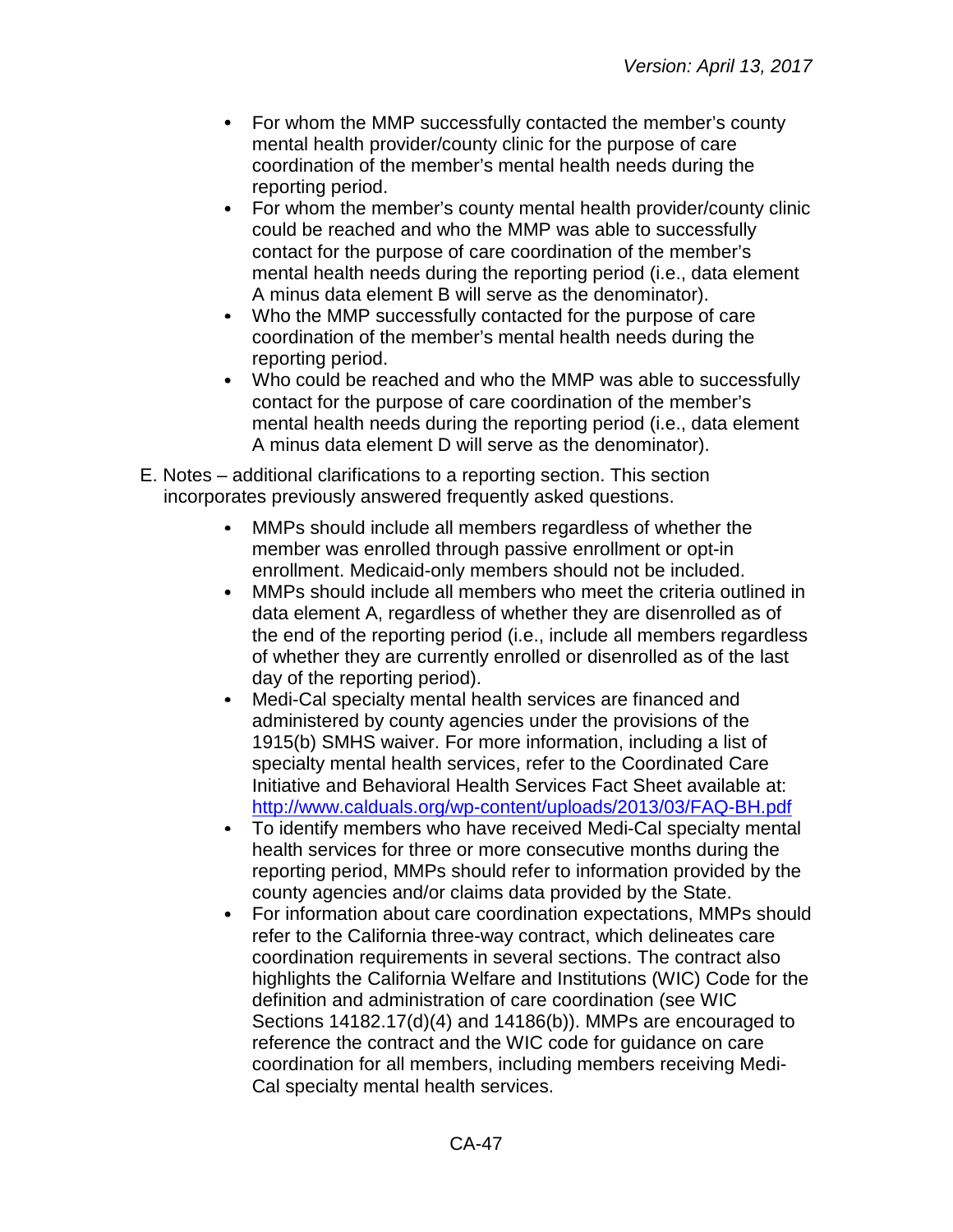- For data element B, the MMP should only report those members for whom the MMP was unable to reach the member's county mental health provider/county clinic following at least three documented outreach attempts for the purpose of care coordination of the member's mental health needs during the reporting period. Documentation of outreach attempts must include:
	- 1. The name of the member's county mental health provider/county clinic;
	- 2. The name of the person the MMP attempted to contact at the member's county mental health provider/county clinic;
	- 3. The time and date of the outreach attempt;
	- 4. The method of the outreach attempt (e.g., phone, email, fax, in-person, etc.);
	- 5. The outcome of the outreach attempt.
- For data element C, successful contact occurs when the MMP and county provider discuss diagnoses (including medical, behavioral, and social needs), review treatment plans, and/or coordinate mental health services provided by the county provider with any of the services (e.g., medical, LTSS, etc.) provided by the MMP. This exchange of information may be conducted via phone, secure email, fax, or in person. If the county provider is reached, but is not able to discuss the member's case at that time (e.g., due to lack of signed release), then the contact is not considered successful, but may be counted as an outreach attempt.
- Data elements B and C are mutually exclusive (i.e., the same member should not be counted in both data elements B and C). If the member's county mental health provider/county clinic was not reached after three outreach attempts, but then subsequently is successfully contacted during the reporting period for the purpose of care coordination of the member's mental health needs, then the member should be counted in data element C.
- For data element D, the MMP should only report those members the MMP was unable to reach following at least three outreach attempts to contact the member for the purpose of care coordination of the member's mental health needs during the reporting period. Documentation of outreach attempts must include:
	- 1. The time and date of the outreach attempt;
	- 2. The method of the outreach attempt (e.g., phone, email, fax, in-person, etc.);
	- 3. The outcome of the outreach attempt.
- For data element E, successful contact occurs when the MMP and member discuss the member's mental health needs and services, and how those services may be coordinated with other services (e.g., medical, LTSS, etc.) provided by the MMP. This discussion may be conducted via phone, secure email, fax, or in person.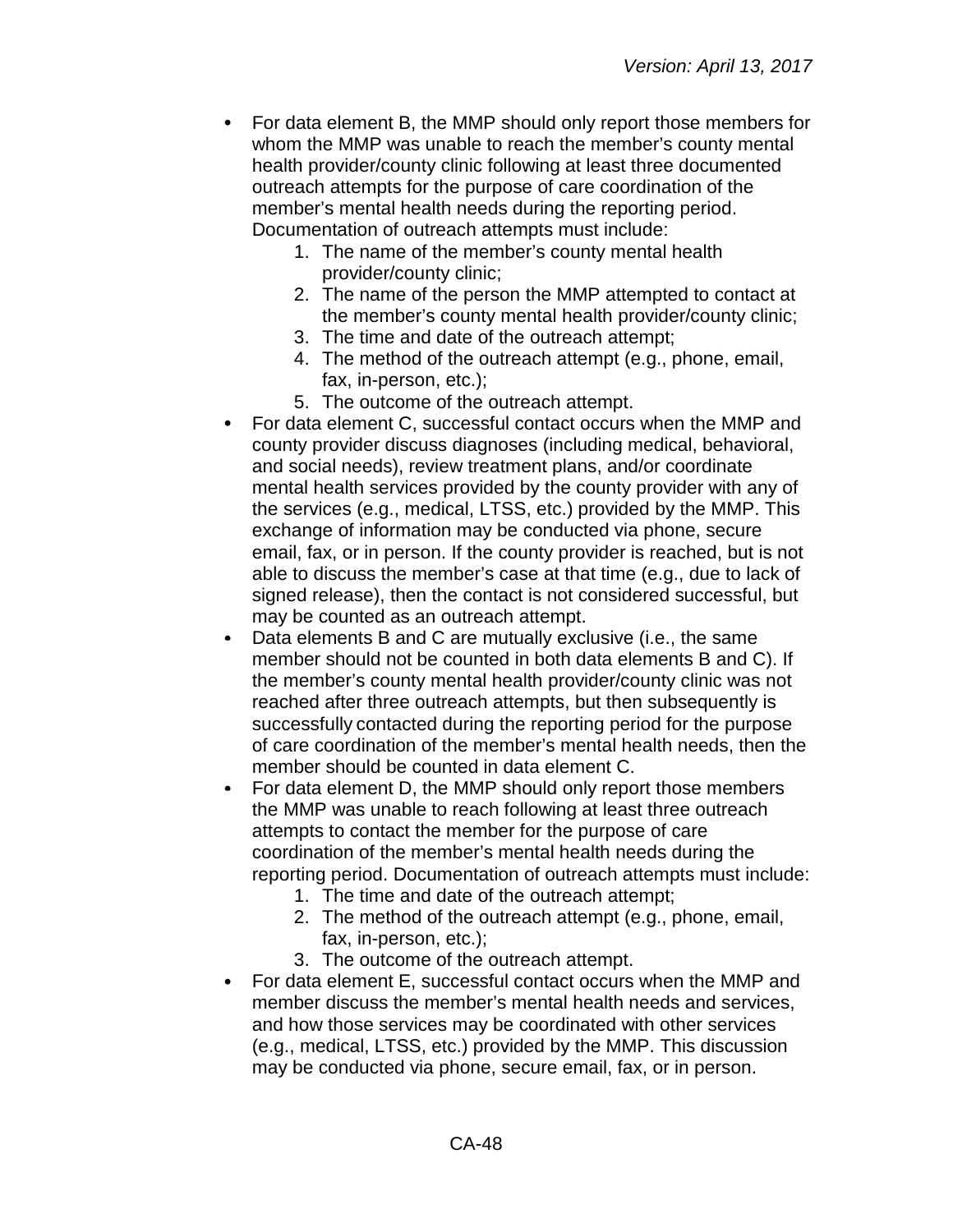- Data elements D and E are mutually exclusive (i.e., the same member should not be counted in both data elements D and E). If the member was not reached after three outreach attempts, but then subsequently is successfully contacted during the reporting period for the purpose of care coordination of the member's mental health needs, then the member should be counted in data element E.
- $\bullet$ Data elements B and C are not mutually exclusive with data elements D and E. For example, if a member's county mental health provider/county clinic was not reached after three outreach attempts, but the member was successfully contacted during the reporting period for the purpose of care coordination of his/her mental health needs, then the member would be reported in both data elements B and E.
- $\bullet$ The MMP does not have to conduct separate outreach to the member for the specific purpose of care coordination of the member's mental health needs (i.e., the MMP may discuss the member's mental health needs as part of its broader care coordination efforts, such as when conducting the health risk assessment or developing the care plan). If the MMP discusses the member's mental health needs when conducting the health risk assessment or developing the care plan (or as part of other care coordination efforts), the MMP must clearly document the outcome of the interaction with the member, following the instructions for documenting outreach attempts as noted above.
- The outreach attempts are meant to coordinate the mental health services being provided at the county with any of the services (e.g., medical, LTSS, etc.) that the MMP is providing.
- F. Data Submission how MMPs will submit data collected to CMS and the state.
	- MMPs will submit data collected for this measure in the above  $\bullet$ specified format through a secure data collection site accessed at the following web address: [https://Financial-Alignment-](https://financial-alignment-initiative.norc.org/)[Initiative.NORC.org.](https://financial-alignment-initiative.norc.org/)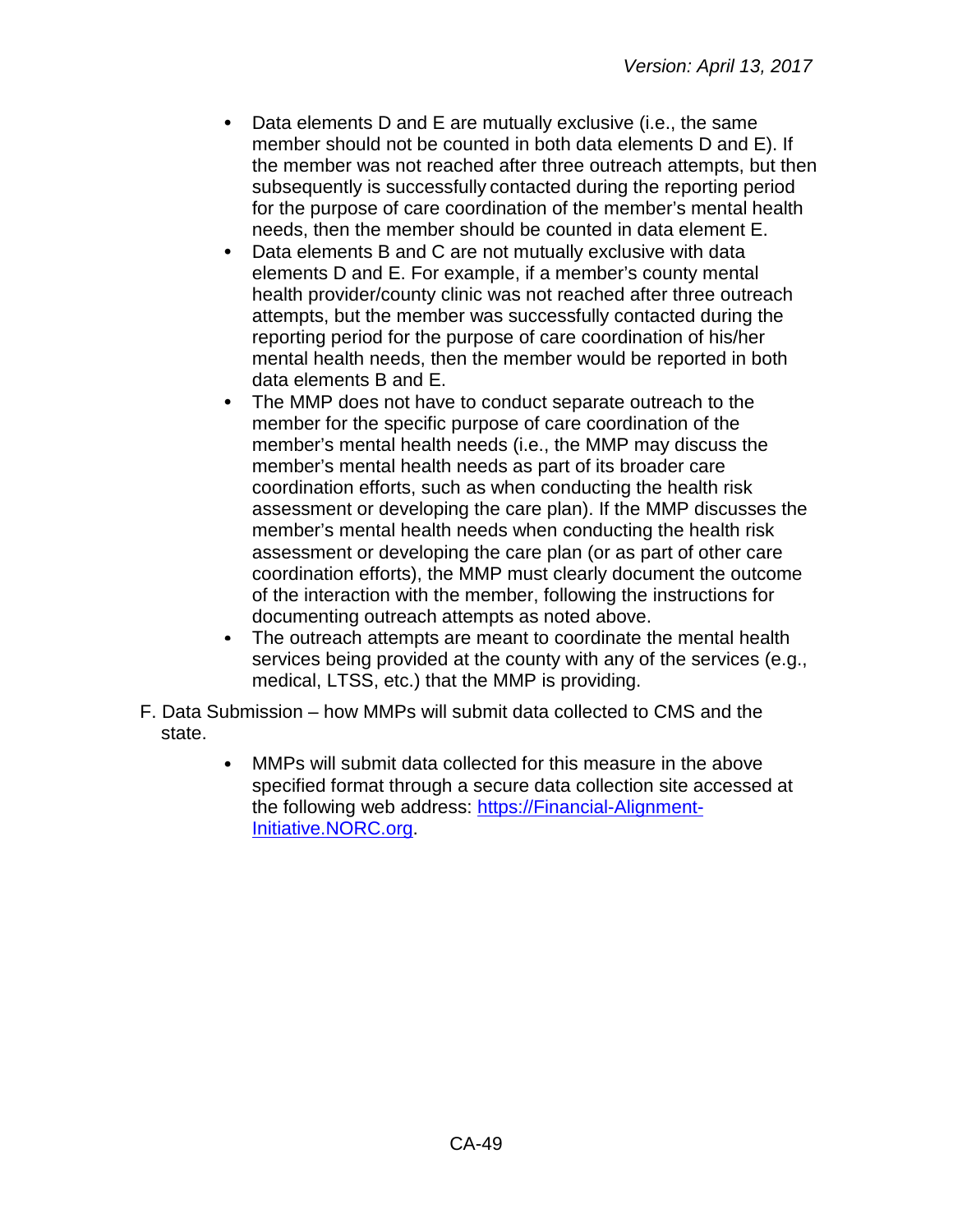CA1.8 Unmet Need in IHSS.

Please note: No MMP reporting is required for this measure; CMS and the state will receive data from California Department of Social Services (CDSS). MMPs are required to assist CDSS with the process, and more detail will be provided.

Subsequent to establishing the methodology for this measure, this appendix will be updated to include the measure specifications.

| <b>CONTINUOUS REPORTING</b>        |                                      |        |                                   |                                |  |
|------------------------------------|--------------------------------------|--------|-----------------------------------|--------------------------------|--|
| <b>Reporting</b><br><b>Section</b> | <b>Reporting</b><br><b>Frequency</b> | Level  | <b>Reporting</b><br><b>Period</b> | <b>Due Date</b>                |  |
| CA1. Care<br>Coordination          | Annually                             | County | Calendar Year   CMS and state     | will receive data<br>from CDSS |  |

CA1.9 IHSS social worker contact with member

Please note: No MMP reporting is required for this measure; CMS and the state will receive data from CDSS. MMPs are required to assist CDSS with the process, and more detail will be provided.

Subsequent to establishing the methodology for this measure, this appendix will be updated to include the measure specifications.

| <b>CONTINUOUS REPORTING</b>        |                                      |        |                                   |                                                                 |  |
|------------------------------------|--------------------------------------|--------|-----------------------------------|-----------------------------------------------------------------|--|
| <b>Reporting</b><br><b>Section</b> | <b>Reporting</b><br><b>Frequency</b> | Level  | <b>Reporting</b><br><b>Period</b> | Due Date                                                        |  |
| CA1. Care<br>Coordination          | Annually                             | County |                                   | Calendar Year   CMS and state<br>will receive data<br>from CDSS |  |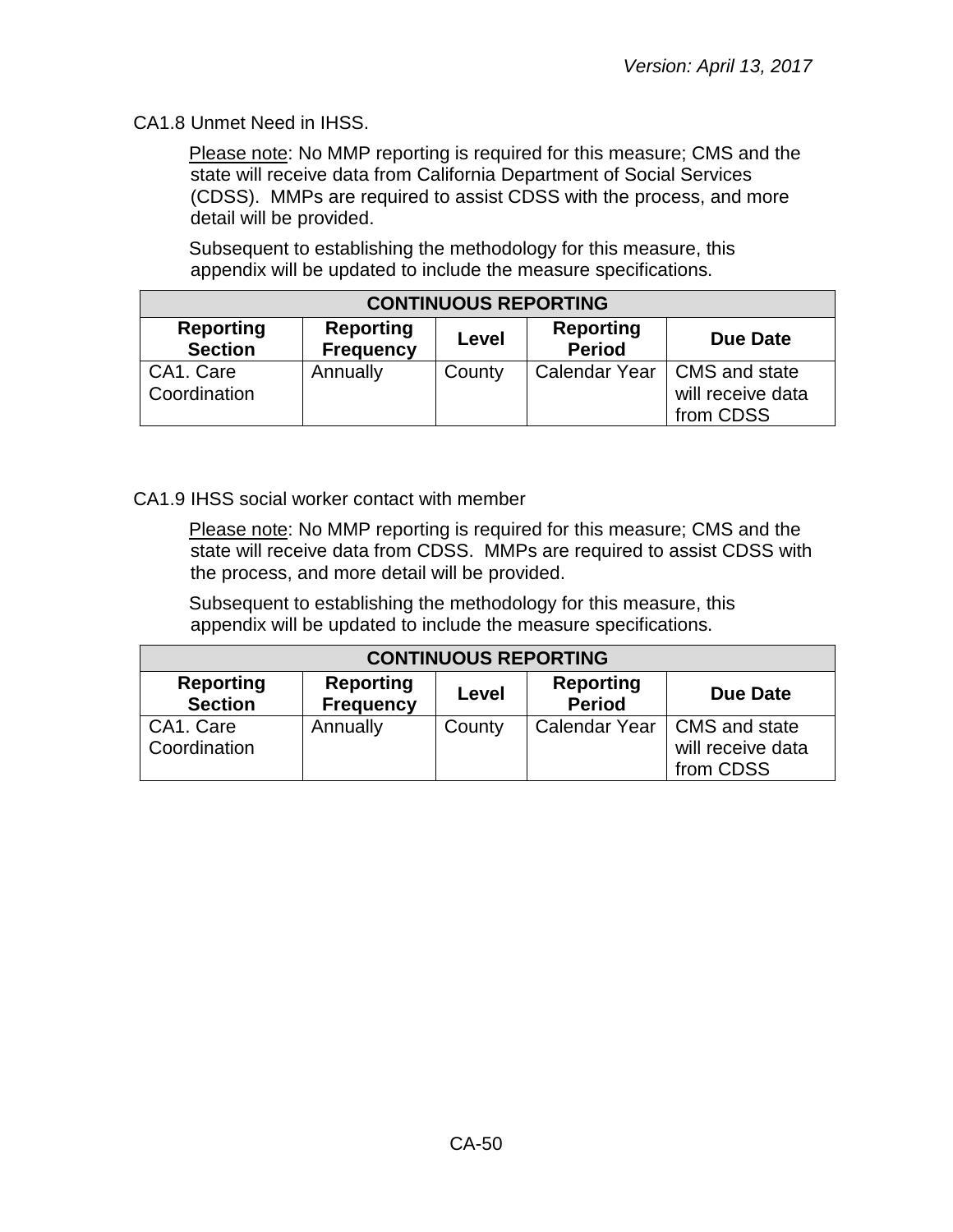CA1.10 Satisfaction with IHSS social worker, home workers, personal care.

Please note: No MMP reporting is required for this measure; CMS and the state will receive data from CDSS. MMPs are required to assist CDSS with the process, and more detail will be provided.

Subsequent to establishing the methodology for this measure, this appendix will be updated to include the measure specifications.

| <b>CONTINUOUS REPORTING</b>        |                                      |        |                                   |                                                                 |
|------------------------------------|--------------------------------------|--------|-----------------------------------|-----------------------------------------------------------------|
| <b>Reporting</b><br><b>Section</b> | <b>Reporting</b><br><b>Frequency</b> | Level  | <b>Reporting</b><br><b>Period</b> | Due Date                                                        |
| CA1. Care<br>Coordination          | Annually                             | County |                                   | Calendar Year   CMS and state<br>will receive data<br>from CDSS |

CA1.11 Members with first follow-up visit within 30 days after hospital discharge.

| <b>CONTINUOUS REPORTING</b>        |                                      |          |                                                                                                     |                                                                                           |  |
|------------------------------------|--------------------------------------|----------|-----------------------------------------------------------------------------------------------------|-------------------------------------------------------------------------------------------|--|
| <b>Reporting</b><br><b>Section</b> | <b>Reporting</b><br><b>Frequency</b> | Level    | <b>Reporting</b><br><b>Periods</b>                                                                  | Due Date                                                                                  |  |
| CA1. Care<br>Coordination          | Quarterly                            | Contract | Current<br>Calendar<br>Quarter<br>Ex:<br>$1/1 - 3/31$<br>$4/1 - 6/30$<br>$7/1 - 9/30$<br>10/1-12/31 | By the end of the<br>fourth month<br>following the last<br>day of the reporting<br>period |  |

| <b>Element</b><br><b>Letter</b> | <b>Element Name</b>                     | <b>Definition</b>                                                         | <b>Allowable</b><br><b>Values</b> |
|---------------------------------|-----------------------------------------|---------------------------------------------------------------------------|-----------------------------------|
| А.                              | Total number of<br>hospital discharges. | Total number of<br>hospital discharges<br>during the reporting<br>period. | Field Type: Numeric               |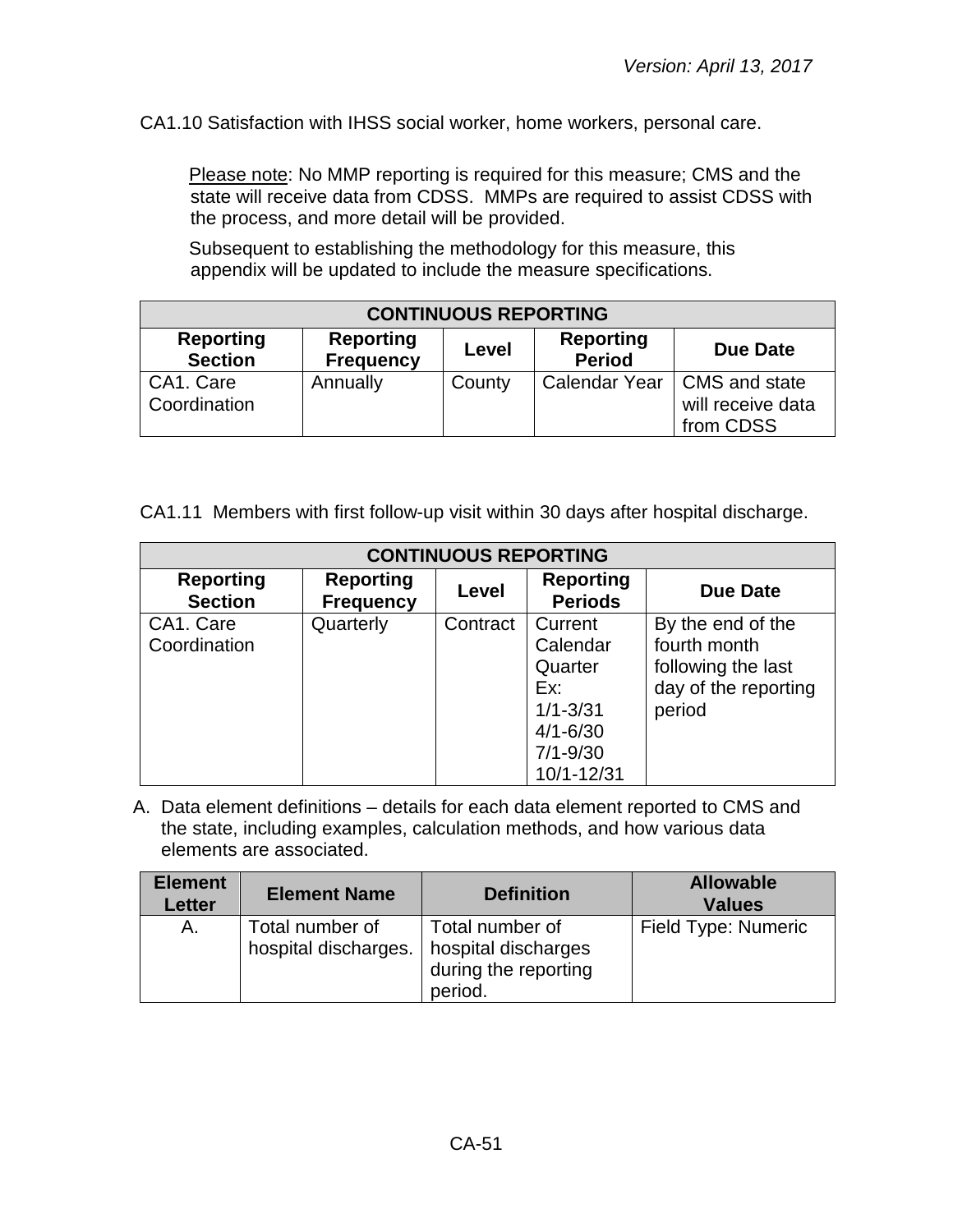| <b>Element</b><br><b>Letter</b> | <b>Element Name</b>                                                                                                  | <b>Definition</b>                                                                                                                         | <b>Allowable</b><br><b>Values</b> |
|---------------------------------|----------------------------------------------------------------------------------------------------------------------|-------------------------------------------------------------------------------------------------------------------------------------------|-----------------------------------|
| B.                              | Total number of<br>hospital discharges                                                                               | Of the total reported in<br>A, the number of                                                                                              | Field Type: Numeric               |
|                                 | that resulted in an<br>ambulatory care<br>follow-up visit within<br>30 days after<br>discharge from the<br>hospital. | hospital discharges<br>that resulted in an<br>ambulatory care follow-<br>up visit within 30 days<br>after discharge from<br>the hospital. | Note: Is a subset of A.           |

- B. QA Checks/Thresholds procedures used by CMS and the state to establish benchmarks in order to identify outliers or data that are potentially erroneous.
	- CMS and the state will perform an outlier analysis.
	- As data are received from MMPs over time, CMS and the state will apply threshold checks.
- C. Edits and Validation checks validation checks that should be performed by each MMP prior to data submission.
	- Confirm those data elements listed above as subsets of other elements.
	- MMPs should validate that data element B is less than or equal to data element A.
	- All data elements should be positive values.
- D. Analysis how CMS and the state will evaluate reported data, as well as how other data sources may be monitored.
	- CMS and the state will evaluate the percentage of hospital discharges that resulted in an ambulatory care follow-up visit within 30 days after discharge from the hospital.
- E. Notes additional clarifications to a reporting section. This section incorporates previously answered frequently asked questions.
	- $\bullet$ MMPs should include all members regardless of whether the member was enrolled through passive enrollment or opt-in enrollment. Medicaid-only members should not be included.
	- $\bullet$ MMPs should include all hospital discharges for members who meet the criteria outlined in data element A and who were continuously enrolled from the date of the hospital discharge through 30 days after the hospital discharge, regardless of whether they are disenrolled as of the end of the reporting period.
	- The date of discharge must occur within the reporting period, but the follow-up visit may or may not occur in the same reporting period. For example, if a discharge occurs during the last month of the reporting period, look to the first month of the following reporting period to identify the follow-up visit.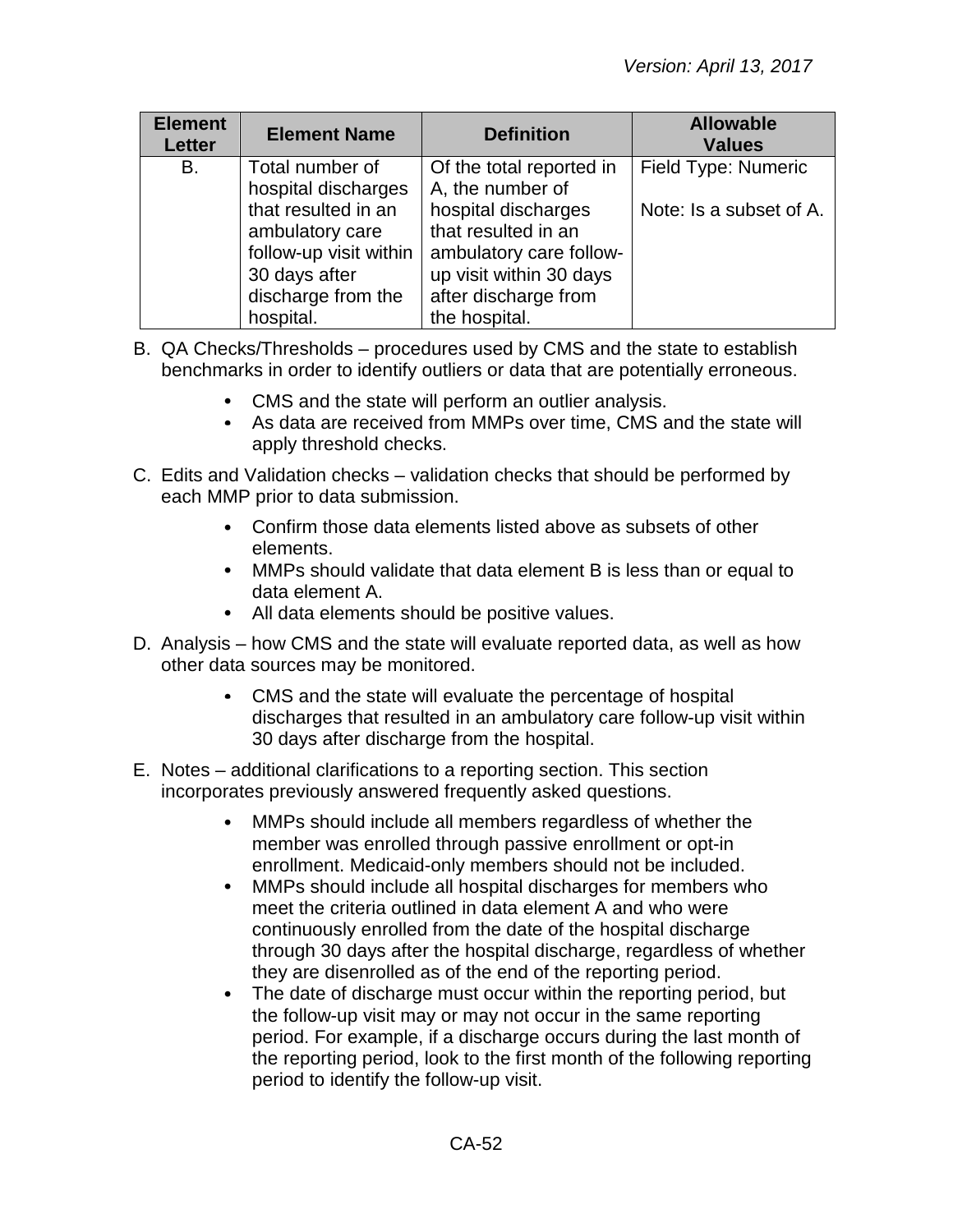- $\bullet$ The member needs to be enrolled from the date of the hospital discharge through 30 days after the hospital discharge, with no gaps in enrollment to be included in this measure.
- $\bullet$ A follow-up visit is defined as an ambulatory care follow-up visit to assess the member's health following a hospitalization. Codes to identify follow-up visits are provided in the Ambulatory Visits value set and Other Ambulatory Visits value set. MMPs should report ambulatory care follow-up visits based on all visits identified, including denied and pended claims, and including encounter data as necessary in cases where follow-up care is included as part of a bundled payment covering the services delivered during the inpatient stay. MMPs should use all information available, including encounter data supplied by providers, to ensure complete and accurate reporting.
- To identify all inpatient discharges during the reporting period (data element A):
	- 1. Identify all acute and non-acute inpatient stays (Inpatient Stay value set).
	- 2. Identify the discharge date for the stay. The date of discharge should be within the reporting period.

MMPs should report discharges based on all inpatient stays identified, including denied and pended claims.

- $\bullet$ Exclude discharges in which the patient was transferred directly or readmitted to an acute or non-acute facility on the date of the discharge or within 30 days after discharge. These discharges are excluded because a re-hospitalization or facility transfer may prevent an outpatient follow-up visit from taking place. To identify readmissions to an acute or non-acute inpatient care setting:
	- 1. Identify all acute and non-acute inpatient stays (Inpatient Stay value set).
	- 2. Identify the admission date for the stay. The date of admission should be within the reporting period or 30 days after the end of the reporting period.
	- 3. Determine if the admission date for the stay occurred within 30 days of a previous inpatient discharge. If yes, exclude the initial discharge.

For example, the following direct transfers/readmissions should be excluded from this measure:

- An inpatient discharge on June 1, followed by an admission to another inpatient setting on June 1 (a direct transfer)
- An inpatient discharge on June 1, followed by a readmission to a hospital on June 15 (readmission within 30 days)
- Exclude discharges due to death, using the Discharges due to Death value set.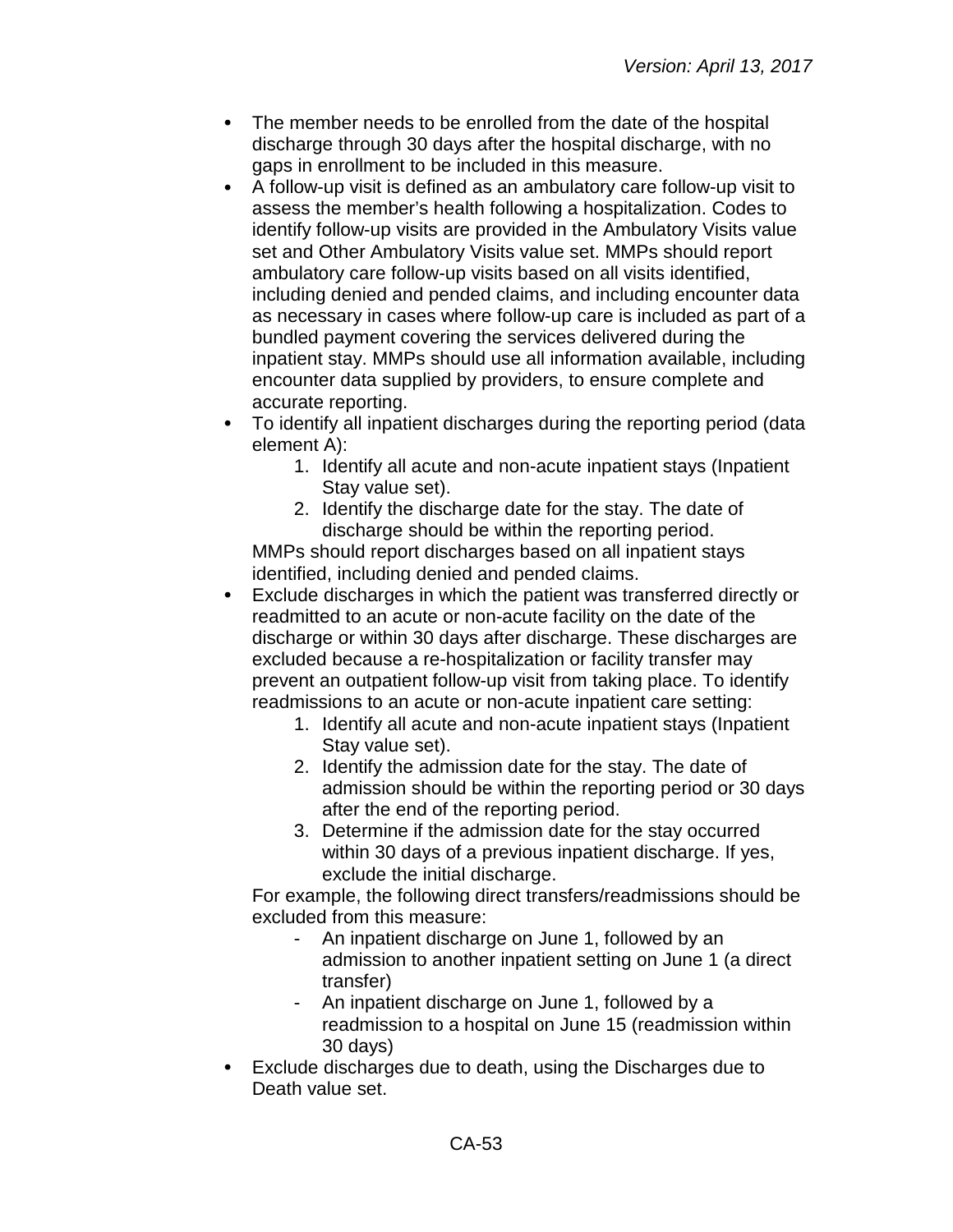- F. Data Submission how MMPs will submit data collected to CMS and the state.
	- MMPs will submit data collected for this measure in the above  $\bullet$ specified format through a secure data collection site accessed at the following web address: [https://Financial-Alignment-](https://financial-alignment-initiative.norc.org/)[Initiative.NORC.org.](https://financial-alignment-initiative.norc.org/)
- CA1.12 Members who have a care coordinator and have at least one care team contact during the reporting period.<sup>i, ii</sup>

| <b>CONTINUOUS REPORTING</b>        |                                      |          |                                   |                                                                                           |
|------------------------------------|--------------------------------------|----------|-----------------------------------|-------------------------------------------------------------------------------------------|
| <b>Reporting</b><br><b>Section</b> | <b>Reporting</b><br><b>Frequency</b> | Level    | <b>Reporting</b><br><b>Period</b> | <b>Due Date</b>                                                                           |
| CA1. Care<br>Coordination          | Annually                             | Contract | <b>Calendar Year</b>              | By the end of the<br>second month<br>following the last<br>day of the reporting<br>period |

| <b>Element</b><br>Letter | <b>Element Name</b>                                                                                   | <b>Definition</b>                                                                                                                  | <b>Allowable Values</b>                        |
|--------------------------|-------------------------------------------------------------------------------------------------------|------------------------------------------------------------------------------------------------------------------------------------|------------------------------------------------|
| Α.                       | Total number of<br>members who<br>have/had a care<br>coordinator.                                     | Total number of<br>members who have/had<br>a care coordinator<br>during the reporting<br>period.                                   | Field Type: Numeric                            |
| B.                       | Total number of<br>members who had<br>at least one care<br>coordinator or other<br>care team contact. | Of the total reported in<br>A, the number of<br>members who had at<br>least one care<br>coordinator or other<br>care team contact. | Field Type: Numeric<br>Note: Is a subset of A. |

- B. QA Checks/Thresholds procedures used by CMS and the state to establish benchmarks in order to identify outliers or data that are potentially erroneous.
	- Guidance will be forthcoming on the established benchmark for this measure for DY 2 and 3.
- C. Edits and Validation checks validation checks that should be performed by each MMP prior to data submission.
	- $\bullet$ Confirm those data elements listed above as subsets of other elements.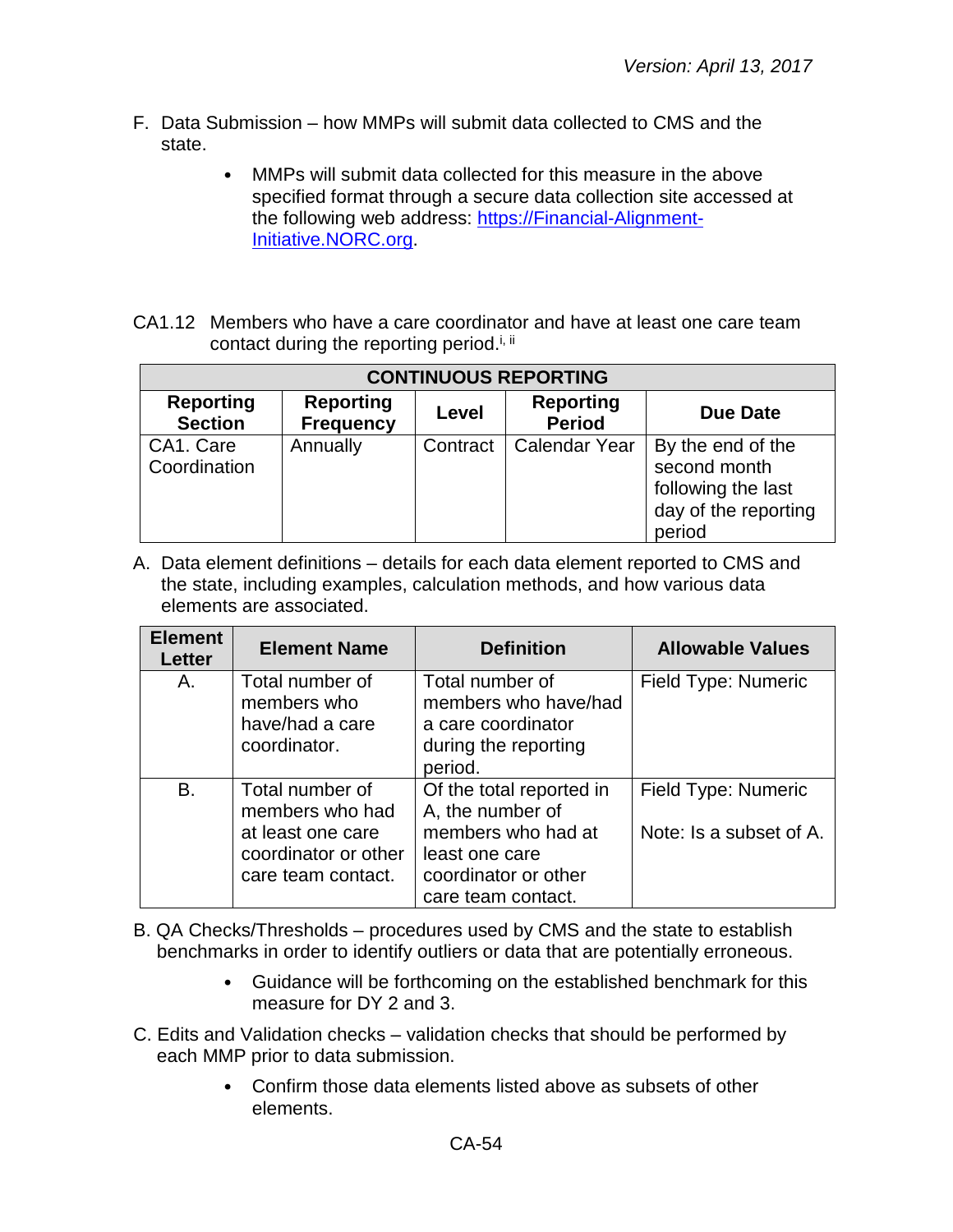- MMPs should validate that data element B is less than or equal to data element A.
- All data elements should be positive values.
- D. Analysis how CMS and the state will evaluate reported data, as well as how other data sources may be monitored.
	- CMS and the state will evaluate the percentage of members with a care coordinator who had at least one care coordinator or other care team contact during the reporting period.
- E. Notes additional clarifications to a reporting section. This section incorporates previously answered frequently asked questions.
	- MMPs should include all members regardless of whether the member was enrolled through passive enrollment or opt-in enrollment. Medicaid-only members should not be included.
	- $\bullet$ MMPs should include all members who meet the criteria outlined in data element A, regardless of whether they are disenrolled as of the end of the reporting period (i.e., include all members regardless of whether they are currently enrolled or disenrolled as of the last day of the reporting period).
	- The contact can be from the care coordinator or another member of  $\bullet$ the care team, depending on the member's needs.
	- $\bullet$ MMPs should include only successful care coordinator or other care team contacts in data element B.
	- $\bullet$ MMPs should refer to the California three-way contract for specific requirements pertaining to the care team.
	- To be included in this measure, the member needs to be continuously enrolled for six months during the reporting period, with no gaps in enrollment.

F. Data Submission – how MMPs will submit data collected to CMS and the state.

MMPs will submit data collected for this measure in the above specified format through a secure data collection site accessed at the following web address: [https://Financial-Alignment-](https://financial-alignment-initiative.norc.org/)[Initiative.NORC.org.](https://financial-alignment-initiative.norc.org/)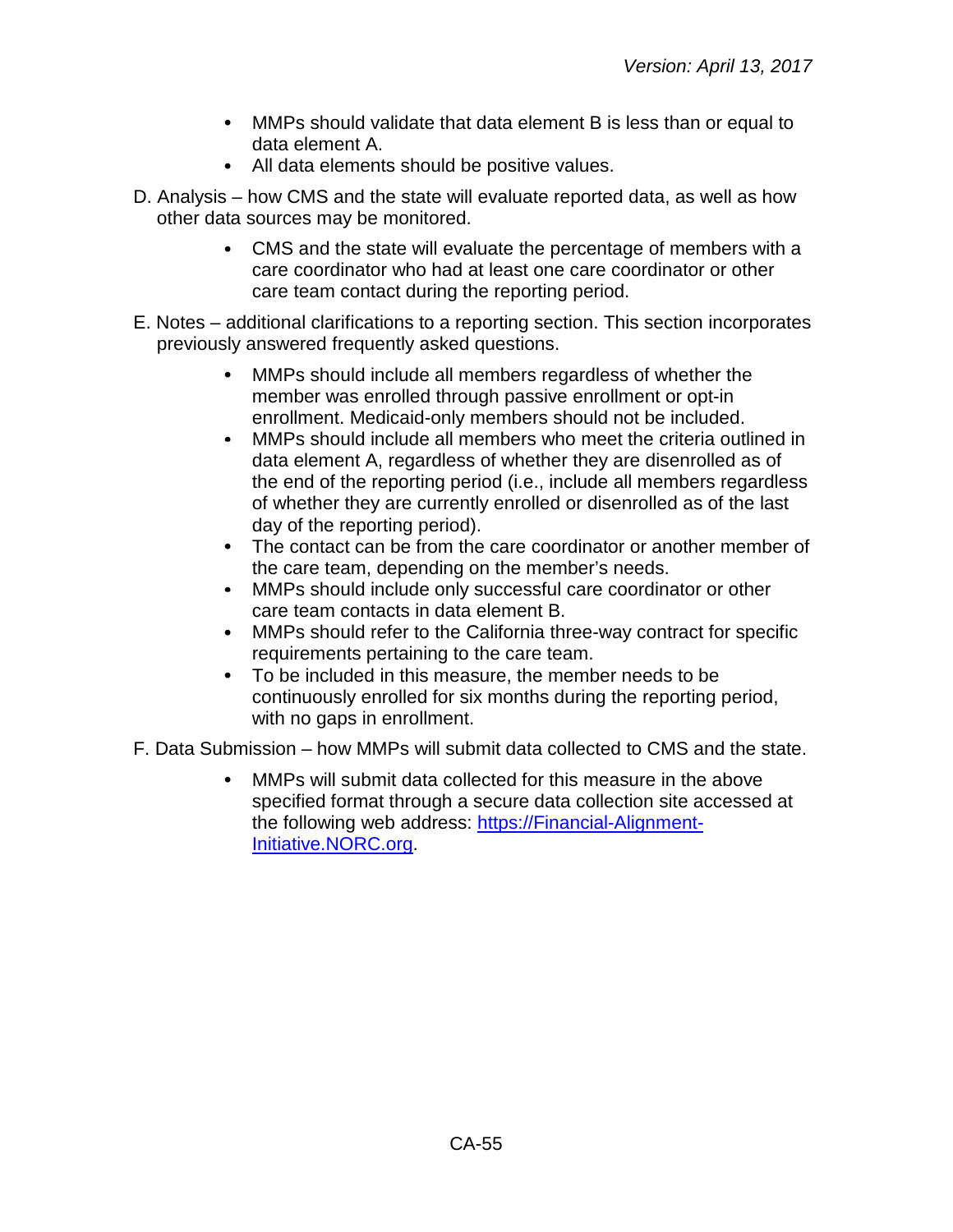## **Section CAII. Enrollee Protections**

| <b>IMPLEMENTATION</b>               |                                      |          |                                                                                                     |                                                                                           |  |
|-------------------------------------|--------------------------------------|----------|-----------------------------------------------------------------------------------------------------|-------------------------------------------------------------------------------------------|--|
| <b>Reporting</b><br><b>Section</b>  | <b>Reporting</b><br><b>Frequency</b> | Level    | <b>Reporting</b><br><b>Period</b>                                                                   | <b>Due Date</b>                                                                           |  |
| CA2. Enrollee<br><b>Protections</b> | Monthly                              | Contract | <b>Current Month</b><br>Ex:<br>$1/1 - 1/31$                                                         | By the end of the<br>month following the<br>last day of the<br>reporting period           |  |
|                                     | <b>ONGOING</b>                       |          |                                                                                                     |                                                                                           |  |
| <b>Reporting</b><br><b>Section</b>  | <b>Reporting</b><br><b>Frequency</b> | Level    | <b>Reporting</b><br><b>Periods</b>                                                                  | <b>Due Date</b>                                                                           |  |
| CA2. Enrollee<br><b>Protections</b> | Quarterly                            | Contract | Current<br>Calendar<br>Quarter<br>Ex:<br>$1/1 - 3/31$<br>$4/1 - 6/30$<br>$7/1 - 9/30$<br>10/1-12/31 | By the end of the<br>second month<br>following the last<br>day of the reporting<br>period |  |

CA2.1 The number of critical incident and abuse reports for members receiving LTSS.

| <b>Element</b><br><b>Letter</b> | <b>Element Name</b>                                                        | <b>Definition</b>                                                                            | <b>Allowable</b><br><b>Values</b> |
|---------------------------------|----------------------------------------------------------------------------|----------------------------------------------------------------------------------------------|-----------------------------------|
| Α.                              | Total number of<br>members receiving<br>IHSS.                              | Total number of<br>members receiving<br><b>IHSS during the</b><br>reporting period.          | Field Type: Numeric               |
| <b>B.</b>                       | Total number of<br>members receiving<br><b>CBAS</b> services.              | Total number of<br>members receiving<br><b>CBAS</b> services during<br>the reporting period. | Field Type: Numeric               |
| $C_{\cdot}$                     | Total number of<br>members receiving<br>MSSP services.                     | Total number of<br>members receiving<br><b>MSSP</b> services during<br>the reporting period. | Field Type: Numeric               |
| D.                              | Total number of<br>members receiving<br>nursing facility (NF)<br>services. | Total number of<br>members receiving NF<br>services during the<br>reporting period.          | Field Type: Numeric               |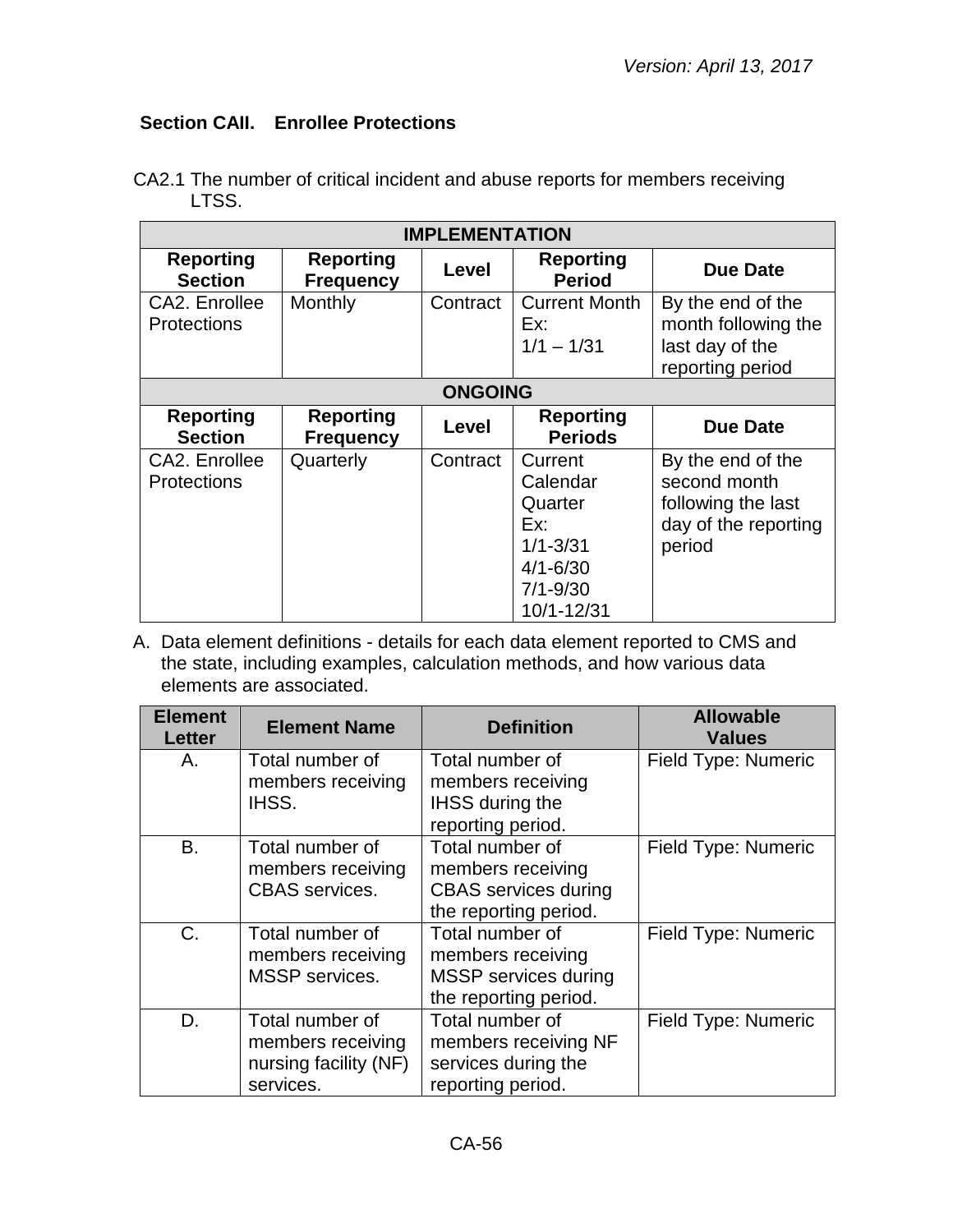| <b>Element</b><br><b>Letter</b> | <b>Element Name</b>                                                                                       | <b>Definition</b>                                                                                                      | <b>Allowable</b><br><b>Values</b> |
|---------------------------------|-----------------------------------------------------------------------------------------------------------|------------------------------------------------------------------------------------------------------------------------|-----------------------------------|
| Е.                              | Total number of<br>critical incident and<br>abuse reports<br>among members<br>receiving IHSS.             | Of the total reported in<br>A, the number of critical<br>incident and abuse<br>reports during the<br>reporting period. | Field Type: Numeric               |
| $\overline{F}$ .                | Total number of<br>critical incident and<br>abuse reports<br>among members<br>receiving CBAS.             | Of the total reported in<br>B, the number of critical<br>incident and abuse<br>reports during the<br>reporting period. | Field Type: Numeric               |
| G.                              | Total number of<br>critical incident and<br>abuse reports<br>among members<br>receiving MSSP<br>services. | Of the total reported in<br>C, the number of critical<br>incident and abuse<br>reports during the<br>reporting period. | Field Type: Numeric               |
| Η.                              | Total number of<br>critical incident and<br>abuse reports<br>among members<br>receiving NF<br>services.   | Of the total reported in<br>D, the number of critical<br>incident and abuse<br>reports during the<br>reporting period. | Field Type: Numeric               |

B. QA Checks/Thresholds - procedures used by CMS and the state to establish benchmarks in order to identify outliers or data that are potentially erroneous.

- CMS and the state will perform an outlier analysis.
- As data are received from MMPs over time, CMS and the state will apply threshold checks.
- C. Edits and Validation checks validation checks that should be performed by each MMP prior to data submission.
	- All data elements should be positive values.
- D. Analysis how CMS and the state will evaluate reported data, as well as how other data sources may be monitored. CMS and the state will evaluate the number of critical incident and abuse reports per 100 members receiving:
	- IHSS during the reporting period.
	- CBAS services during the reporting period.
	- MSSP services during the reporting period.
	- NF services during the reporting period.
- E. Notes additional clarifications to a reporting section. This section incorporates previously answered frequently asked questions.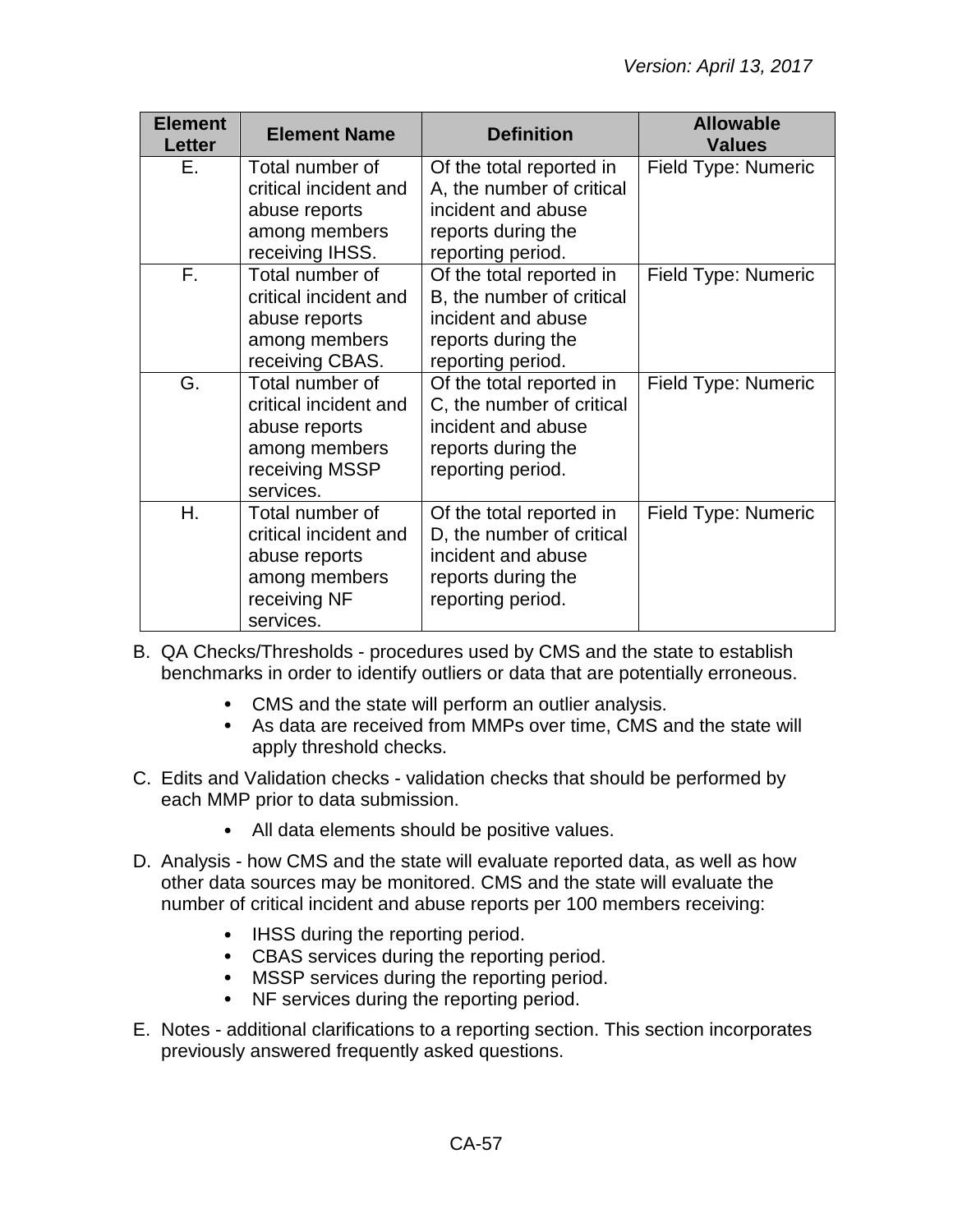- $\bullet$ MMPs should include all members regardless of whether the member was enrolled through passive enrollment or opt-in enrollment. Medicaid-only members should not be included.
- MMPs should include all members who meet the criteria outlined in  $\bullet$ data elements A, B, C, and D regardless of whether they are disenrolled as of the end of the reporting period (i.e., include all members regardless of whether they are currently enrolled or disenrolled as of the last day of the reporting period).
- For quarterly reporting, if a member is enrolled at any point in time during the reporting period and received one of the specified categories of services, he/she should be included in this measure.
- $\bullet$ For data elements E through H, MMPs should include all new critical incident and abuse cases that are reported during the reporting period, regardless of whether the case status is open or closed as of the last day of the reporting period.
- $\bullet$ Critical incident and abuse reports could be reported by the MMP or any provider, and are not limited to only those providers defined as LTSS providers. It is possible for members to have more than one critical incident and/or abuse report during the reporting period. All new critical incident and abuse reports during the reporting period should be counted.
- $\bullet$ Critical incident refers to any actual or alleged event or situation that creates a significant risk of substantial or serious harm to the physical or mental health, safety or well-being of a member.
- Abuse refers to:
	- 1. Willful use of offensive, abusive, or demeaning language by a caretaker that causes mental anguish;
	- 2. Knowing, reckless, or intentional acts or failures to act which cause injury or death to an individual or which places that individual at risk of injury or death;
	- 3. Rape or sexual assault;
	- 4. Corporal punishment or striking of an individual;
	- 5. Unauthorized use or the use of excessive force in the placement of bodily restraints on an individual; and
	- 6. Use of bodily or chemical restraints on an individual which is not in compliance with federal or state laws and administrative regulations.
- Community Based Adult Services (CBAS) is an outpatient, facility- $\bullet$ based program that delivers skilled nursing care, social services, therapies, personal care, family/caregiver training and support, nutrition services, and transportation to eligible Medi-Cal beneficiaries, aged 18 years and older, blind, or disabled.
- Multi-Purpose Senior Services Program (MSSP) is a Californiaspecific program, the 1915(c) Home and Community-Based services waiver that provides HCBS to Medi-Cal eligible individuals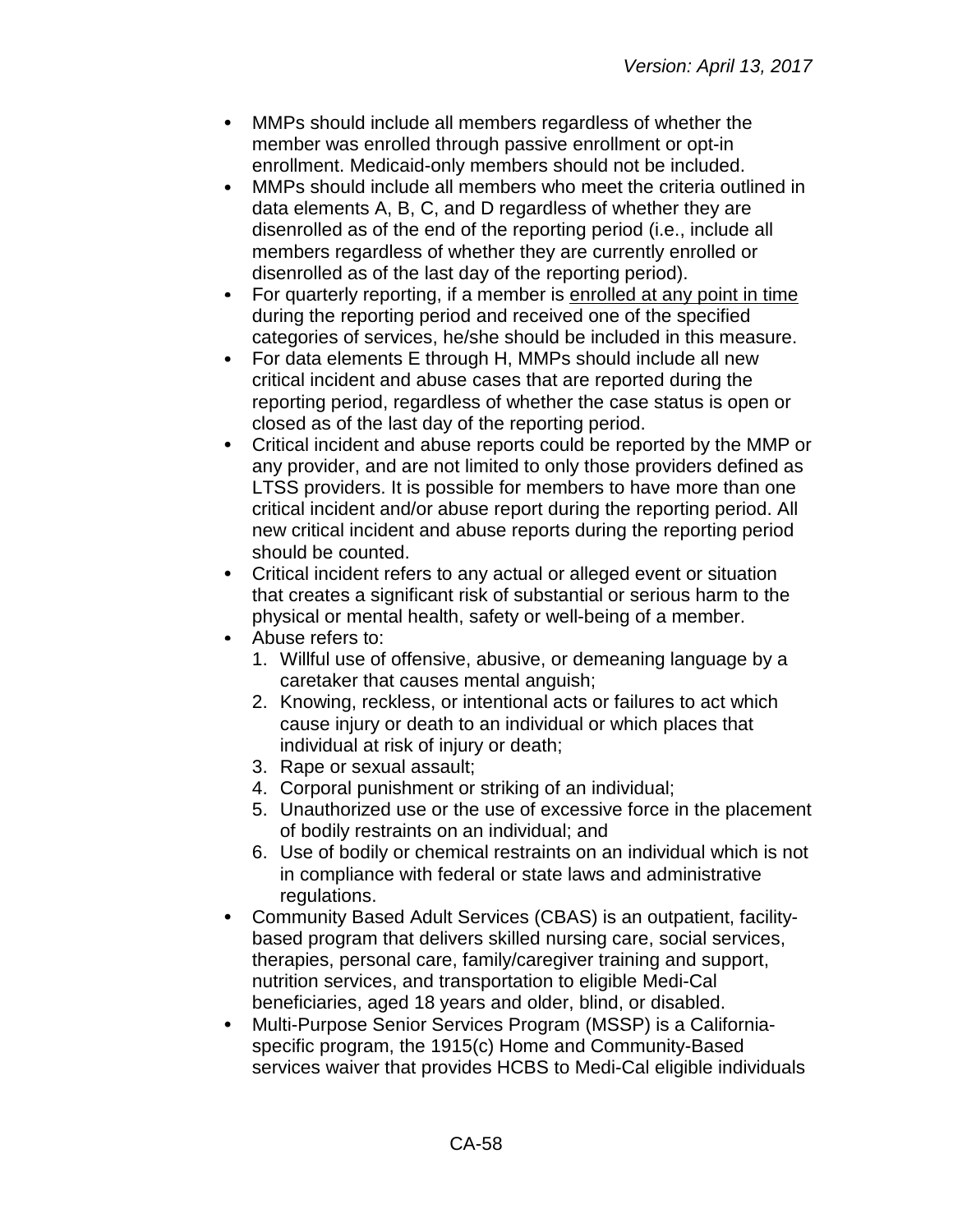who are 65 years or older with disabilities as an alternative to nursing facility placement.

- $\bullet$ Nursing facility services include any type of nursing facility care, including skilled and custodial services.
- It may be possible for a member to receive services from IHSS,  $\bullet$ CBAS, MSSP, and/or NF during the same quarterly reporting period. Certain services, such as NF services, cannot be received during the same month as IHSS, CBAS, and MSSP services, but they can be received during sequential months during the same quarterly reporting period. If a member receives services from more than one type of LTSS, they should be reported in all applicable data elements. For example, if a member received both IHSS and MSSP services during the same reporting period, he/she would be reported in data elements A and C. The MMP should report the critical incident/abuse report for the service during which the incident or abuse occurred. Using the example above, if the member had a reported critical incident while receiving MSSP services, the critical incident would be reported in data element G only. If the member received multiple services during the reporting period, the critical incident/abuse should only be reported once and MMPs should use their best judgment on which data element to report the critical incident/abuse.
- F. Data Submission how MMPs will submit data collected to CMS and the state.
	- MMPs will submit data collected for this measure in the above specified format through a secure data collection site accessed at the following web address: [https://Financial-Alignment-](https://financial-alignment-initiative.norc.org/)[Initiative.NORC.org.](https://financial-alignment-initiative.norc.org/)
- CA2.2 Policies and procedures attached to the MOU with county behavioral health agency(ies) around assessments, referrals, coordinated care planning, and information sharing.<sup>i</sup>

| <b>CONTINUOUS REPORTING</b>         |                                      |          |                                   |                                                                                           |
|-------------------------------------|--------------------------------------|----------|-----------------------------------|-------------------------------------------------------------------------------------------|
| <b>Reporting</b><br><b>Section</b>  | <b>Reporting</b><br><b>Frequency</b> | Level    | <b>Reporting</b><br><b>Period</b> | Due Date                                                                                  |
| CA2. Enrollee<br><b>Protections</b> | Annually                             | Contract | <b>Calendar Year</b>              | By the end of the<br>second month<br>following the last<br>day of the reporting<br>period |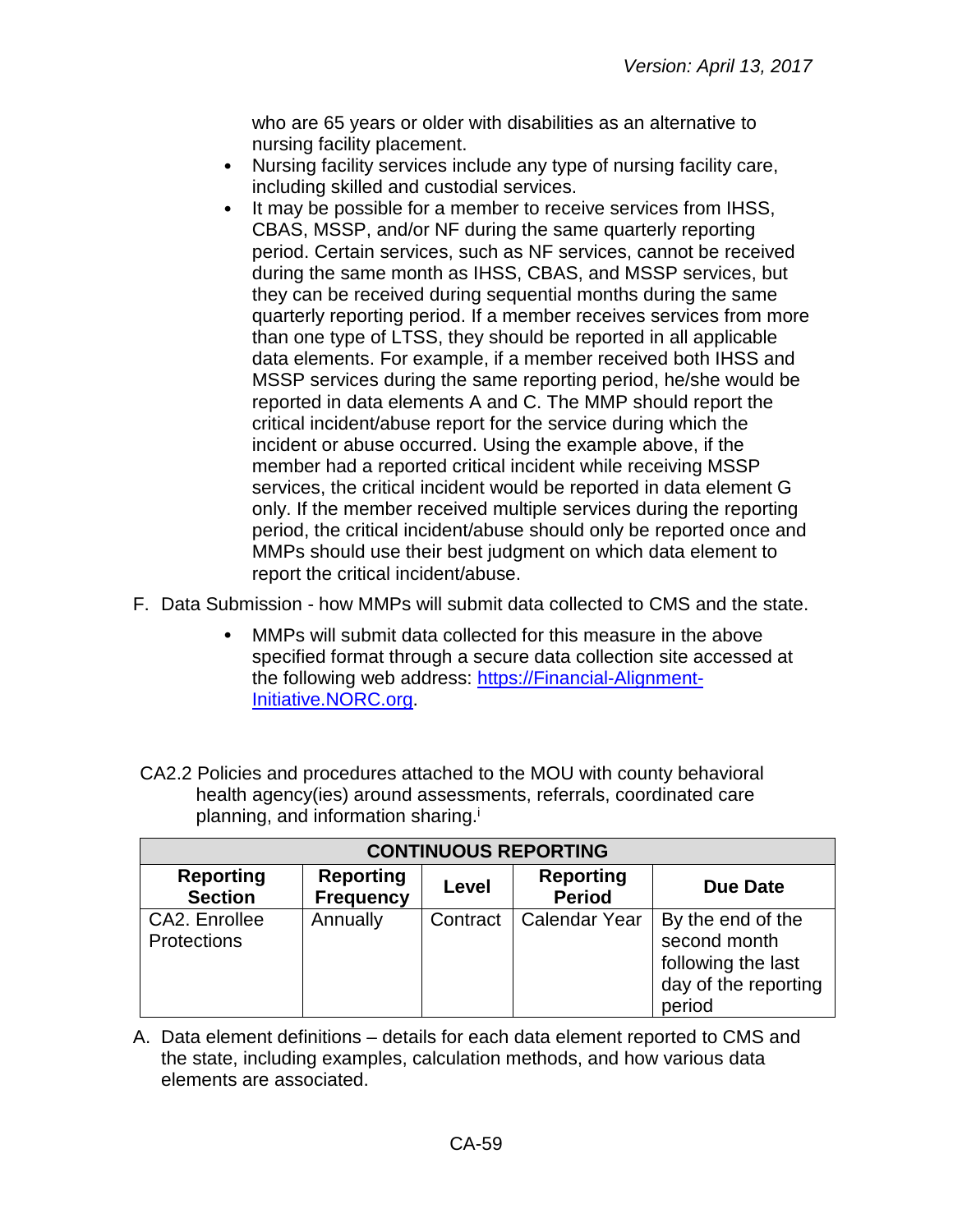| <b>Element</b><br><b>Letter</b> | <b>Element Name</b>                                                                                                                                                                             | <b>Definition</b>                                                                                                                                                                               | <b>Allowable</b><br><b>Values</b>                                                                               |
|---------------------------------|-------------------------------------------------------------------------------------------------------------------------------------------------------------------------------------------------|-------------------------------------------------------------------------------------------------------------------------------------------------------------------------------------------------|-----------------------------------------------------------------------------------------------------------------|
| А.                              | Policies and<br>procedures attached<br>to the MOU with<br>county behavioral<br>health agency(ies)<br>around assessments,<br>referrals, coordinated<br>care planning, and<br>information sharing | Policies and<br>procedures attached<br>to the MOU with<br>county behavioral<br>health agency(ies)<br>around assessments,<br>referrals, coordinated<br>care planning, and<br>information sharing | Field Type: N/A<br>Note: File will be<br>emailed to the State;<br>additional information<br>will be forthcoming |

- B. QA checks/Thresholds procedures used by CMS and the state to establish benchmarks in order to identify outliers or data that are potentially erroneous.
	- CMS and the state will perform an outlier analysis.
	- As data are received from MMPs over time, CMS and the state will apply threshold checks.
- C. Edits and Validation checks validation checks that should be performed by each MMP prior to data submission.
	- Confirm that the appropriate policies and procedures are submitted align with the MOU(s) with county behavioral health agency(ies).
- D. Analysis how CMS and the state will evaluate reported data, as well as how other data sources may be monitored.
	- CMS and the state will verify that the policies and procedures contain, at a minimum, the roles and responsibilities of the MMP and the county behavioral health agency(ies) regarding assessments, referrals, coordinated care planning, and information sharing.
- E. Notes additional clarifications to a reporting section. This section incorporates previously answered frequently asked questions.
	- These policies and procedures should be specific to each MMP/county behavioral health agency(ies) and reflect the appropriate roles and responsibilities of each organization.
- F. Data Submission how MMPs will submit data collected to CMS and the state.
	- Data will be submitted directly to the state via email to:  $\bullet$ [pmmp.monitoring@dhcs.ca.gov](mailto:pmmp.monitoring@dhcs.ca.gov)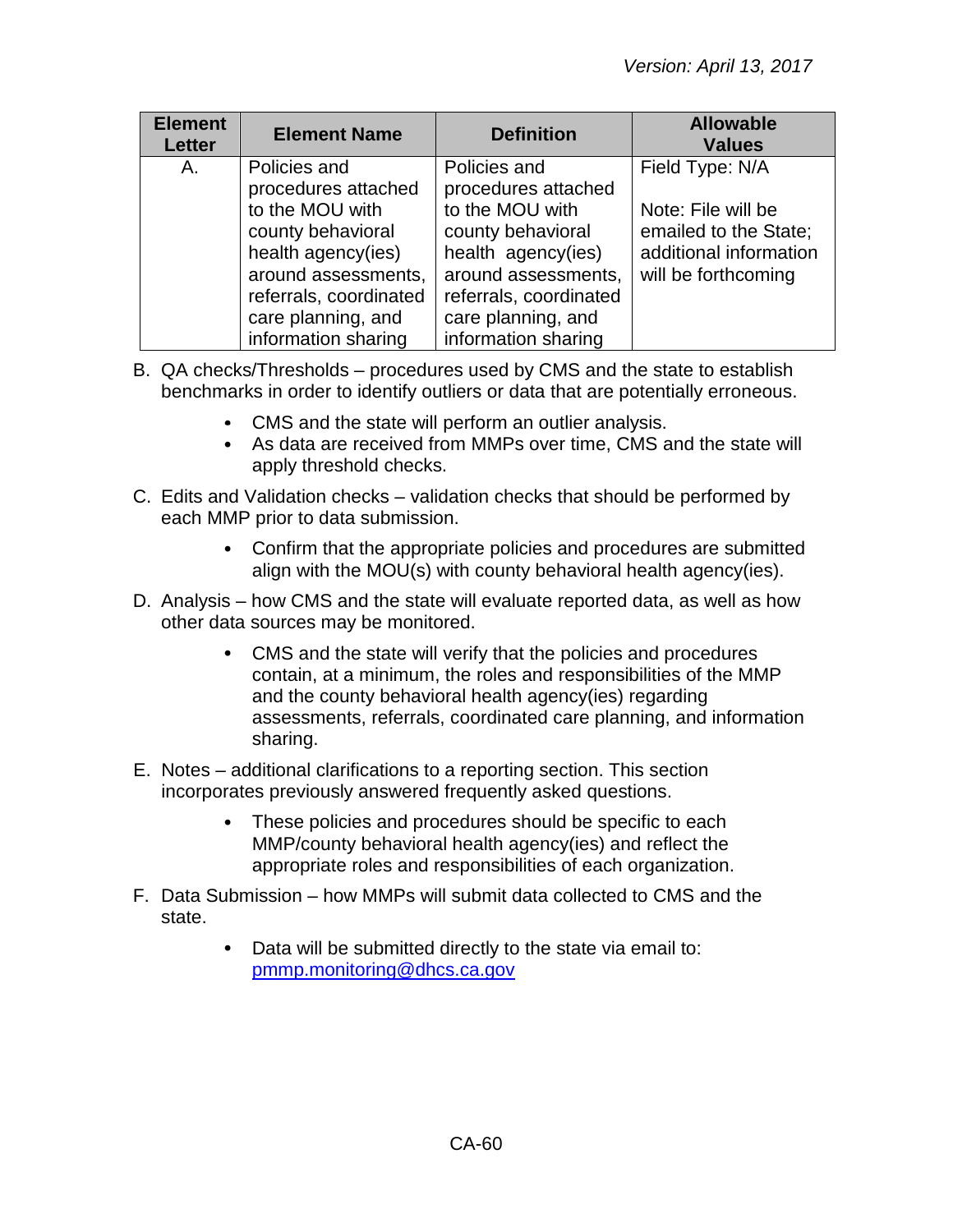## **Section CAIII. Organizational Structure and Staffing**

CA3.1 MMPs with an established physical access compliance policy and identification of an individual who is responsible for physical access compliance.<sup>i</sup>

| <b>CONTINUOUS REPORTING</b>                         |                                      |          |                                   |                                                                                           |
|-----------------------------------------------------|--------------------------------------|----------|-----------------------------------|-------------------------------------------------------------------------------------------|
| <b>Reporting</b><br><b>Section</b>                  | <b>Reporting</b><br><b>Frequency</b> | Level    | <b>Reporting</b><br><b>Period</b> | <b>Due Date</b>                                                                           |
| CA3.<br>Organizational<br>Structure and<br>Staffing | Annually                             | Contract | <b>Calendar Year</b>              | By the end of the<br>second month<br>following the last<br>day of the reporting<br>period |

| <b>Element</b><br><b>Letter</b> | <b>Element Name</b>                                                | <b>Definition</b>                                                                                                                                                                                  | <b>Allowable</b><br><b>Values</b>                                                             |
|---------------------------------|--------------------------------------------------------------------|----------------------------------------------------------------------------------------------------------------------------------------------------------------------------------------------------|-----------------------------------------------------------------------------------------------|
| А.                              | <b>Physical Access</b><br>Compliance Policy.                       | <b>Physical Access</b><br><b>Compliance Policy</b><br>that describes the<br>MMP's procedures<br>for maintaining<br>physical access<br>compliance of its<br>provider network<br>(provider offices). | Field Type: N/A<br>Note: File will be<br>uploaded to FTP site<br>as a separate<br>attachment. |
| <b>B.</b>                       | <b>Physical Access</b><br>Compliance or<br><b>Quality Officer.</b> | <b>Identification of MMP</b><br>staff person<br>responsible for<br>physical access<br>compliance of its<br>provider network<br>(provider offices).                                                 | Field Type: N/A<br>Note: File will be<br>uploaded to FTP site<br>as a separate<br>attachment. |

- B. QA checks/Thresholds procedures used by CMS and the state to establish benchmarks in order to identify outliers or data that are potentially erroneous.
	- CMS and the state will perform an outlier analysis.
	- As data are received from MMPs over time, CMS and the state will apply threshold checks.
- C. Edits and Validation checks validation checks that should be performed by each MMP prior to data submission.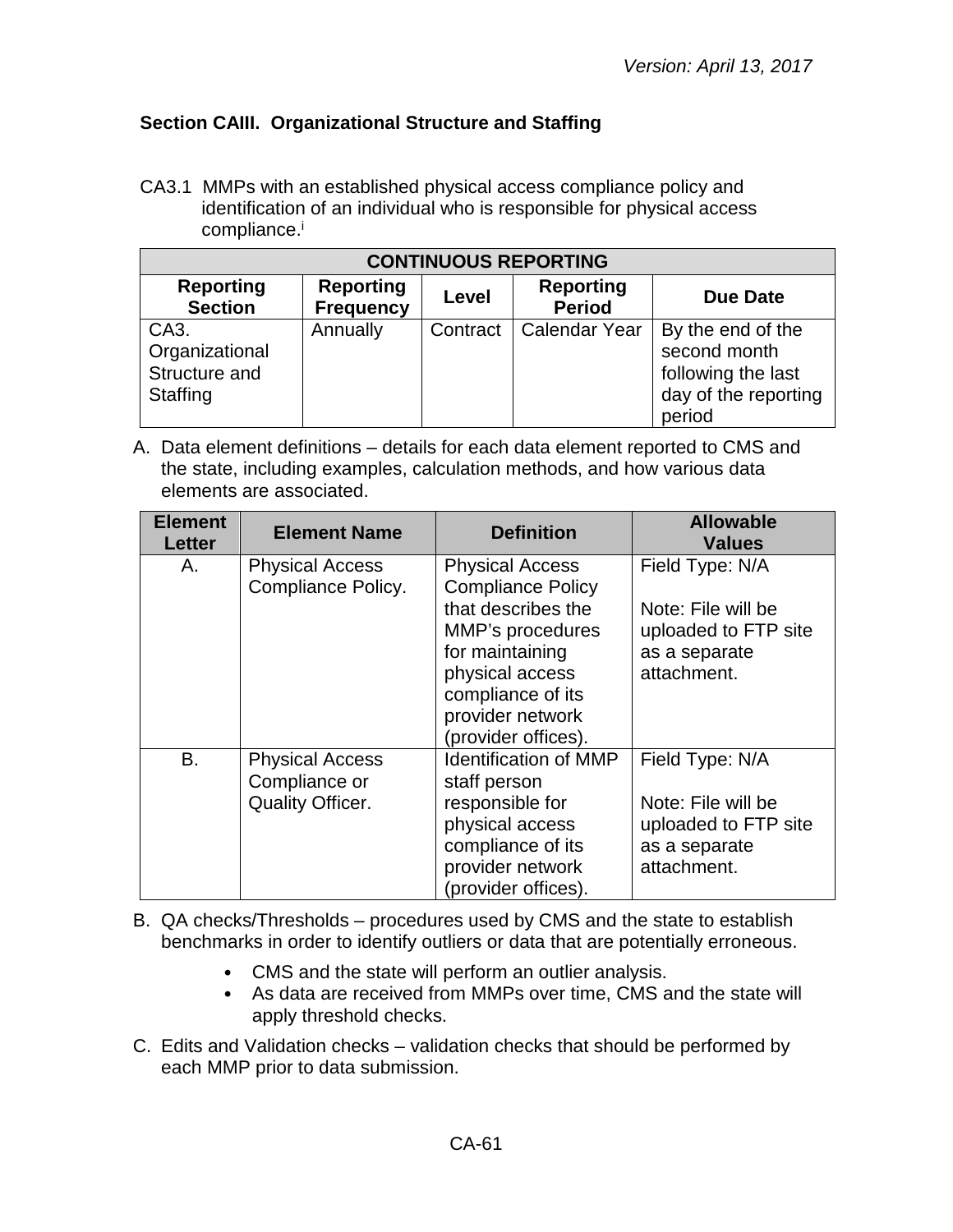- Confirm that all required information is included in each element as outlined below.
- D. Analysis how CMS and the state will evaluate reported data, as well as how other data sources may be monitored. CMS and the state will verify that each reported element follows the requirements outlined below.
	- **Physical Access Compliance Policy (Element A)** The Physical Access Compliance Policy should clearly describe the policies and procedures for maintaining compliance with the Americans with Disabilities Act (ADA) physical access requirements. The plan can either be part of the organization's overall compliance plan or a separate document that just describes ADA physical access compliance. The plan should include:
		- 1. Process for maintaining ADA physical access compliance
		- 2. Person responsible for oversight
		- 3. Description of training for network provider staff
		- 4. Description of training for Interdisciplinary Care Team members
		- 5. Description of provider site assessment for compliance and frequency of assessment
		- 6. Description of steps taken in response to identification of issues
		- 7. Annual assessment of the Physical Access Compliance Policy, including:
			- o Assessment of completion of planned activities and that the objectives of the plan were met
			- o Identification of issues or barriers that impacted meeting the objectives of the work plan
			- o Recommended interventions to overcome barriers and issues identified
			- o Overall effectiveness of the Physical Access Compliance Policy
	- **Physical Access Compliance or Quality Officer (Element B)**  $\bullet$ This document should identify the staff person responsible for ADA physical access compliance and also provide his/her job description.
- E. Notes additional clarifications to a reporting section. This section incorporates previously answered frequently asked questions.
	- MMPs should refer to the California three-way contract for specific requirements pertaining to ADA physical access compliance.
	- MMPs must continue to follow the process promulgated by DHCS  $\bullet$ for conducting assessments of ADA physical access compliance per the FSR/PAR DPL 14-005. This includes using the same provider site assessment tool that is used for conducting the Medi-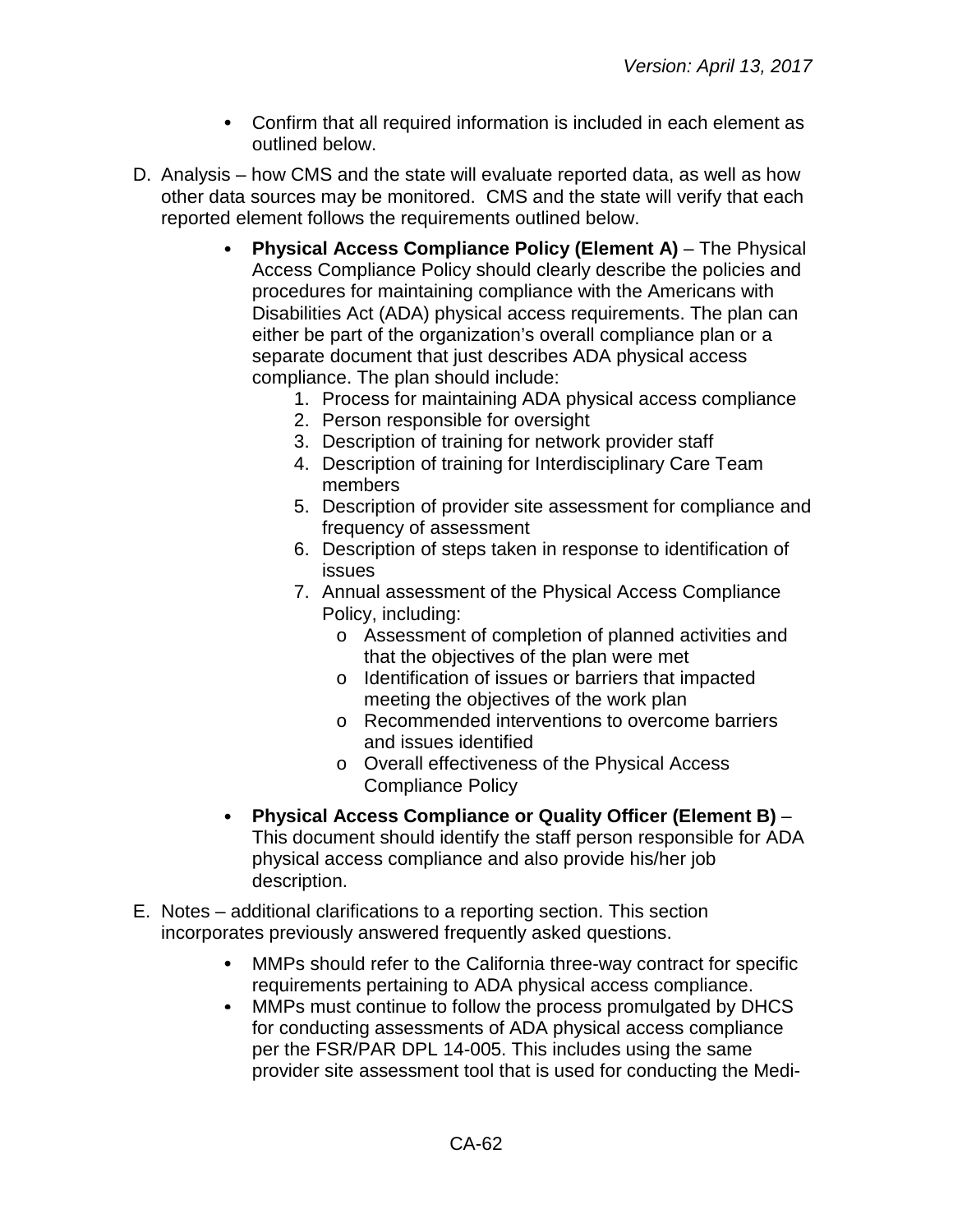Cal Facility Site Reviews (FSR) and Physical-Accessibility Reviews (PAR).

- The Physical Access Compliance Officer or Quality Officer may be the same individual that serves as the MMP Compliance Officer.
- MMPs should refer to the following links for additional guidance on  $\bullet$ physical access for individuals with mobility disabilities: [http://www.ada.gov/medcare\\_mobility\\_ta/medcare\\_ta.htm](http://www.ada.gov/medcare_mobility_ta/medcare_ta.htm) and [http://www.adachecklist.org](http://www.adachecklist.org/)
- F. Data Submission how MMPs will submit data collected to CMS and the state.
	- MMPs will submit data collected for this measure in the above  $\bullet$ specified format through a secure data transmission site accessed at the following web address: <https://fm.hshapps.com/login.aspx?ReturnUrl=%2fdefault.aspx>
	- For data submission, each data element above should be uploaded as a separate attachment.
	- $\bullet$ Required File Format is Microsoft Word File.
	- The file name extension should be ".docx"
	- $\bullet$ File name= CA\_(CONTRACTID)\_(REPORTING PERIOD) (SUBMISSIONDATE) (ELEMENTNAME).docx
	- Replace (CONTRACTID) with the contract ID,  $\bullet$ (REPORTINGPERIOD) with the year and month of the beginning of the reporting period in YYYYMM format (e.g., February 2014 would be 201402), (SUBMISSIONDATE) the year, month, and date of the submission in YYYYMMDD format (e.g., March 31, 2014 would be 20140331), and (ELEMENTNAME) with the element name listed below.
		- 1. For element letter "A", the (ELEMENTNAME) should be (POLICY).
		- 2. For element letter "B", the (ELEMENTNAME) should be (INDIVIDUAL).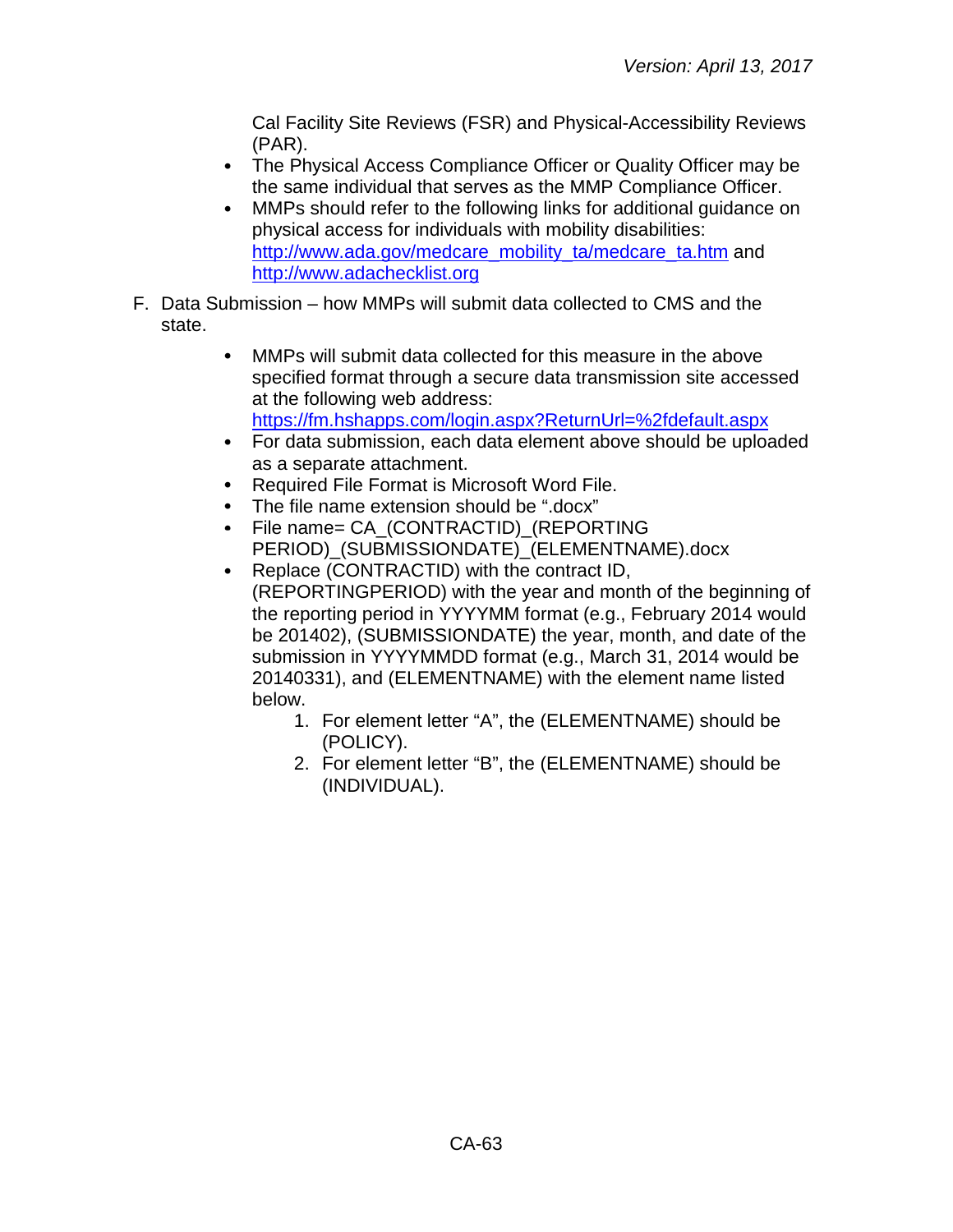CA3.2 Care coordinator training for supporting self-direction under the demonstration.

| <b>CONTINUOUS REPORTING</b>                      |                                      |          |                                   |                                                                                           |  |
|--------------------------------------------------|--------------------------------------|----------|-----------------------------------|-------------------------------------------------------------------------------------------|--|
| <b>Reporting Section</b>                         | <b>Reporting</b><br><b>Frequency</b> | Level    | <b>Reporting</b><br><b>Period</b> | Due Date                                                                                  |  |
| CA3. Organizational<br>Structure and<br>Staffing | Annually                             | Contract | <b>Calendar Year</b>              | By the end of the<br>second month<br>following the last<br>day of the<br>reporting period |  |

| <b>Element</b><br><b>Letter</b> | <b>Element Name</b>                                                                                                                                                     | <b>Definition</b>                                                                                                                                                                                    | <b>Allowable</b><br><b>Values</b>              |
|---------------------------------|-------------------------------------------------------------------------------------------------------------------------------------------------------------------------|------------------------------------------------------------------------------------------------------------------------------------------------------------------------------------------------------|------------------------------------------------|
| А.                              | Total number of care<br>coordinators who<br>have been employed<br>by the MMP for at<br>least 30 days.                                                                   | Total number of care<br>coordinators who<br>have been employed<br>by the MMP for at<br>least 30 days at any<br>point during the<br>reporting period.                                                 | Field Type: Numeric                            |
| B.                              | Total number of care<br>coordinators that<br>have undergone<br>training for<br>supporting self-<br>direction under the<br>demonstration within<br>the reporting period. | Of the total reported<br>in A, the number of<br>care coordinators<br>that have undergone<br>training for<br>supporting self-<br>direction under the<br>demonstration within<br>the reporting period. | Field Type: Numeric<br>Note: Is a subset of A. |

- B. QA Checks/Thresholds procedures used by CMS and the state to establish benchmarks in order to identify outliers or data that are potentially erroneous.
	- CMS and the state will perform an outlier analysis.
	- As data are received from MMPs over time, CMS and the state will apply threshold checks.
- C. Edits and Validation checks validation checks that should be performed by each MMP prior to data submission.
	- Confirm those data elements listed above as subsets of other elements.
	- MMPs should validate that data element B is less than or equal to data element A.
	- All data elements should be positive values.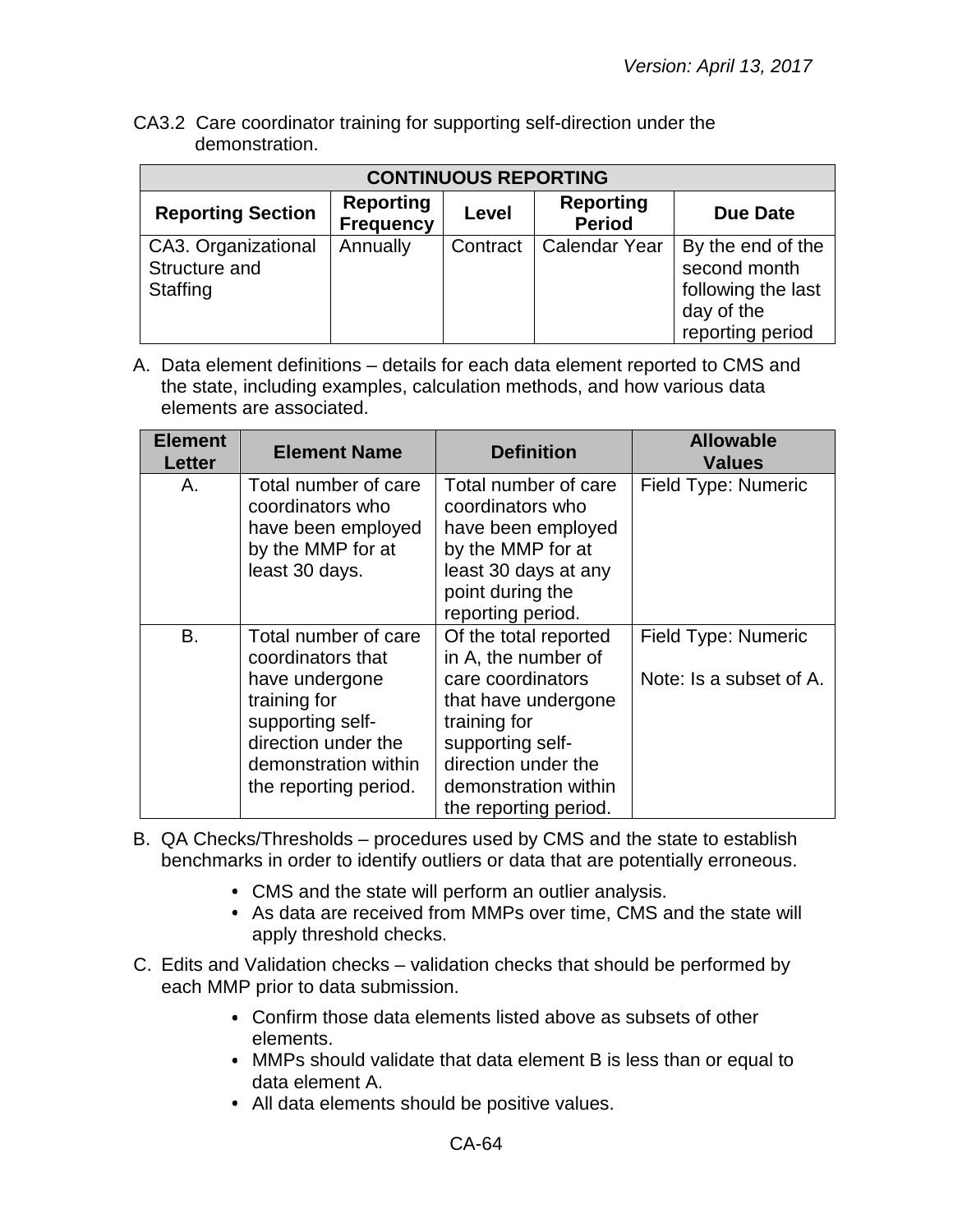- D. Analysis how CMS and the state will evaluate reported data, as well as how other data sources may be monitored.
	- CMS and the state will evaluate the percentage of care coordinators who have undergone training for supporting selfdirection within the reporting period.
- E. Notes additional clarifications to a reporting section. This section incorporates previously answered frequently asked questions.
	- MMPs should refer to the California three-way contract for specific  $\bullet$ requirements pertaining to care coordinators.
	- $\bullet$ MMPs should refer to the California three-way contract for specific requirements pertaining to training for supporting self-direction.
	- $\bullet$ If a care coordinator was not currently with the MMP at the end of the reporting period, but was with the MMP for at least 30 days at any point during the reporting period, they should be included in this measure.
	- All full-time and part-time staff are included in the count of total number of care coordinators.
- F. Data Submission how MMPs will submit data collected to CMS and the state.
	- MMPs will submit data collected for this measure in the above  $\bullet$ specified format through a secure data collection site accessed at the following web address: [https://Financial-Alignment-](https://financial-alignment-initiative.norc.org/)[Initiative.NORC.org.](https://financial-alignment-initiative.norc.org/)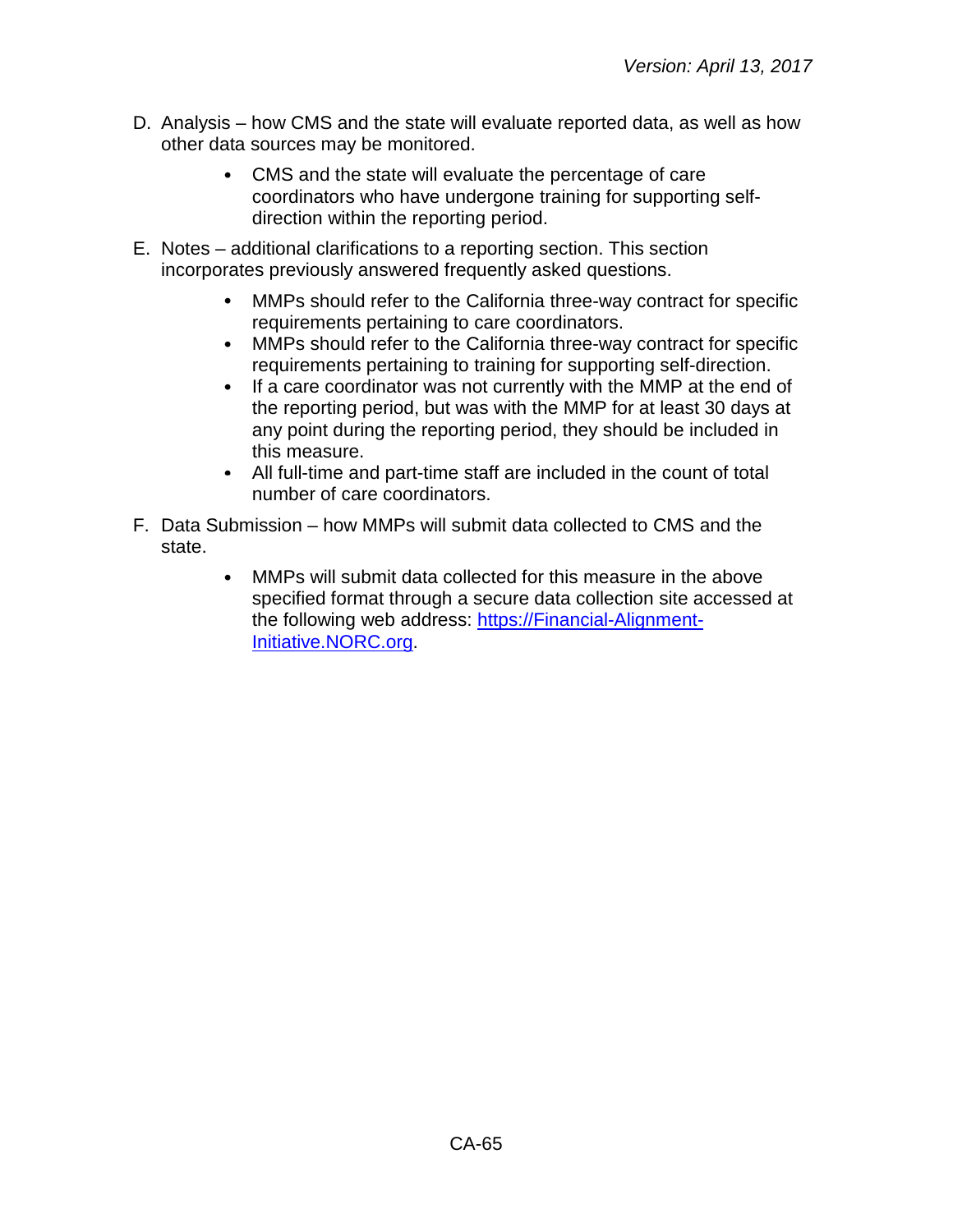## **Section CAIV. Utilization**

CA4.1 Reduction in emergency department (ED) use for seriously mentally ill and substance use disorder (SUD) members.<sup>ii</sup>

| <b>CONTINUOUS REPORTING</b>        |                                      |          |                                                   |                                                                                           |
|------------------------------------|--------------------------------------|----------|---------------------------------------------------|-------------------------------------------------------------------------------------------|
| <b>Reporting</b><br><b>Section</b> | <b>Reporting</b><br><b>Frequency</b> | Level    | <b>Reporting</b><br><b>Period</b>                 | <b>Due Date</b>                                                                           |
| CA4. Utilization                   | Annually                             | Contract | Calendar Year,<br>beginning in<br>CY <sub>2</sub> | By the end of the<br>fourth month<br>following the last<br>day of the<br>reporting period |

A. Data element definitions – details for each data element reported to CMS and the state, including examples, calculation methods, and how various data elements are associated.

| <b>Element</b><br>Letter | <b>Element Name</b>                                                                                                                                                | <b>Definition</b>                                                                                                                                                                                                                                         | <b>Allowable Values</b> |
|--------------------------|--------------------------------------------------------------------------------------------------------------------------------------------------------------------|-----------------------------------------------------------------------------------------------------------------------------------------------------------------------------------------------------------------------------------------------------------|-------------------------|
| Α.                       | Total number of<br>members enrolled for<br>at least five months,<br>with an indication of<br>either serious mental<br>illness or substance<br>use disorders (SUD). | Total number of<br>members continuously<br>enrolled for at least five<br>months during the<br>reporting period, with<br>an indication of either<br>serious mental illness<br>or SUD problems<br>during the 12 months<br>prior to the reporting<br>period. | Field Type: Numeric     |
| B.                       | Total number of<br>member months.                                                                                                                                  | Of the total reported in<br>A, the number of<br>member months during<br>the reporting period.                                                                                                                                                             | Field Type: Numeric     |
| C.                       | Total number of ED<br>visits.                                                                                                                                      | Of the total reported in<br>A, the number of ED<br>visits during the<br>reporting period.                                                                                                                                                                 | Field Type: Numeric     |

B. QA Checks/Thresholds – procedures used by CMS and the state to establish benchmarks in order to identify outliers or data that are potentially erroneous.

- Guidance will be forthcoming on the established benchmark for this measure for DY 2 and 3.
- C. Edits and Validation checks validation checks that should be performed by each MMP prior to data submission.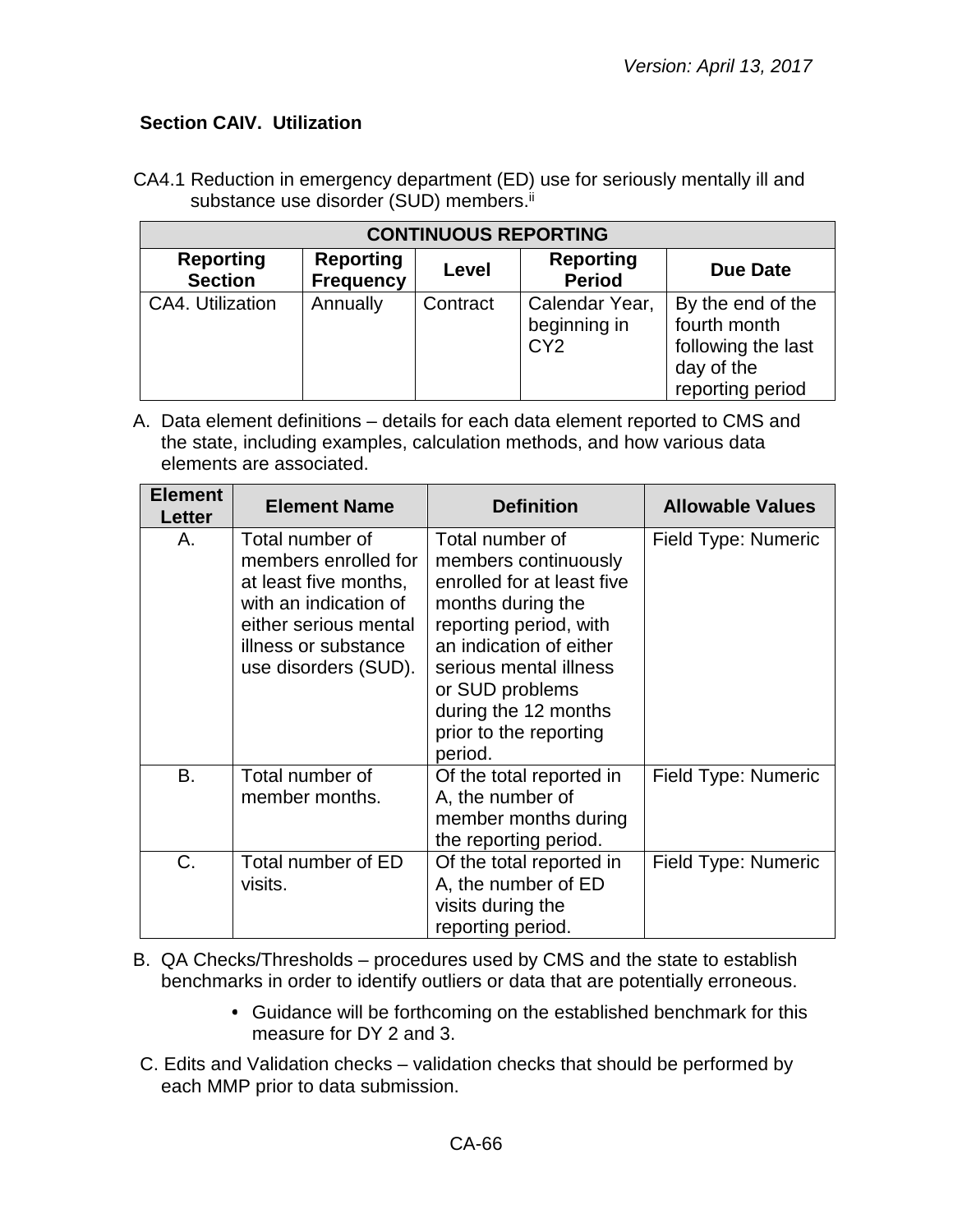- Each member should have a member month value between 5 and 12. A value greater than 12 is not acceptable.
- All data elements should be positive values.
- D. Analysis how CMS and the state will evaluate reported data, as well as how other data sources may be monitored.
	- CMS and the state will evaluate the number of ED visits for members with an indication of either serious mental illness or SUD problems during the 12 months prior to the reporting period per 1,000 member months.
- E. Notes additional clarifications to a reporting section. This section incorporates previously answered frequently asked questions.
	- $\bullet$ MMPs should include all members regardless of whether the member was enrolled through passive enrollment or opt-in enrollment. Medicaid-only members should not be included.
	- $\bullet$ MMPs should include all members who meet the criteria outlined in data element A, regardless of whether they are disenrolled as of the end of the reporting period (i.e., include all members regardless of whether they are currently enrolled or disenrolled as of the last day of the reporting period).
	- $\bullet$ Members diagnosed with serious mental illness *and/or* substance use disorders (SUD) should be included in this measure (i.e., members with both serious mental illness and SUD diagnoses should also be included).
	- MMPs should exclude ED visits (ED value set) that resulted in an  $\bullet$ inpatient stay (Inpatient Stay value set) or ED visits that resulted in an observation stay (Observation value set).
		- 1. An ED visit results in an inpatient stay when the ED date of service and the admission date for the inpatient stay are one calendar day apart or less.
		- 2. An ED visit results in an observation stay when the ED date of service and the observation stay date of service are on calendar day apart or less.
	- $\bullet$ Member months refers to the number of months each Medicare-Medicaid member was enrolled in the MMP in the year. Each member should have a member month value between 5 and 12. A value greater than 12 is not acceptable. Determine member months using the 15th of the month. This date must be used consistently from member to member, month to month, and from year to year. For example, if Ms. X is enrolled in the MMP as of January 15, Ms. X contributes one member month in January.
	- A member with serious mental illness is defined as someone with the following:
		- o Mental illness diagnosis in Medicare or Medicaid claims in the 12 months prior to the reporting period (Mental Health Diagnosis value set). In the case where the member enrolled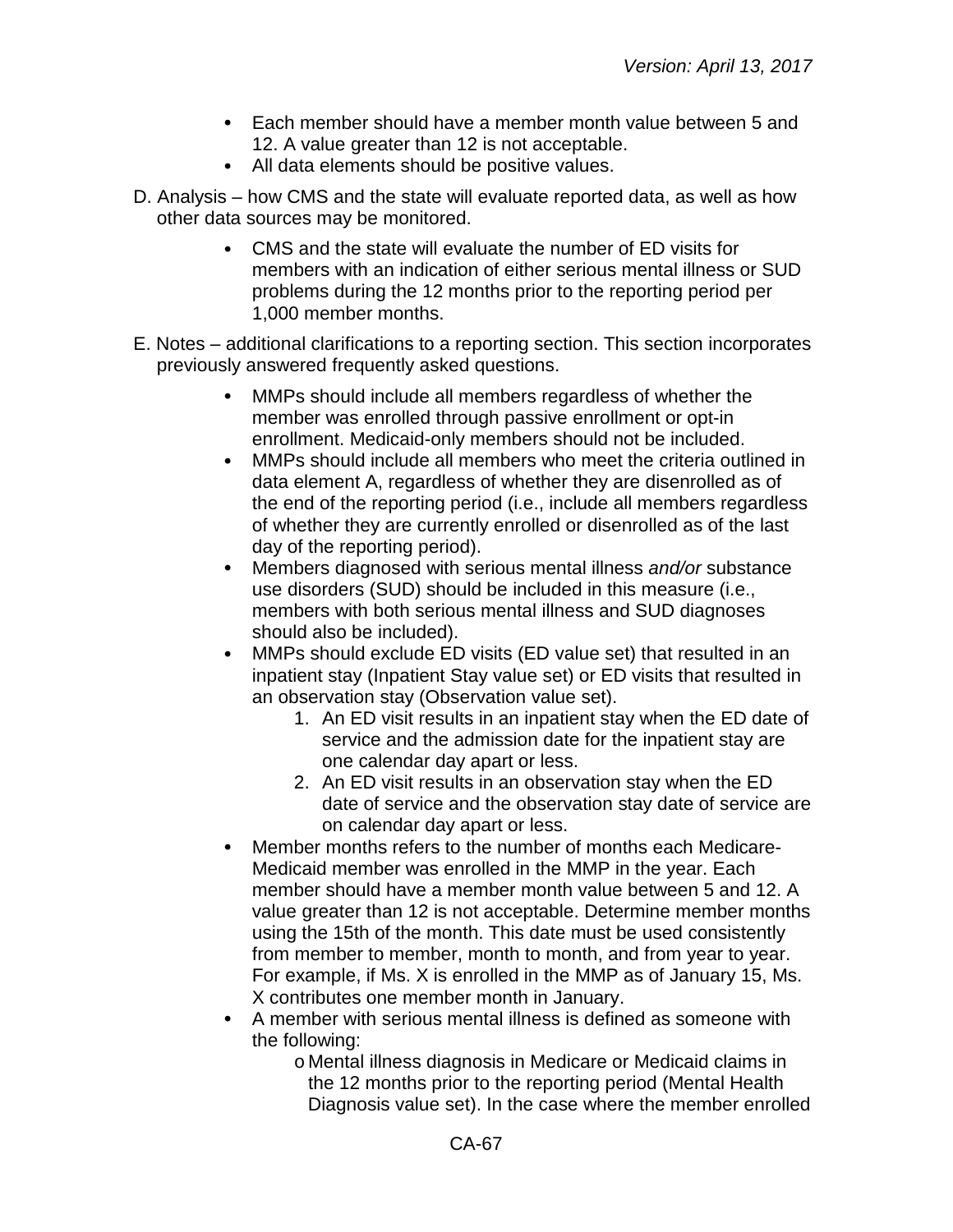for the first time within the reporting period (e.g., February 1, 2016 or later in 2016), MMPs can use Medicare or Medicaid claims in the 12 months prior to the member's effective enrollment date to identify a mental illness diagnosis.

- A member with SUD is defined as someone with ANY of the following:
	- oSUD diagnosis in Medicare or Medicaid claims in the 12 months prior to the reporting period (AOD Dependence value set). In the case where the member enrolled for the first time within the reporting period (e.g., February 1, 2016 or later in 2016), MMPs can use Medicare or Medicaid claims in the 12 months prior to the member's effective enrollment date to identify a SUD diagnosis.
	- oSUD treatment or detox in Medicare of Medicaid claims in the 12 months prior to the reporting period (Detoxification value set and AOD Procedures value set). In the case where the member enrolled for the first time within the reporting period (e.g., February 1, 2016 or later in 2016), MMPs can use Medicare or Medicaid claims in the 12 months prior to the member's effective enrollment date to identify SUD treatment or detox.
- F. Data Submission how MMPs will submit data collected to CMS and the state.
	- MMPs will submit data collected for this measure in the above  $\bullet$ specified format through a secure data collection site accessed at the following web address: [https://Financial-Alignment-](https://financial-alignment-initiative.norc.org/)[Initiative.NORC.org.](https://financial-alignment-initiative.norc.org/)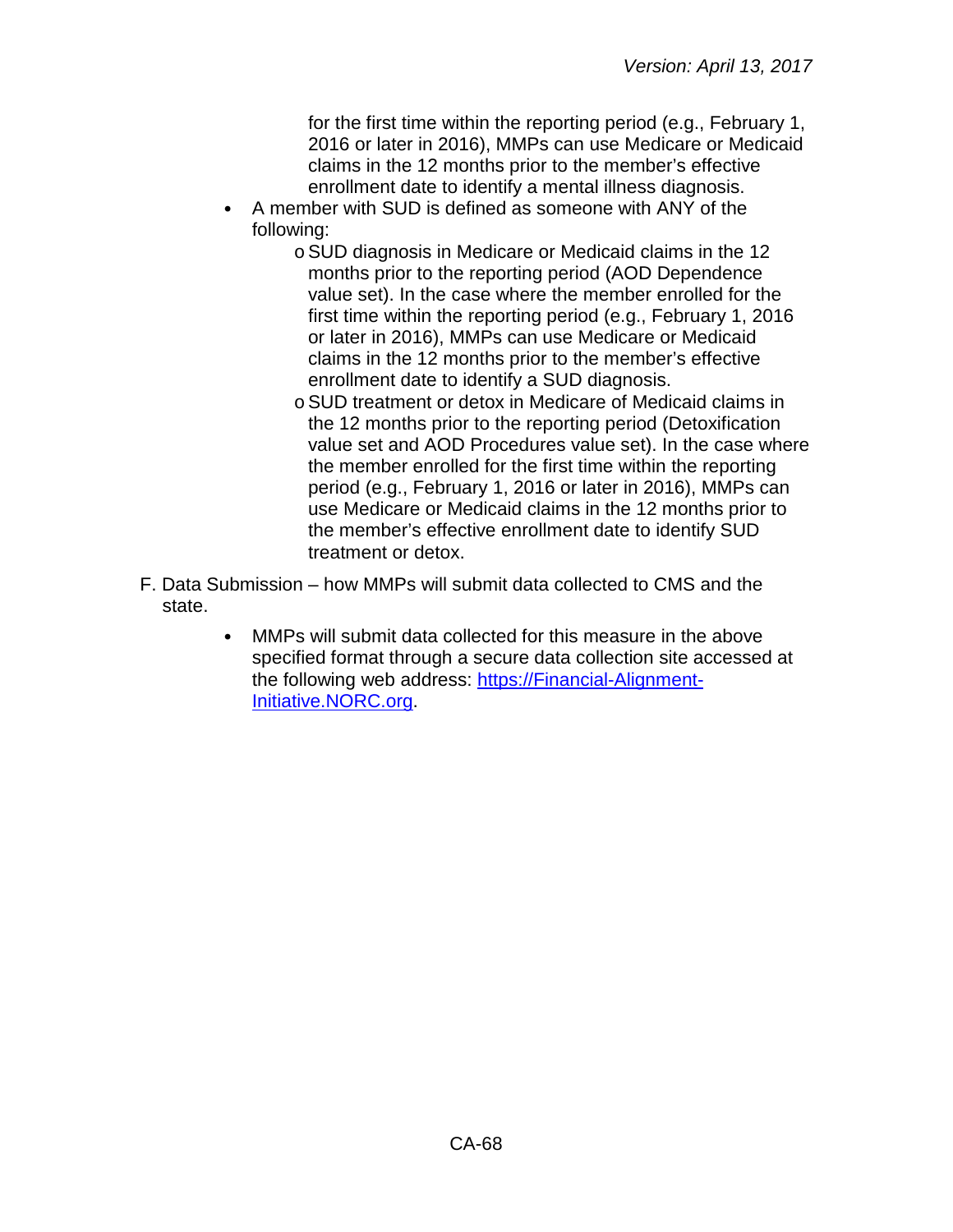CA4.2 In-Home Supportive Services (IHSS) utilization.

Please note: No MMP reporting is required for this measure; CMS and the state will receive data from California Department of Social Services (CDSS). MMPs are required to assist CDSS with the process, and more detail will be provided.

Subsequent to establishing the methodology for this measure, this appendix will be updated to include the measure specifications.

| <b>CONTINUOUS REPORTING</b>                                                                                                          |          |        |  |                                                                        |  |
|--------------------------------------------------------------------------------------------------------------------------------------|----------|--------|--|------------------------------------------------------------------------|--|
| <b>Reporting</b><br><b>Reporting</b><br><b>Reporting</b><br>Level<br>Due Date<br><b>Period</b><br><b>Section</b><br><b>Frequency</b> |          |        |  |                                                                        |  |
| CA4. Utilization                                                                                                                     | Annually | County |  | Calendar Year   CMS and state will<br>receive data from<br><b>CDSS</b> |  |

CA4.3 Readmissions of short- and long-stay nursing facility residents after hospitalization for diabetes, chronic obstructive pulmonary disease (COPD) or any medical diagnosis.

| <b>CONTINUOUS REPORTING</b>        |                                      |          |                                   |                                                                                           |
|------------------------------------|--------------------------------------|----------|-----------------------------------|-------------------------------------------------------------------------------------------|
| <b>Reporting</b><br><b>Section</b> | <b>Reporting</b><br><b>Frequency</b> | Level    | <b>Reporting</b><br><b>Period</b> | Due Date                                                                                  |
| CA4. Utilization                   | Annually                             | Contract | <b>Calendar Year</b>              | By the end of the<br>fourth month<br>following the last<br>day of the reporting<br>period |

| <b>Element</b><br><b>Letter</b> | <b>Element Name</b>                                                       | <b>Definition</b>                                                                               | <b>Allowable Values</b>                        |
|---------------------------------|---------------------------------------------------------------------------|-------------------------------------------------------------------------------------------------|------------------------------------------------|
| Α.                              | Total number of<br>short-term stay<br>nursing facility<br>(NF) residents. | Total number of short-<br>term stay NF residents<br>during the reporting<br>period.             | Field Type: Numeric                            |
| B.                              | Total number of<br>short-term stay NF<br>residents with<br>diabetes.      | Of the total reported in<br>A, the number of short-<br>term stay NF residents<br>with diabetes. | Field Type: Numeric<br>Note: Is a subset of A. |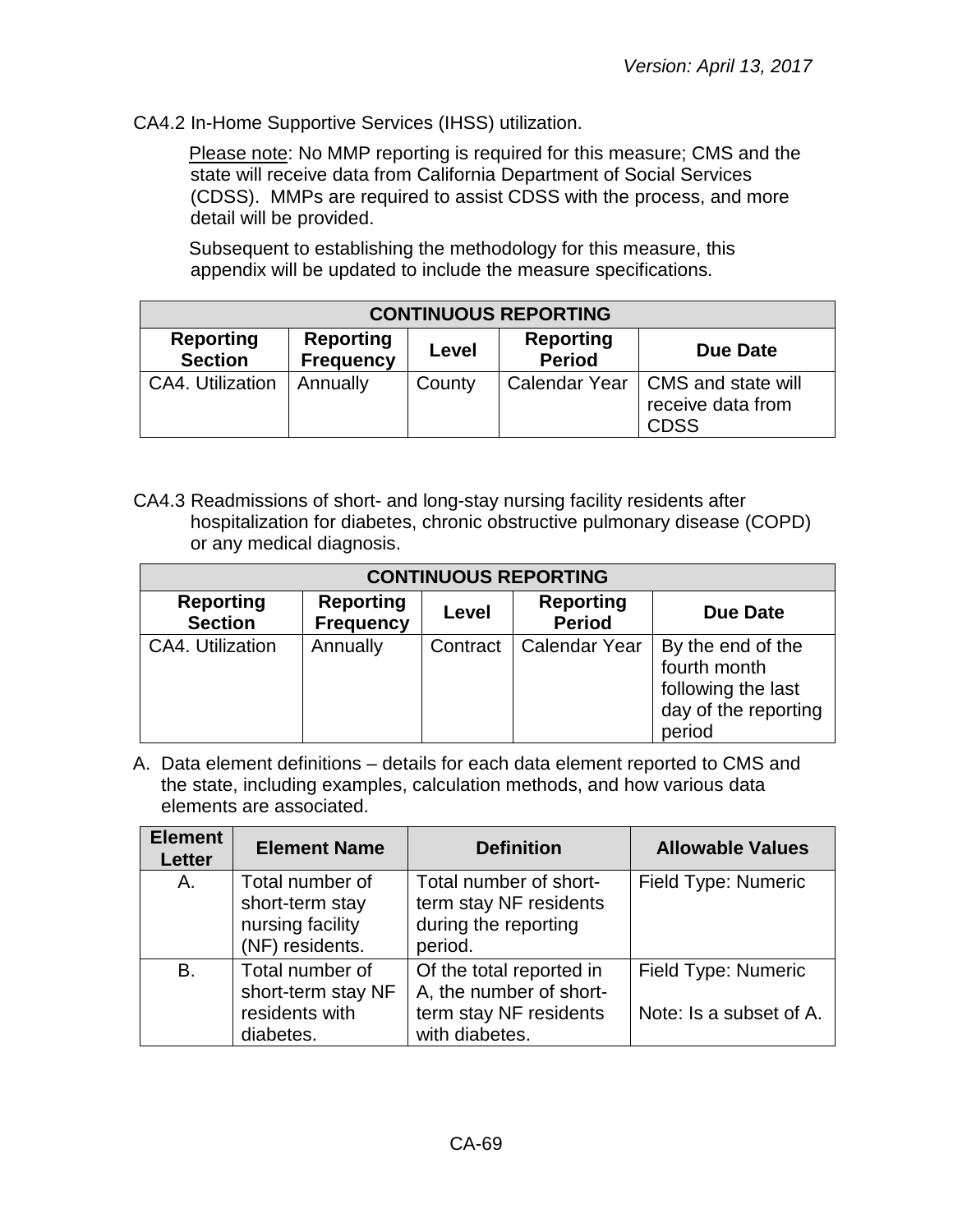| <b>Element</b><br><b>Letter</b> | <b>Element Name</b>                                                                                                                                                                                                                                        | <b>Definition</b>                                                                                                                                                                                                                                                                                                  | <b>Allowable Values</b>                        |
|---------------------------------|------------------------------------------------------------------------------------------------------------------------------------------------------------------------------------------------------------------------------------------------------------|--------------------------------------------------------------------------------------------------------------------------------------------------------------------------------------------------------------------------------------------------------------------------------------------------------------------|------------------------------------------------|
| C.                              | Total number of<br>short-term stay NF<br>residents with<br>chronic obstructive<br>pulmonary disease<br>(COPD).                                                                                                                                             | Of the total reported in<br>A, the number of short-<br>term stay NF residents<br>with COPD.                                                                                                                                                                                                                        | Field Type: Numeric<br>Note: Is a subset of A. |
| D.                              | Total number of<br>transfers for short-<br>term stay NF<br>residents who<br>were transferred<br>from the NF and<br>admitted to an<br>acute care hospital<br>for any medical<br>diagnosis and who<br>were subsequently<br>discharged back to<br>any NF.     | For the members<br>reported in A, the<br>number of transfers for<br>short-term stay NF<br>residents who were<br>transferred from the NF<br>and admitted to an<br>acute care hospital for<br>any medical diagnosis<br>and who were<br>subsequently<br>discharged back to any<br>NF during the reporting<br>period.  | Field Type: Numeric                            |
| Ε.                              | Total number of<br>transfers for short-<br>term stay NF<br>residents with<br>diabetes who were<br>transferred from<br>the NF and<br>admitted to an<br>acute care hospital<br>for diabetes and<br>who were<br>subsequently<br>discharged back to<br>any NF. | For the members<br>reported in B, the<br>number of transfers for<br>short-term stay NF<br>residents with diabetes<br>who were transferred<br>from the NF and<br>admitted to an acute<br>care hospital for<br>diabetes and who were<br>subsequently<br>discharged back to any<br>NF during the reporting<br>period. | Field Type: Numeric                            |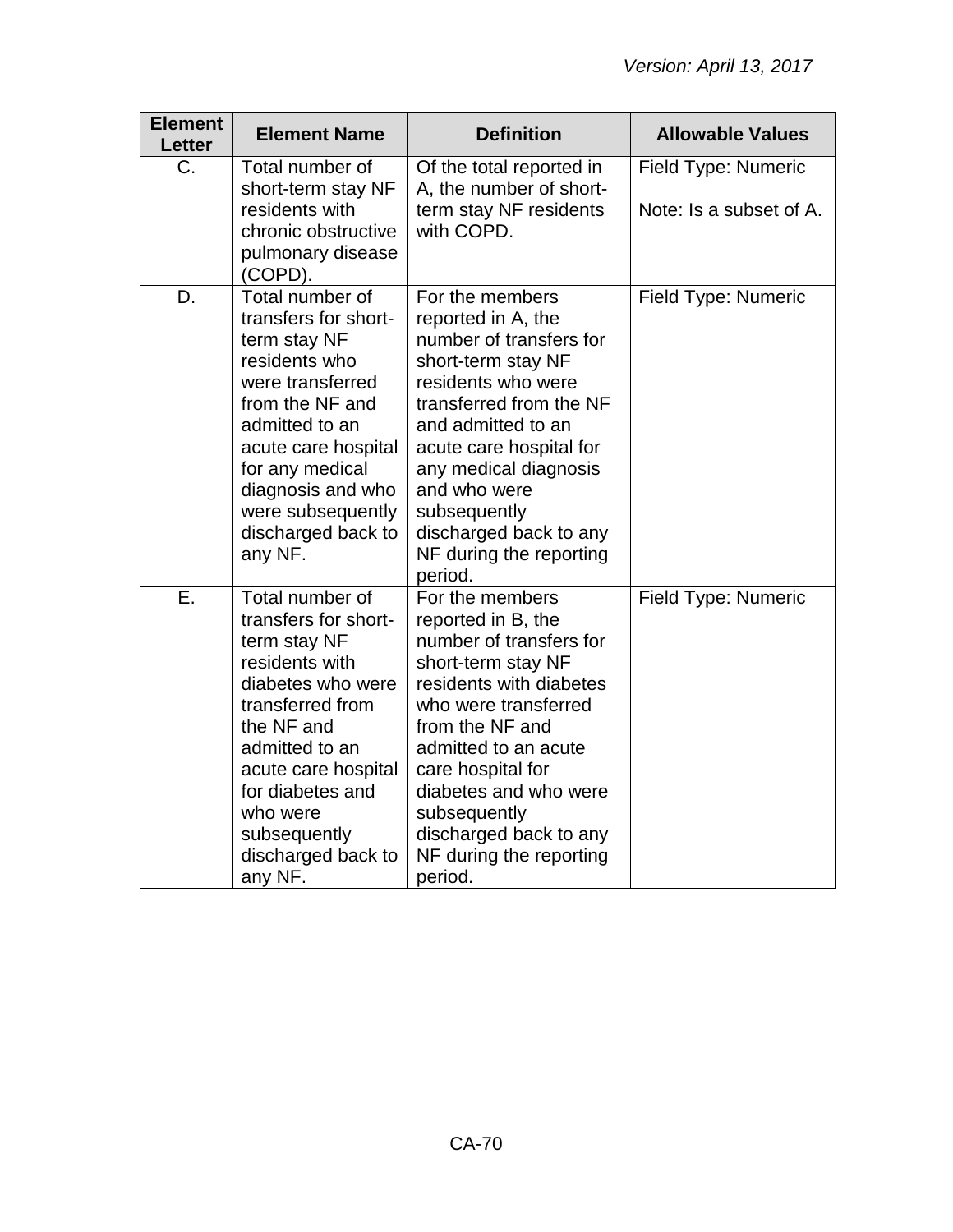| <b>Element</b><br><b>Letter</b> | <b>Element Name</b>                                                                                                                                                                                                                                   | <b>Definition</b>                                                                                                                                                                                                                                                                                                | <b>Allowable Values</b>                        |
|---------------------------------|-------------------------------------------------------------------------------------------------------------------------------------------------------------------------------------------------------------------------------------------------------|------------------------------------------------------------------------------------------------------------------------------------------------------------------------------------------------------------------------------------------------------------------------------------------------------------------|------------------------------------------------|
| F.                              | Total number of<br>transfers for short-<br>term stay NF<br>residents with<br>COPD who were<br>transferred from<br>the NF and<br>admitted to an<br>acute care hospital<br>for COPD and who<br>were subsequently<br>discharged back to<br>any NF.       | For the members<br>reported in C, the<br>number of transfers for<br>short-term stay NF<br>residents with COPD<br>who were transferred<br>from the NF and<br>admitted to an acute<br>care hospital for COPD<br>and who were<br>subsequently<br>discharged back to any<br>NF during the reporting<br>period.       | Field Type: Numeric                            |
| G.                              | Total number of<br>long-term stay NF<br>residents.                                                                                                                                                                                                    | Total number of long-<br>term stay NF residents<br>during the reporting<br>period.                                                                                                                                                                                                                               | Field Type: Numeric                            |
| Η.                              | Total number of<br>long-term stay NF<br>residents with<br>diabetes.                                                                                                                                                                                   | Of the total reported in<br>G, the number of long-<br>term stay NF residents<br>with diabetes.                                                                                                                                                                                                                   | Field Type: Numeric<br>Note: Is a subset of G. |
| I.                              | Total number of<br>long-term stay NF<br>residents with<br>COPD.                                                                                                                                                                                       | Of the total reported in<br>G, the number of long-<br>term NF residents with<br>COPD.                                                                                                                                                                                                                            | Field Type: Numeric<br>Note: Is a subset of G. |
| J.                              | Total number of<br>transfers for long-<br>term stay NF<br>residents who<br>were transferred<br>from the NF and<br>admitted to an<br>acute care hospital<br>for any medical<br>diagnosis and who<br>were subsequently<br>discharged back to<br>any NF. | For the members<br>reported in G, the<br>number of transfers for<br>long-term stay NF<br>residents who were<br>transferred from the NF<br>and admitted to an<br>acute care hospital for<br>any medical diagnosis<br>and who were<br>subsequently<br>discharged back to any<br>NF during the reporting<br>period. | Field Type: Numeric                            |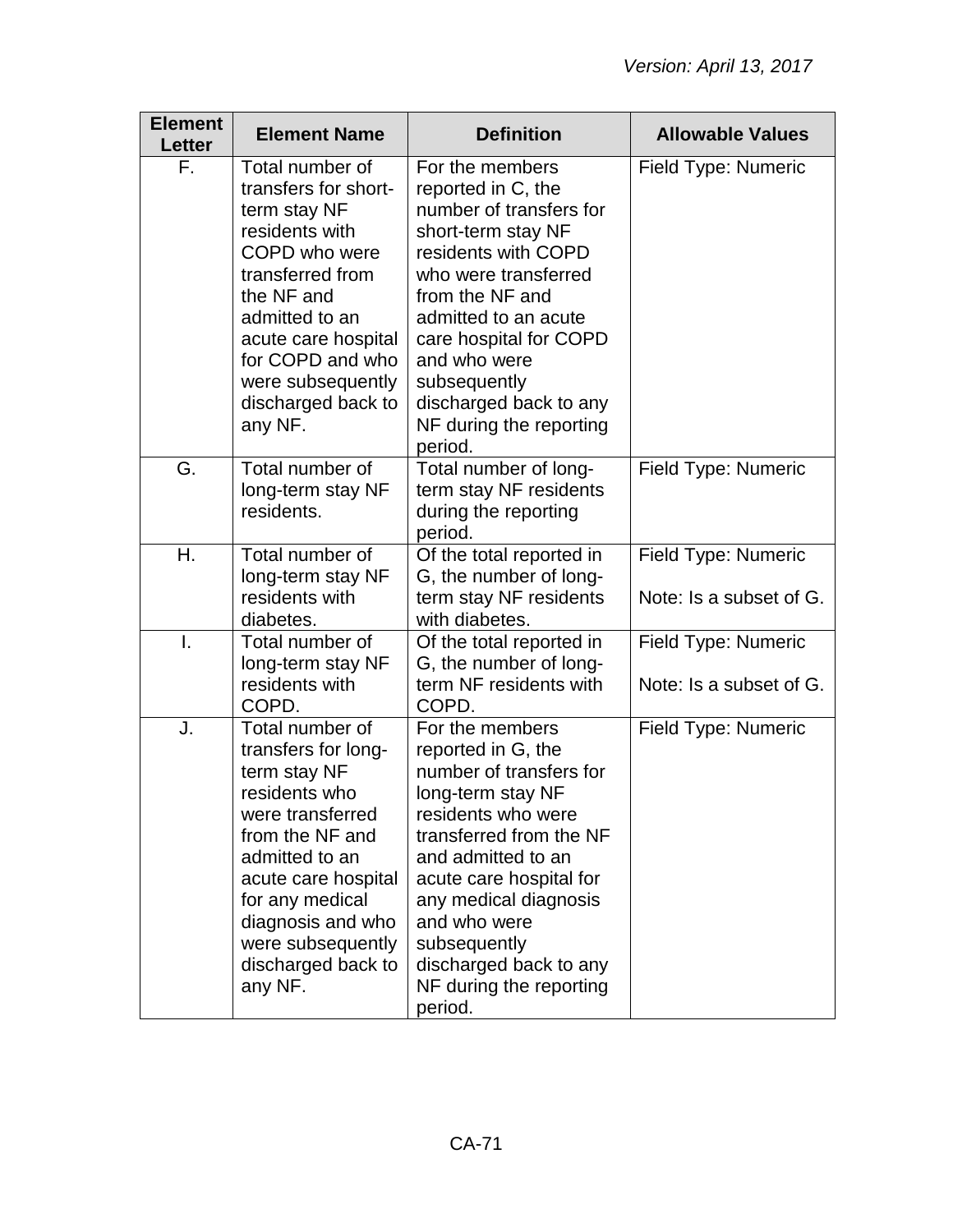| <b>Element</b><br>Letter | <b>Element Name</b>                                                                                                                                                                                                                                       | <b>Definition</b>                                                                                                                                                                                                                                                                                                 | <b>Allowable Values</b> |
|--------------------------|-----------------------------------------------------------------------------------------------------------------------------------------------------------------------------------------------------------------------------------------------------------|-------------------------------------------------------------------------------------------------------------------------------------------------------------------------------------------------------------------------------------------------------------------------------------------------------------------|-------------------------|
| Κ.                       | Total number of<br>transfers for long-<br>term stay NF<br>residents with<br>diabetes who were<br>transferred from<br>the NF and<br>admitted to an<br>acute care hospital<br>for diabetes and<br>who were<br>subsequently<br>discharged back to<br>any NF. | For the members<br>reported in H, the<br>number of transfers for<br>long-term stay NF<br>residents with diabetes<br>who were transferred<br>from the NF and<br>admitted to an acute<br>care hospital for<br>diabetes and who were<br>subsequently<br>discharged back to any<br>NF during the reporting<br>period. | Field Type: Numeric     |
| L.                       | Total number of<br>transfers for long-<br>term stay NF<br>residents with<br>COPD who were<br>transferred from<br>the NF and<br>admitted to an<br>acute care hospital<br>for COPD and who<br>were subsequently<br>discharged back to<br>any NF.            | For the members<br>reported in I, the number<br>of transfers for long-term<br>stay NF residents with<br>COPD who were<br>transferred from the NF<br>and admitted to an<br>acute care hospital for<br>COPD and who were<br>subsequently<br>discharged back to any<br>NF during the reporting<br>period.            | Field Type: Numeric     |

B. QA Checks/Thresholds – procedures used by CMS and the state to establish benchmarks in order to identify outliers or data that are potentially erroneous.

- CMS and the state will perform an outlier analysis.
- As data are received from MMPs over time, CMS and the state will apply threshold checks.
- C. Edits and Validation checks validation checks that should be performed by each MMP prior to data submission.
	- All data elements should be positive values.
- D. Analysis how CMS and the state will evaluate reported data, as well as how other data sources may be monitored.

## **Short-Term Stay Analysis**

CMS and the state will evaluate the number of transfers among short-term stay NF residents who were transferred from the NF and admitted to an acute care hospital for any medical diagnosis and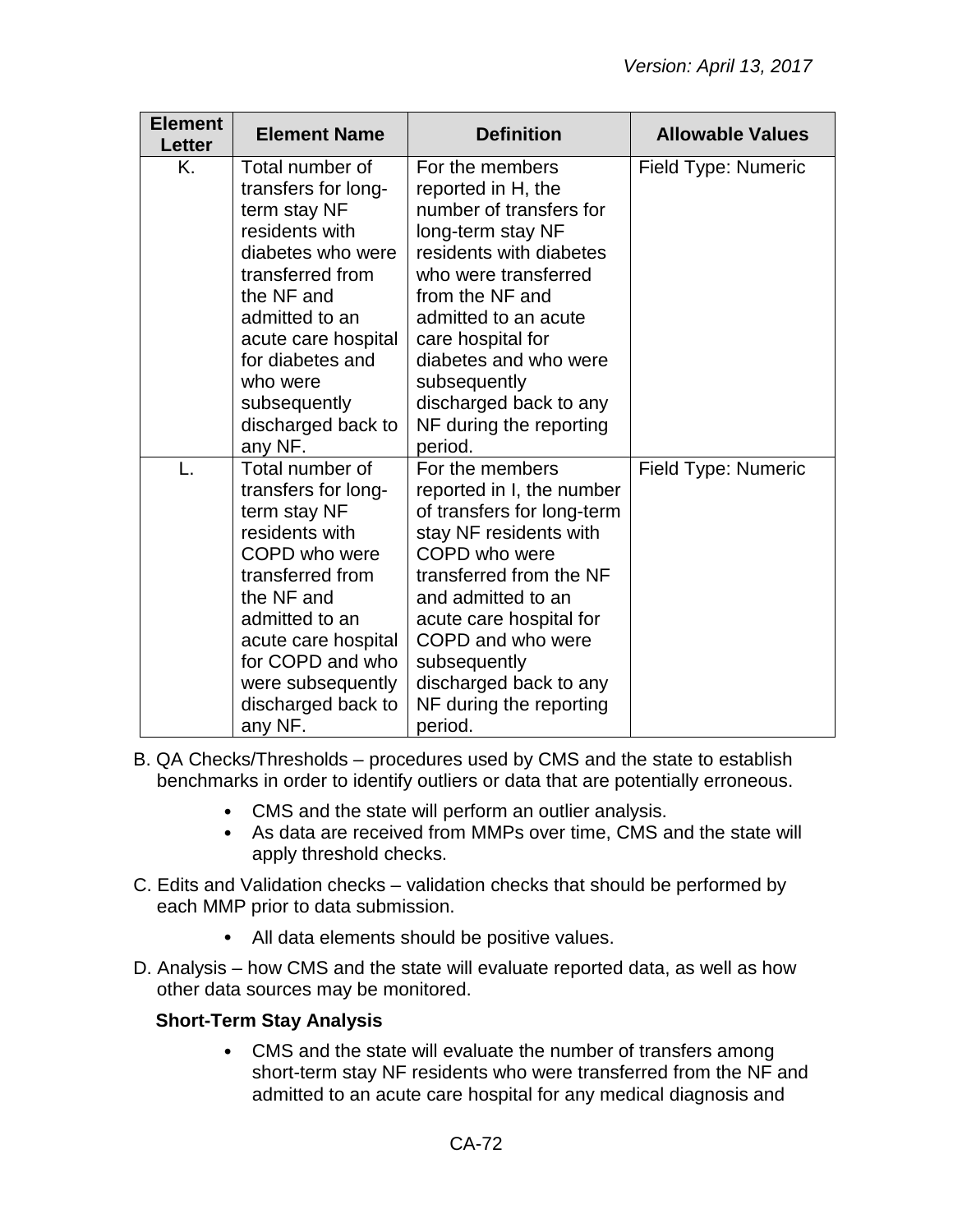who were subsequently discharged back to any NF during the reporting period per 100 short-term stay NF residents.

- CMS and the state will evaluate the number of transfers among short-term stay NF residents with diabetes who were transferred from the NF and admitted to an acute care hospital for diabetes and who were subsequently discharged back to any NF during the reporting period per 100 short-term stay NF residents with diabetes.
- $\bullet$ CMS and the state will evaluate the number of transfers among short-term stay NF residents with COPD who were transferred from the NF and admitted to an acute care hospital for COPD and who were subsequently discharged back to any NF during the reporting period per 100 short-term stay NF residents with COPD.

## **Long-Term Stay Analysis**

- CMS and the state will evaluate the number of transfers among  $\bullet$ long-term stay NF residents who were transferred from the NF and admitted to an acute care hospital for any medical diagnosis and who were subsequently discharged back to any NF during the reporting period per 100 long-term stay NF residents.
- $\bullet$ CMS and the state will evaluate the number of transfers among long-term stay NF residents with diabetes who were transferred from the NF and admitted to an acute care hospital for diabetes and who were subsequently discharged back to any NF during the reporting period per 100 long-term stay NF residents with diabetes.
- $\bullet$ CMS and the state will evaluate the number of transfers among long-term stay NF residents with COPD who were transferred from the NF and admitted to an acute care hospital for COPD and who were subsequently discharged back to any NF during the reporting period per 100 long-term stay NF residents with COPD.
- E. Notes additional clarifications to a reporting section. This section incorporates previously answered frequently asked questions.
	- MMPs should include all members regardless of whether the member was enrolled through passive enrollment or opt-in enrollment. Medicaid-only members should not be included.
	- The member must be continuously enrolled in the MMP for the entire reporting period, with no more than one gap in enrollment.
	- $\bullet$ Continuous enrollment is defined as no more than one gap in enrollment of up to 45 days during the reporting period (i.e., January through December). To determine continuous enrollment for a member for whom enrollment is verified monthly, the member may not have more than a 1-month gap in coverage (i.e., a member whose coverage lapses for 2 months [60 days] is not considered continuously enrolled).
	- The date of transfer and the discharge back to any NF must occur within the same reporting period.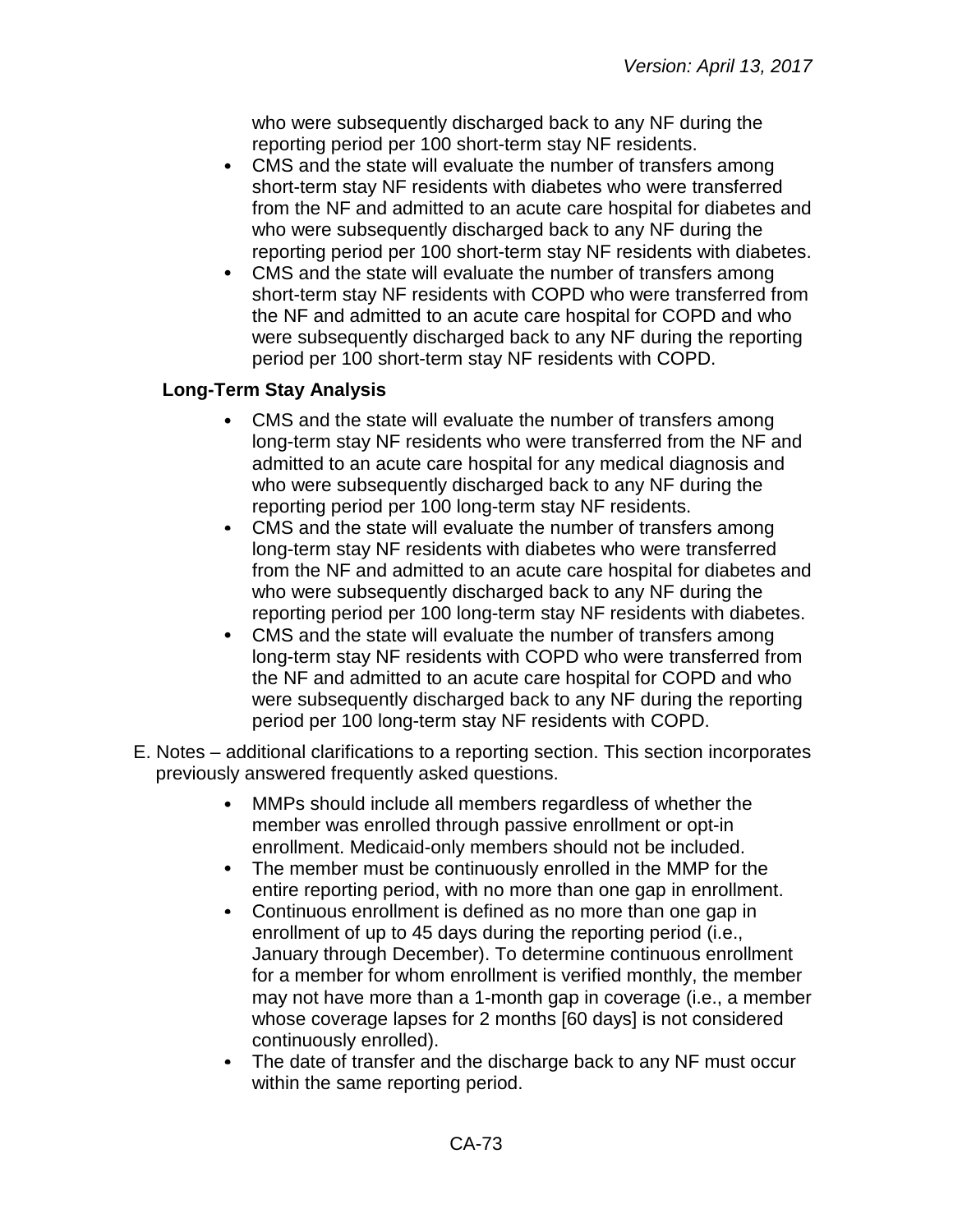- $\bullet$ It is possible for a member to have more than one transfer during the reporting period. MMPs should count all transfers that occur for each member during the reporting period.
- There are two ways for MMPs to identify members with diabetes:  $\bullet$ claim/encounter data and pharmacy data. The MMP must use both methods to identify the eligible population, but a member only needs to be identified by one method to be included in the measure. Members may be identified as having diabetes during the current reporting period or the year prior to the current report period.
	- 1. *Claim/encounter data*. Members who met any of the following criteria during the current reporting period or the year prior to the current reporting period (count services that occur over both years):
		- o At least two visits of any combination of outpatient visits (Outpatient value set), observation visits (Observation value set), ED visits (ED value set), or nonacute inpatient encounters (Nonacute Inpatient value set) on different dates of service, with a diagnosis of diabetes (Diabetes value set). Visit type need not be the same for the two visits (e.g., one outpatient visit and one ED visit).
		- o At least one acute inpatient encounter (Acute Inpatient value set) with a diagnosis of diabetes (Diabetes value set).
	- 2. *Pharmacy data*. Members who were dispensed insulin or hypoglycemics/antihyperglycemics on an ambulatory basis during the current reporting period or the year prior to the current reporting period (Table CA-1).
- MMPs should identify members with a diagnosis of COPD using claims/encounter data. The member must have a least one diagnosis of COPD (COPD Diagnosis value set) during the reporting period to be captured in data elements C and I.
- It is possible for a member to have multiple conditions (i.e., both  $\bullet$ diabetes and COPD). If a member has both a diabetes and a COPD diagnosis, then these members should be reported in all applicable data elements (i.e., data elements B, C, H, and I).
- When determining members with a transfer from the NF and admission to an acute care hospital for any medical diagnosis (i.e., data elements D and J), include members with diabetes and COPD. In other words, members included in data elements D and J can have diabetes, COPD, and other medical diagnoses such as hypertension, asthma, heart failure, etc.
- To identify a diabetes-related hospital admission, the member must have a primary diagnosis code listed in the Diabetes value set.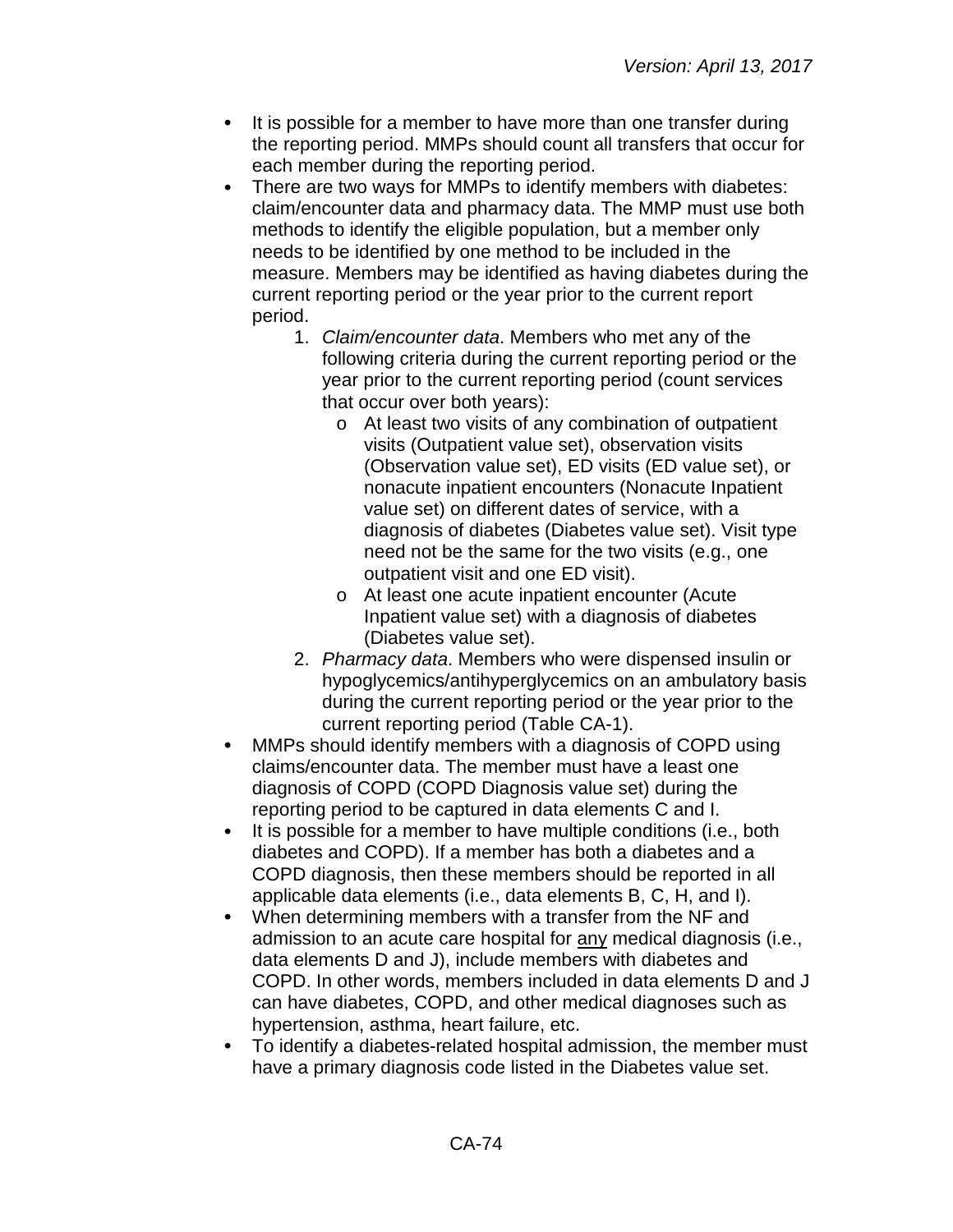- To identify a COPD-related hospital admission, the member must have a primary diagnosis code listed in the COPD Diagnosis value set.
- $\bullet$ If a member was transferred to a hospital but only had an ER visit or observation stay then returned to the nursing facility, then the transfer is not counted as an admission to the acute care hospital. A member must be admitted to the hospital to be considered a numerator positive event.
- MMPs should include sub-acute care facilities and intermediate care facilities as part of NFs, as defined in Title 22 of the California Code of Regulations sections 51120, 51124, and 52224.5.

## **Identification of short and long stay residents**

- A short-term stay resident is defined as having resided in the nursing facility for less than or equal to 100 cumulative days.
- A long-term stay resident is defined as having resided in the nursing facility for greater than 100 cumulative days.
- $\bullet$ MMPs should determine long-term and short-term stay residents using the best information available. MMPs should use their plan experience and, whenever possible, integrate analysis of historical claims data to determine if the member's NF stay qualifies as shortterm or long-term. For example, a member may reside in a NF at the time of enrollment (or the first day of the reporting period for reporting periods CY2 and CY3) and the MMP may use historical data to determine the number of days the member has resided in the NF at the time of enrollment (or on the first day of the reporting period).
- When determining a short or long stay, if a member is transferred  $\bullet$ from the nursing facility and then is readmitted to any nursing facility within 30 days (including day 30), the transfer and subsequent readmission does not disrupt the count of cumulative days. For example, if a member is transferred from the nursing facility to the acute care hospital on day 193 and is subsequently readmitted to any nursing facility 24 days later, this will be counted as the same long stay episode. The member's first day back in the nursing facility (i.e., the day the member is readmitted to the nursing facility) will count as day 194 for that episode, not as day 1.
- $\bullet$ When determining a short or long stay, if a member is transferred from the nursing facility and then is readmitted to any nursing facility after 30 days, the date of readmission is the start of a new episode in the nursing facility and will count as day 1 toward the members cumulative days in facility.